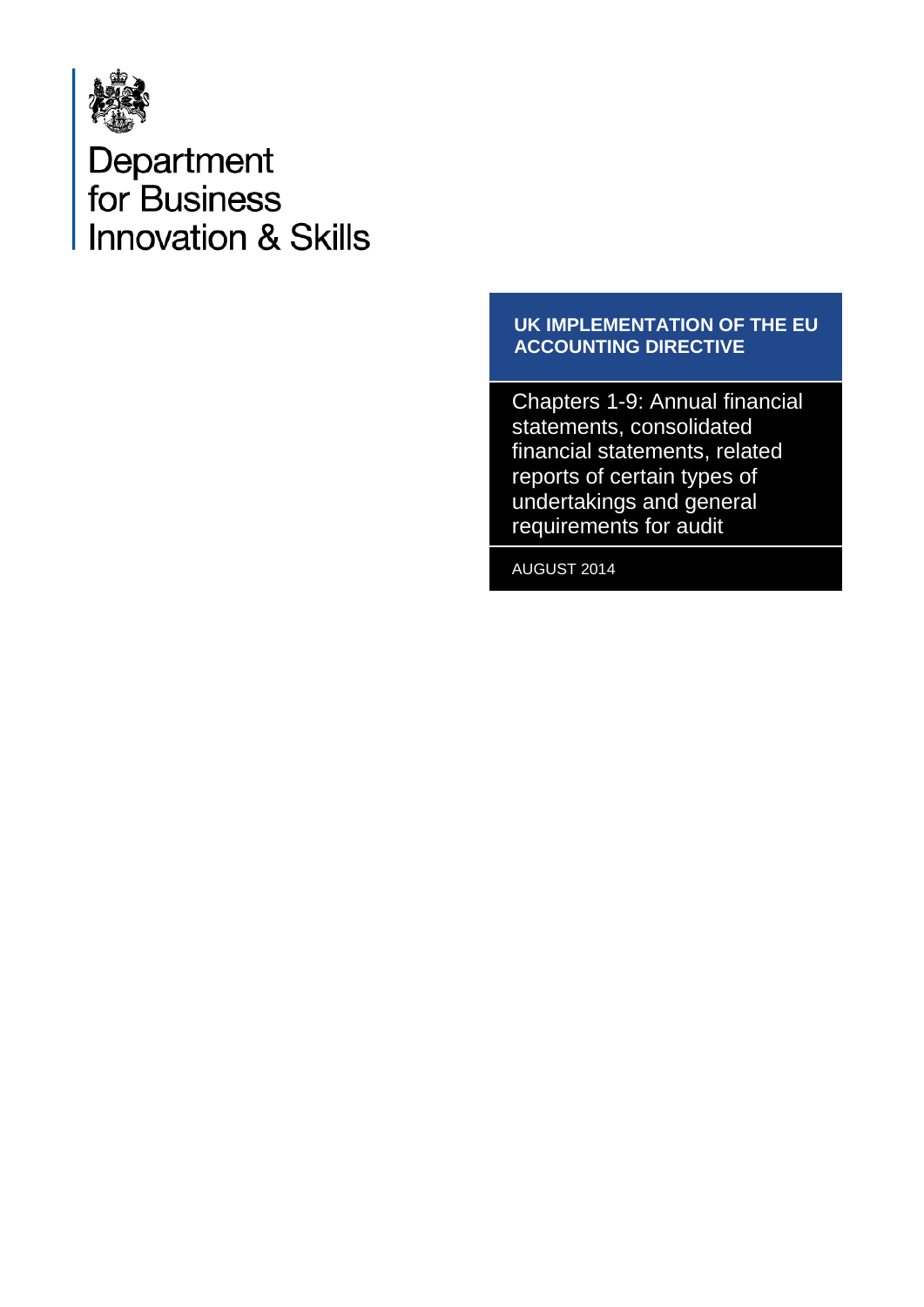# <span id="page-1-0"></span>**Contents**

| h. Individual Accounts - Accounting for participating interests using the equity method 29 |  |
|--------------------------------------------------------------------------------------------|--|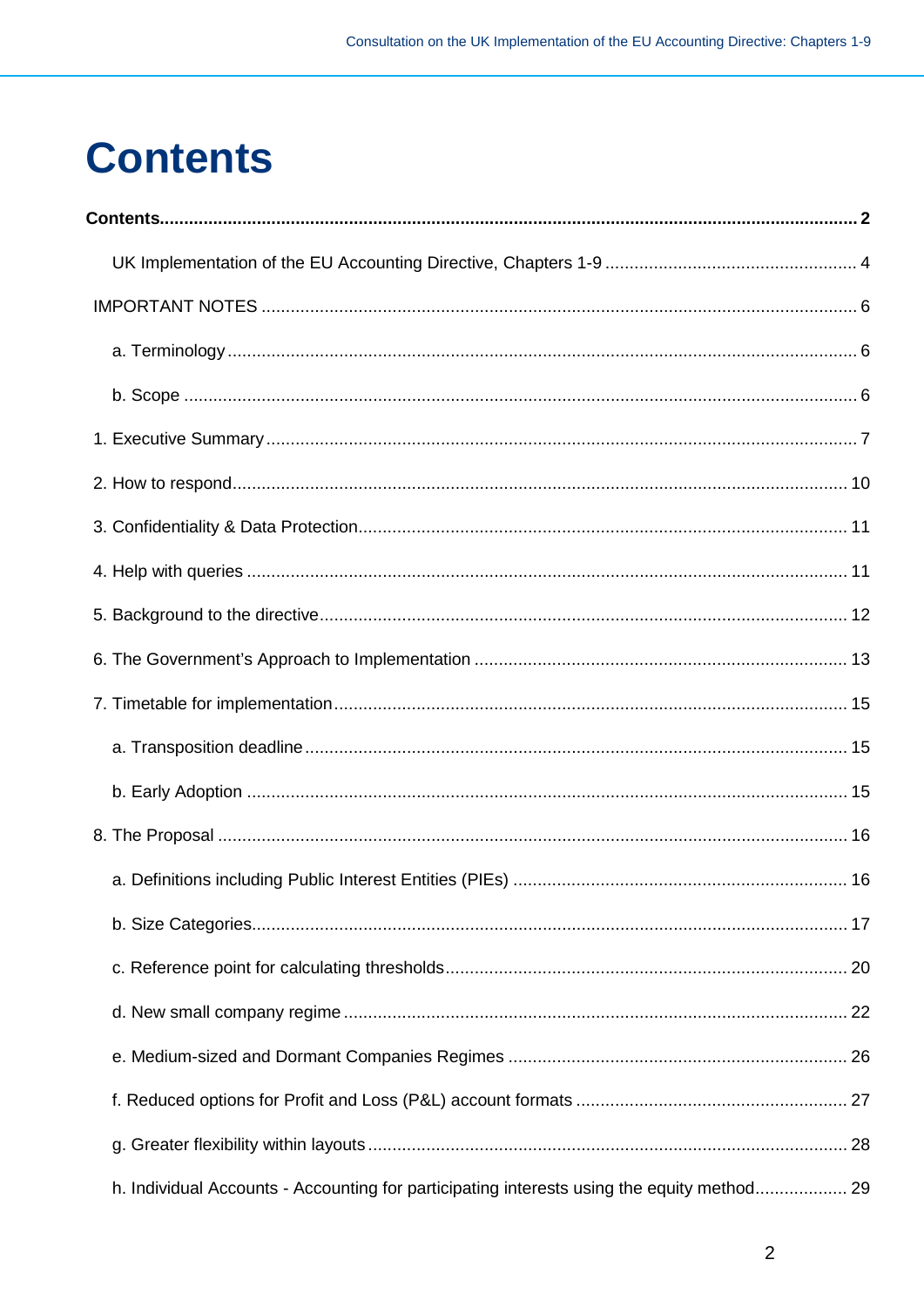| j. Information on subsidiaries included within the consolidated financial statements 30 |  |
|-----------------------------------------------------------------------------------------|--|
|                                                                                         |  |
| I. Removal of the requirement for Micro-entities to prepare a Directors' report 31      |  |
|                                                                                         |  |
|                                                                                         |  |
|                                                                                         |  |
|                                                                                         |  |
|                                                                                         |  |
|                                                                                         |  |
|                                                                                         |  |
|                                                                                         |  |
|                                                                                         |  |
|                                                                                         |  |
|                                                                                         |  |
|                                                                                         |  |
| Annex 3: UK IMPLEMENTATION OF THE ACCOUNTING DIRECTIVE RESPONSE FORM 51                 |  |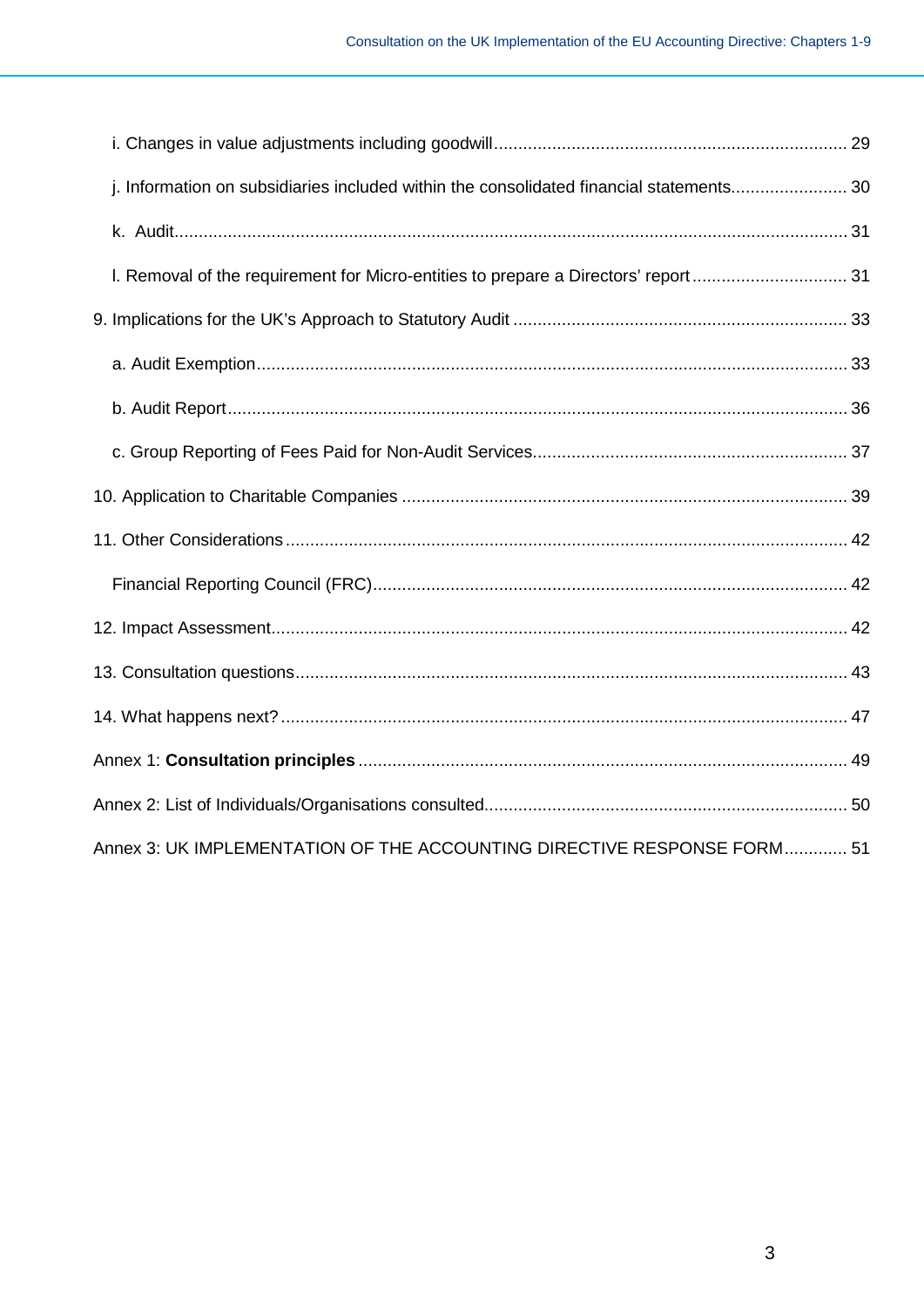# <span id="page-3-0"></span>**UK Implementation of the EU Accounting Directive, Chapters 1-9**

The Government has a strong and on-going commitment to reducing unnecessary administrative burdens on businesses, in particular for small businesses. These changes in European law provide an opportunity for the Government to further reduce the administrative burdens associated with the preparation and publication of statutory accounts, especially for small companies.

There can be no doubt that financial reporting is a vital component in maintaining effective business relationships. Informative and meaningful financial reporting is key to supporting vibrant financial markets and continuing economic growth. There are huge variations in the size and nature of businesses operating in the UK. It is, therefore, essential that our regulatory framework properly reflects the needs of the wide range of users of financial information and avoids placing unnecessary burdens on business.

In June 2013, the EU adopted a new Accounting Directive – "EU Directive 2013/34/EU on the annual financial statements, consolidated financial statements and related reports of certain types of undertakings". (The full text of the Directive is available from [http://eur](http://eur-lex.europa.eu/LexUriServ/LexUriServ.do?uri=OJ:L:2013:182:0019:0076:EN:PDF)[lex.europa.eu/LexUriServ/LexUriServ.do?uri=OJ:L:2013:182:0019:0076:EN:PDF.](http://eur-lex.europa.eu/LexUriServ/LexUriServ.do?uri=OJ:L:2013:182:0019:0076:EN:PDF)) Chapters 1  $-9<sup>1</sup>$  $-9<sup>1</sup>$  $-9<sup>1</sup>$  of the Accounting Directive provide the legal foundations upon which the UK's financial reporting framework is built.

This new Directive consolidates, modernises, and updates the previous directives<sup>[2](#page-3-2)</sup> governing this area of regulation. It introduces a building block approach to the statutory financial statements that companies prepare, with increasing levels of disclosure dependant on the size of the undertaking. It seeks to increase the comparability of financial reports across Member States by reducing the number of options available to the preparers of financial statements in respect of recognition, measurement and presentation. Further, the Accounting Directive creates a largely harmonised small company regime and limits, for the first time, the amount of information that Member States are permitted to require small undertakings to place in their annual statutory accounts. However, the effects of this on the UK are limited as we had already implemented many of the options previously available and which form the basis for this regime.

The Government is now seeking views on the UK's proposed implementation of the EU's new Accounting Directive, Chapters 1-9, and welcomes comments on all aspects of the proposals. In particular, any information on costs and related benefits, or issues arising out of the proposals are of key interest, and will help to inform the Government's approach to UK implementation.

 $\overline{a}$ 

<span id="page-3-1"></span> $1$  Chapter 10 of Accounting Directive 2013/34/EU introduces new reporting requirements for large and/or listed undertakings actively engaged in the extractive industries. The requirements of Chapter 10 have been subject to a separate consultation and will be implemented to a different timescale. You can view more information about the implementation of Chapter 10 from [https://www.gov.uk/government/consultations/extractives-industries](https://www.gov.uk/government/consultations/extractives-industries-reporting-implementing-the-eu-accounting-directive)[reporting-implementing-the-eu-accounting-directive](https://www.gov.uk/government/consultations/extractives-industries-reporting-implementing-the-eu-accounting-directive)

<span id="page-3-2"></span> $^2$  The 4th and 7th Company Law Directives. 78/660/EEC and 83/349/EEC respectively.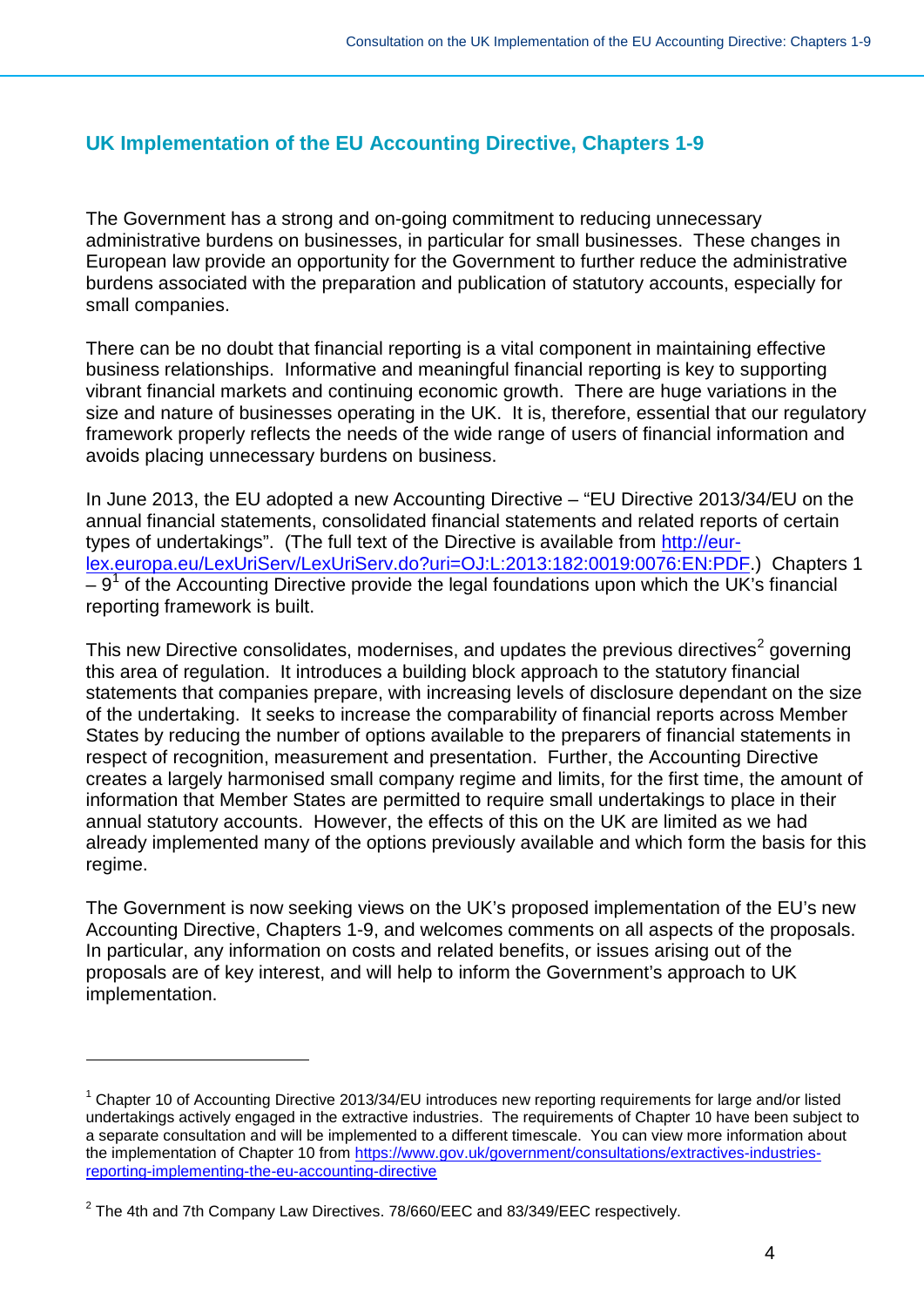The UK is required to transpose the Accounting Directive into UK law no later than 20 July 2015. However, we propose to take up the option permitting that the changes may first apply to financial years beginning on or after 1 January 2016.

Issued: 29 August 2014

Respond by: 24 October 2014

Enquiries to:

John Conway Corporate Frameworks, Accountability & Governance Team Department for Business, Innovation and Skills 3<sup>rd</sup> Floor, Spur 2 1 Victoria Street London SW1H 0ET Tel: 020 7215 6402

Email: [Accounting\\_Directive@bis.gsi.gov.uk](mailto:Accounting_Directive@bis.gsi.gov.uk)

This consultation is relevant to: companies registered in the UK and any business or partnership required to prepare and publish financial statements (annual accounts) in accordance with the provisions of the Companies Act 2006 and associated regulations. It will also be of interest to the preparers of financial statements, professional bodies and users of companies' financial information.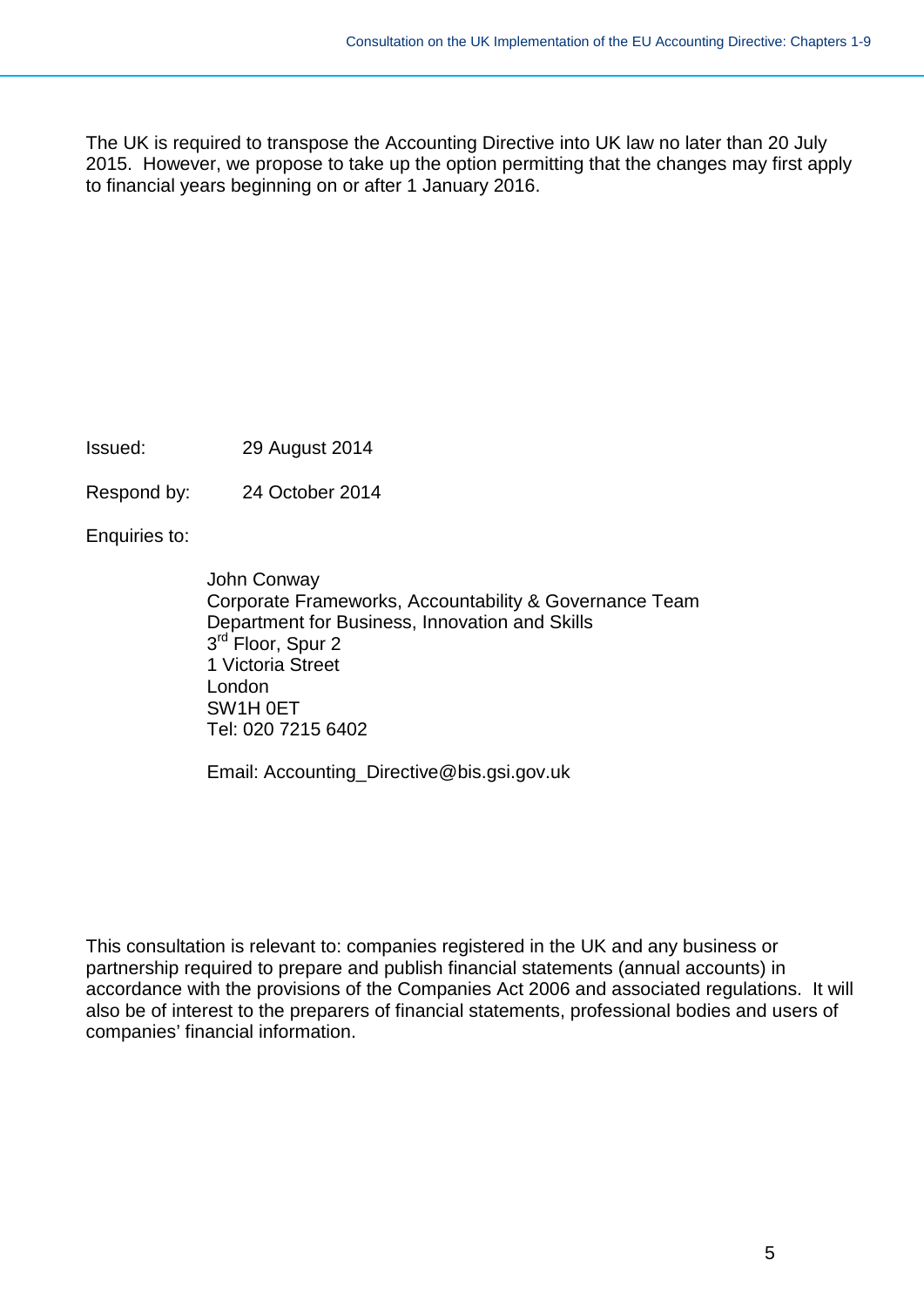# **IMPORTANT NOTES**

# <span id="page-5-1"></span><span id="page-5-0"></span>**a. Terminology**

### **Terminology differences between the Accounting Directive and common UK usage**

There are a number of areas where the new Accounting Directive 2013/34/EU uses different terminology to that commonly used in the UK. For example, the Accounting Directive refers to annual "financial statements" meaning the balance sheet, the profit and loss account and the notes to the financial statements. In the UK, many people would commonly refer to these as the "annual accounts" or "statutory accounts". Similarly the Accounting Directive refers to an "abridged" balance sheet or "abridged" profit and loss account whereas we use the term "abbreviated". These terms should be considered to be inter-changeable when reading this document and/or cross referencing the Accounting Directive.

Another area of difference relates to the Accounting Directive's use of the term "management report". The UK does not use this term so references to it in relation to UK companies should be taken to mean the combined "Strategic Report" and "Directors Report".

# <span id="page-5-2"></span>**b. Scope**

 $\overline{a}$ 

### **"Undertaking" and "Company"**

"Undertaking" or "undertakings" is used to refer to those legal entities within scope of the Accounting Directive. For the UK, undertakings include public companies limited by shares or by guarantee; private companies limited by shares or by guarantee; and partnerships, limited partnerships and unlimited companies all of whose members (direct or indirect) have limited liability<sup>[3](#page-5-3)</sup>.

References in this document to "company" or "companies" should be taken to refer to any or all of the legal forms included within the scope of "undertaking".

<span id="page-5-3"></span><sup>3</sup> Article 1 of the Accounting Directive (2013/34/EU).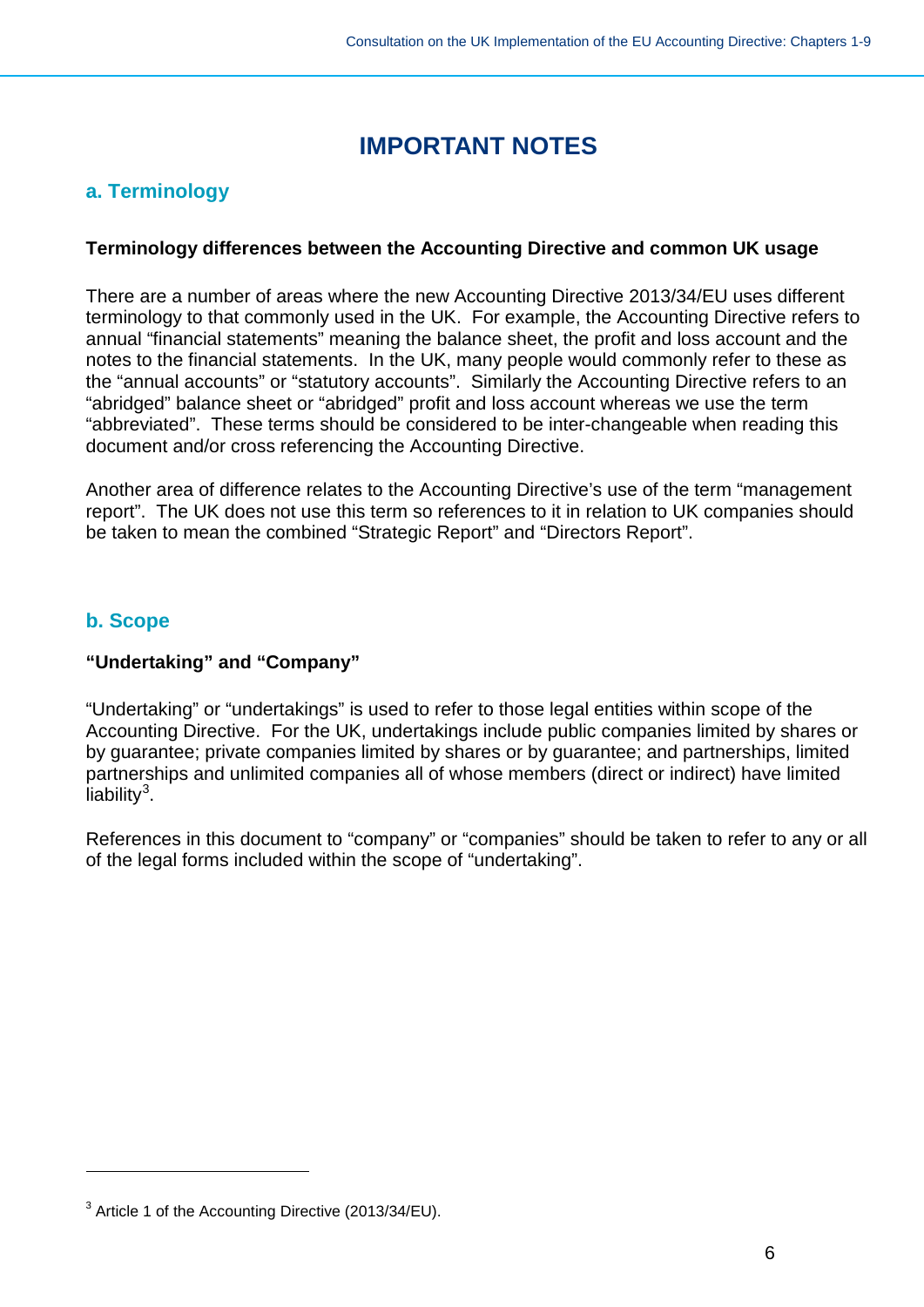# <span id="page-6-0"></span>**1. Executive Summary**

 $\overline{a}$ 

- 1.1 There can be no doubt that financial reporting is a vital component in maintaining effective business relationships. Informative and meaningful financial reporting is key to supporting vibrant financial markets and continuing economic growth. However, there are huge variations in the size and nature of businesses operating in the UK. It is essential that our regulatory framework properly reflects the needs of the wide range of users of financial information whilst ensuring that the burden imposed on business is both necessary and proportionate. The Government has a strong and on-going commitment to reducing unnecessary administrative burdens on businesses, in particular for small businesses.
- 1.2 In June 2013, the EU adopted a new Accounting Directive "EU Directive 2013/34/EU on the annual financial statements, consolidated financial statements and related reports of certain types of undertakings". (To see the full text of the Directive, please [click](http://www.google.co.uk/url?sa=t&rct=j&q=&esrc=s&frm=1&source=web&cd=1&ved=0CCEQFjAA&url=http%3A%2F%2Feur-lex.europa.eu%2FLexUriServ%2FLexUriServ.do%3Furi%3DOJ%3AL%3A2013%3A182%3A0019%3A0076%3AEN%3APDF&ei=-lkAVPz-NY3OaIf-gPAI&usg=AFQjCNHVwpvAwcuxUq8rW2BEuWv33u9wxw&sig2=gu7EcHntt9fgnf9NEye2hA&bvm=bv.74115972,d.d2s) here). Chapters  $1 - 9<sup>4</sup>$  $1 - 9<sup>4</sup>$  $1 - 9<sup>4</sup>$  of the Accounting Directive provide the legal foundations upon which the UK's financial reporting framework is built. These changes in European law provide an opportunity for the Government to further reduce the administrative burdens associated with the preparation and publication of statutory accounts, especially for small companies.
- 1.3 This new Directive consolidates, modernises, and updates the previous directives<sup>[5](#page-6-2)</sup> governing this area of regulation. It incorporates the EU's "think small first" principle and aims to reduce financial and administrative burdens, particularly for small and medium sized enterprises (SMEs), and improve the wider business environment to promote the growth and internationalisation of SMEs. It does this by introducing a building block approach to the statutory financial statements that companies prepare, with increasing levels of disclosure dependant on the size of the undertaking. It seeks to increase the comparability of financial reports across Member States by reducing the number of options available to the preparers of financial statements in respect of recognition, measurement and presentation. Further, the Directive creates a largely harmonised small company regime and limits, for the first time, the amount of information that Member States are permitted to require small undertakings to place in their annual statutory accounts. However, the effects of this on the UK are limited as we had already implemented many of the options previously available and which form the basis for this regime.
- 1.4 In implementing the provisions of the new Accounting Directive, the Government's priority is to maintain the integrity of, and confidence in, the UK's well-respected accounting and financial reporting framework. The UK's framework must continue to provide high quality information for users/third parties such as creditors, shareholders and regulators. The Directive does not set out to make significant changes to the fundamentals of the EU financial reporting and, as such, most of the Member State

<span id="page-6-1"></span><sup>&</sup>lt;sup>4</sup> Chapter 10 of the Accounting Directive (2013/34/EU) introduces new reporting requirements for large and/or listed undertakings actively engaged in the extractive industries. The requirements of Chapter 10 have been subject to a separate consultation and will be implemented to a different timescale. More information about the implementation of Chapter 10 is available from[:https:/www.gov.uk/government/consultations/extractives](https://www.gov.uk/government/consultations/extractives-industries-reporting-implementing-the-eu-accounting-directive)[industries-reporting-implementing-the-eu-accounting-directive](https://www.gov.uk/government/consultations/extractives-industries-reporting-implementing-the-eu-accounting-directive)

<span id="page-6-2"></span> $5$  The 4th and 7th Company Law Directives. 78/660/EEC and 83/349/EEC respectively.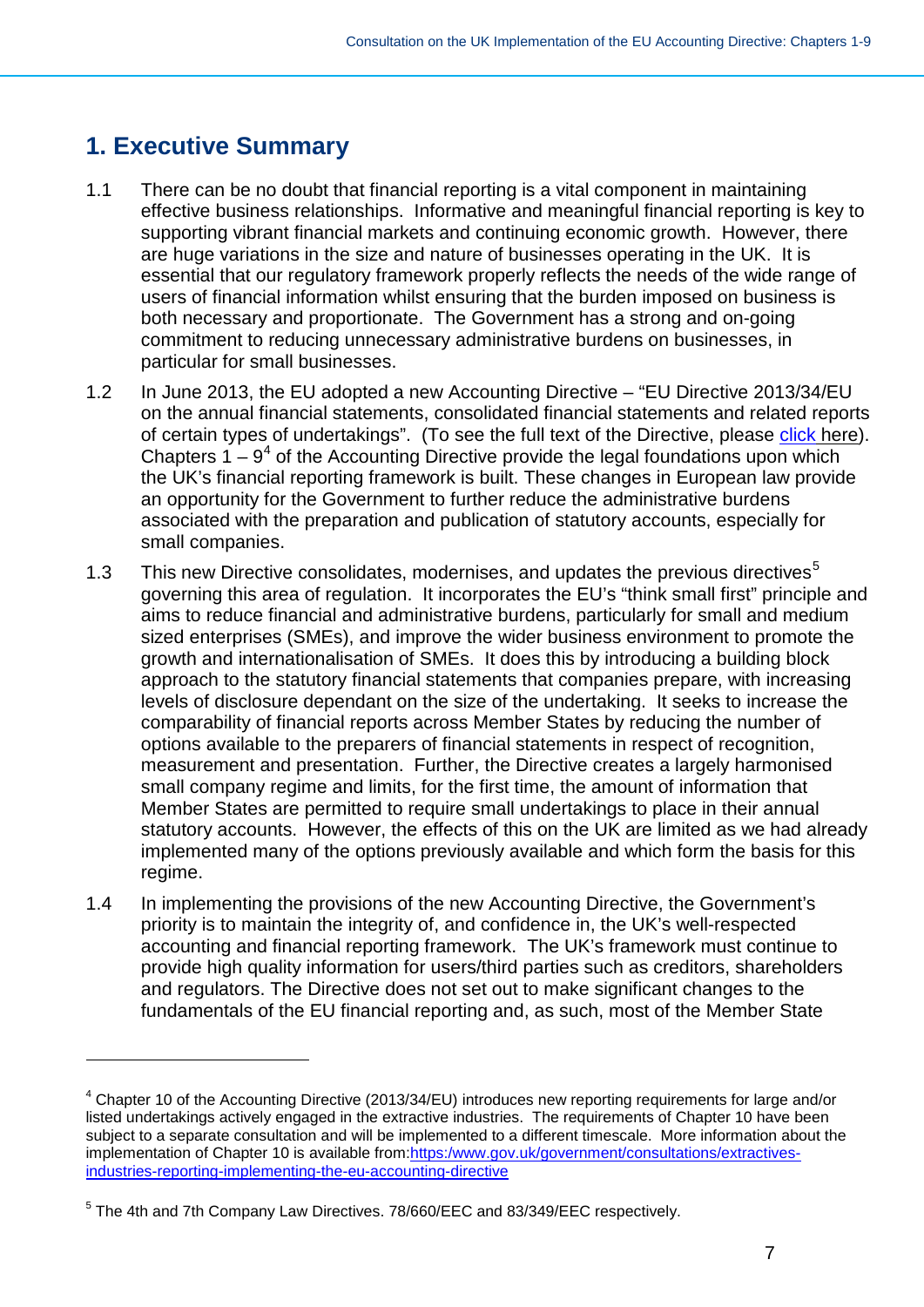options previously available<sup>[6](#page-7-0)</sup> have been retained. For the majority of these previously available Member State options, the UK has well-established positions. Generally speaking, it is not intended that these positions will change<sup>[7](#page-7-1)</sup>.

- 1.5 Consequently, this consultation notes those areas where a mandatory change is imposed and sets out the Government's proposals where a new option is available or where it is intended that an established position is should be changed.
- 1.6 The Government is now seeking views on the UK's proposed implementation of the EU's new Accounting Directive, Chapters 1-9, and welcomes comments on all aspects of the proposals. We are also taking this opportunity to consider changes to the accounting regime in response to issues raised during the Company and Commercial Law Red Tape Challenge<sup>[8](#page-7-2)</sup> process.
- 1.7 We propose to:

 $\overline{a}$ 

- Raise the thresholds for determining company size (micro-entity, medium-sized and large) in line with the mandatory thresholds imposed by the Accounting Directive;
- Take up the option to maximise the threshold for determining what is a small company and so allow c11,000 additional companies to access the lighter-touch financial reporting framework available under the small company accounting regime;
- Consider if the method for determining thresholds for company size should be amended where "net turnover" is not a relevant factor for a company or where it might be more appropriate to consider the thresholds on a consolidated or aggregated basis;
- Implement changes to comply with the new largely harmonised small company regime - including changes to the mandatory notes to the accounts;
- Consider whether small companies should be permitted to prepare an abbreviated balance sheet and abbreviated profit and loss account;
- Review the exclusion of public companies from the small company regime and the medium-sized company regime;
- Explore the opportunities offered by the option to provide greater flexibility in the layout of the profit and loss account and balance sheet;
- Amend the approach in relation to the writing off of goodwill and development costs as required by the Accounting Directive;

<span id="page-7-0"></span> $6$  As provided by the 4th and 7th Company Law Directives. 78/660/EEC and 83/349/EEC respectively.

<span id="page-7-1"></span> $^7$  The Government, working with stakeholders, has considered every option set out in the Accounting Directive (2013/34/EU). Where the UK already has a well-established position and there are no obvious areas for concern, no change is proposed. A technical reference table indicating the position on each of the options is available at <https://www.gov.uk/government/consultations/eu-accounting-directive-smaller-companies-reporting>

<span id="page-7-2"></span><sup>&</sup>lt;sup>8</sup> On 24 January 2014, Prime Minister David Cameron renewed the Government's commitment to the Red Tape Challenge, a programme with the aim to leave office having reduced the overall burden of regulation.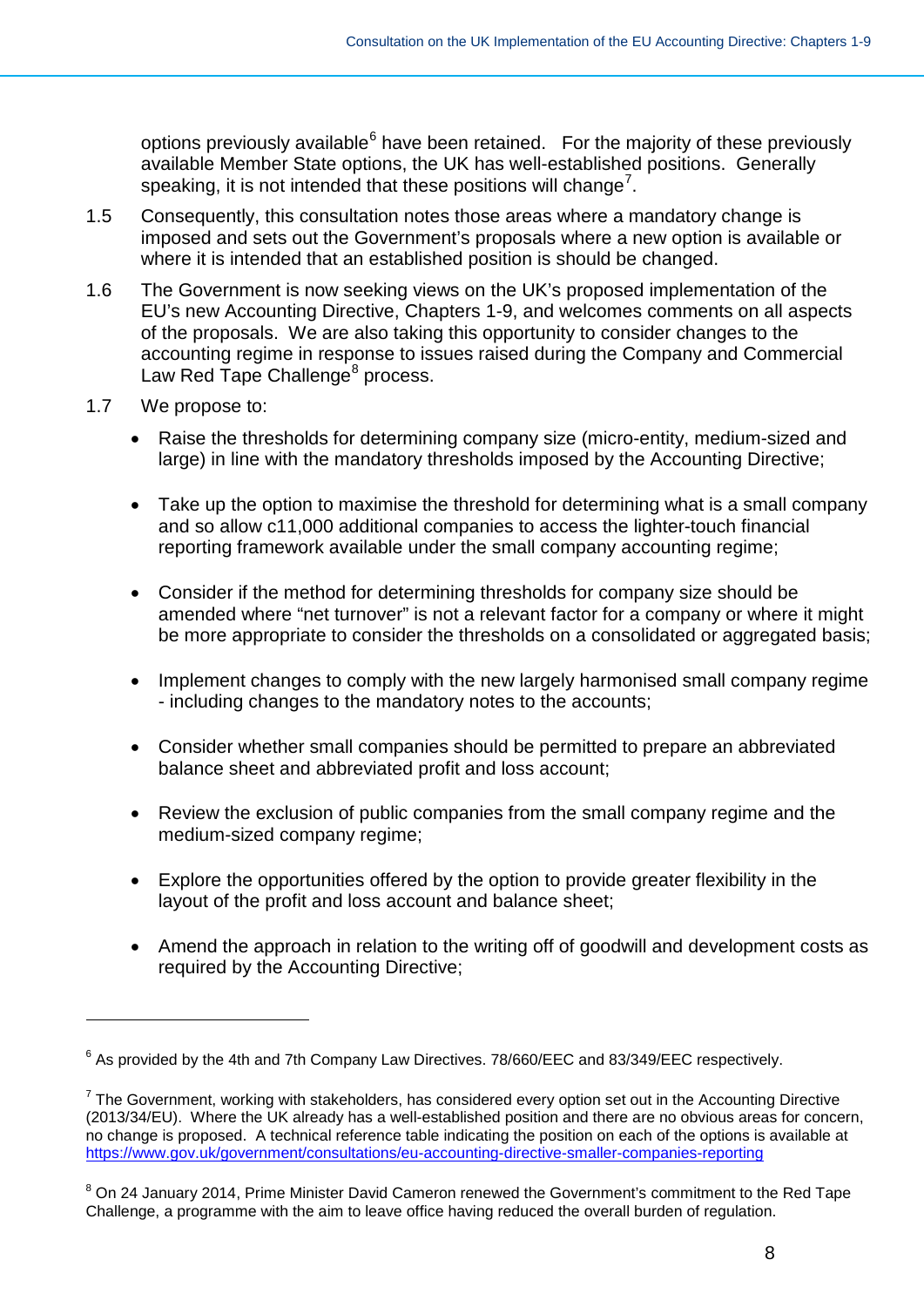- Require that information on subsidiaries included with the consolidated financial statements is only provided as a note to those statements;
- Remove the requirement for micro-entity companies to prepare a Directors Report;
- Seek views on the interaction of the Accounting Directive with our statutory audit framework; and
- Seek views on the implications of the revised accounting framework for charitable companies.
- 1.8 The UK is required to transpose the Accounting Directive into UK law no later than 20 July 2015. We propose to take up the option permitting that the changes may first apply to financial years beginning on or after 1 January 2016 but are inviting views on whether adoption of the new reporting framework ahead of this date may be desirable or practicable.
- 1.9 The Government proposes to introduce legislation implementing the Directive early in 2015.
- 1.10 This consultation begins on 29 August 2014 and will be open until 24 October 2014.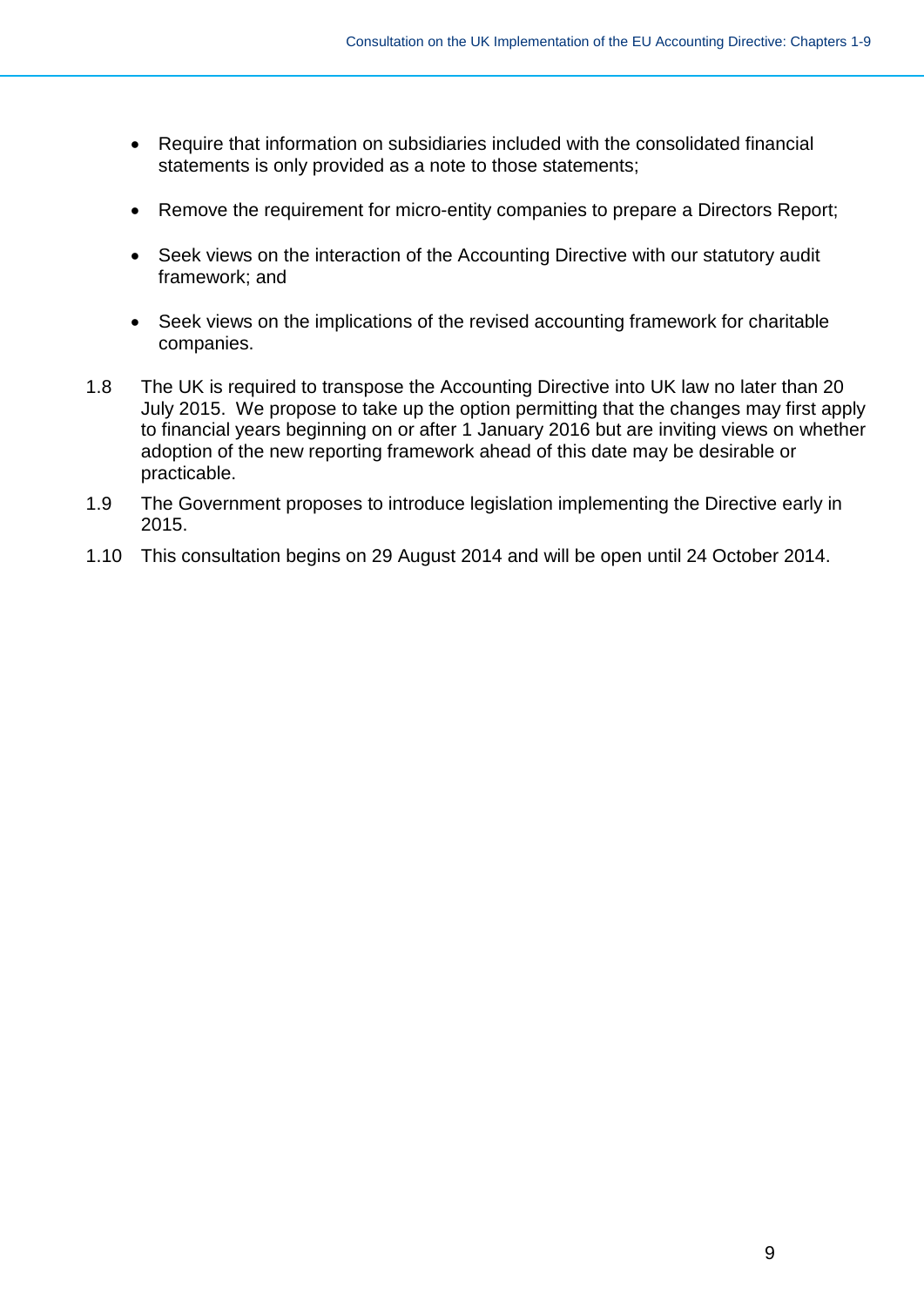# <span id="page-9-0"></span>**2. How to respond**

- 2.1 When responding please state whether you are responding as an individual or representing the views of an organisation. If you are responding on behalf of an organisation, please make it clear who the organisation represents by selecting the appropriate interest group on the consultation form and, where applicable, how the views of members were assembled.
- 2.2 The consultation response form is available electronically on the consultation page: [https://www.gov.uk/government/consultations/eu-accounting-directive-smaller](https://www.gov.uk/government/consultations/eu-accounting-directive-smaller-companies-reporting)[companies-reporting](https://www.gov.uk/government/consultations/eu-accounting-directive-smaller-companies-reporting) (until 24 October 2014). The form is provided for your convenience but responses may also be made by letter. Responses can be submitted by email or by letter to:

John Conway Corporate Frameworks, Accountability & Governance Team Department of Business, Innovation and Skills 3<sup>rd</sup> Floor, Spur 2 1 Victoria Street London SW1H 0ET

Tel: 020 7215 6402 Email: [Accounting\\_Directive@bis.gsi.gov.uk](mailto:Accounting_Directive@bis.gsi.gov.uk)

- 2.3 A list of those organisations and individuals consulted directly is in Annex 2. We would welcome suggestions of others who may wish to be involved in this consultation process.
- 2.4 A list of those organisations and individuals consulted directly is in Annex 2. We would welcome suggestions of others who may wish to be involved in this consultation process.
- 2.5 You may make printed copies of this document without seeking permission.
- 2.6 Other versions of the document in Braille, other languages or audio-cassette are available on request.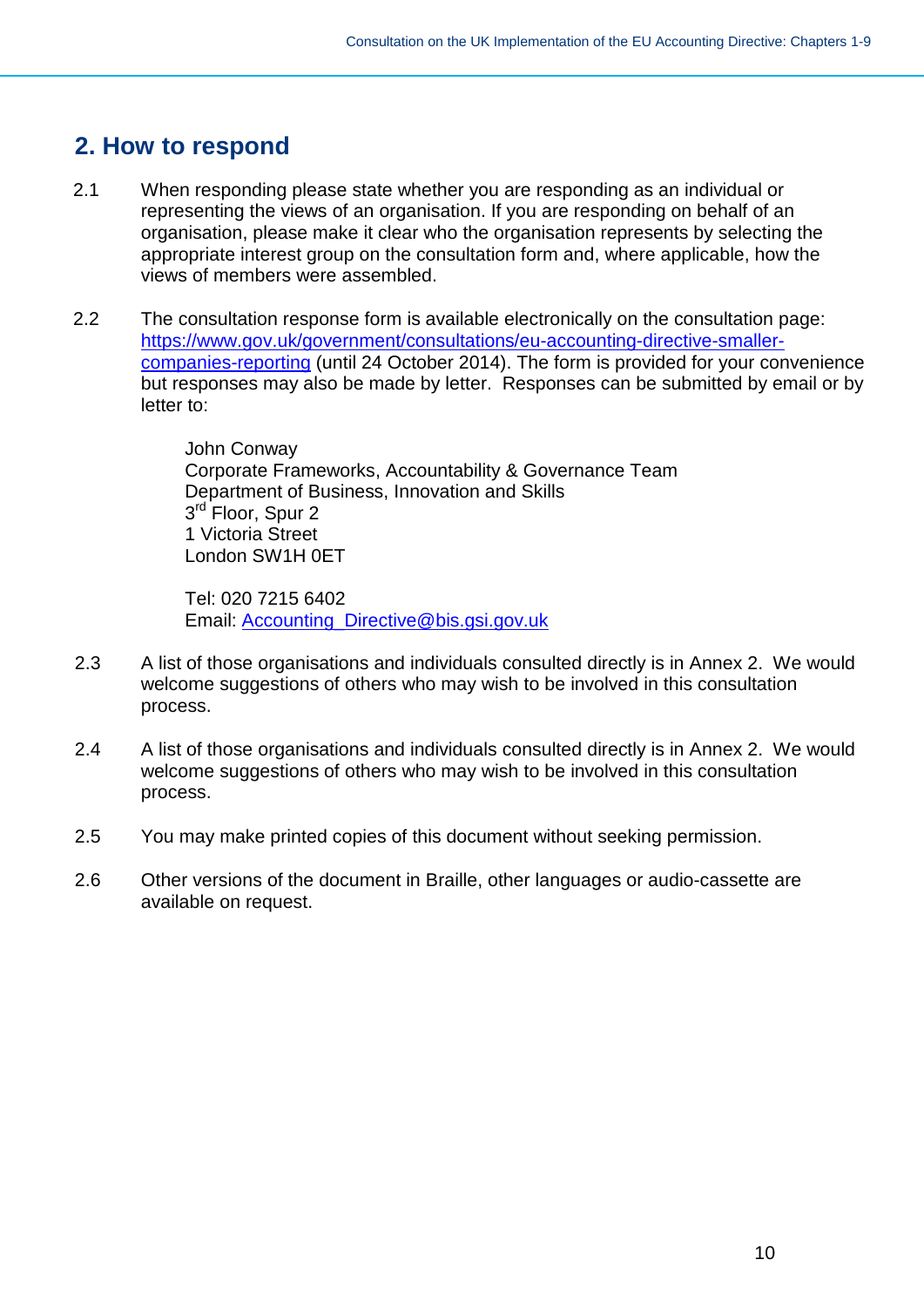# <span id="page-10-0"></span>**3. Confidentiality & Data Protection**

- 3.1 Information provided in response to this consultation, including personal information, may be subject to publication or release to other parties or to disclosure in accordance with the access to information regimes (these are primarily the Freedom of Information Act 2000 (FOIA), the Data Protection Act 1998 (DPA) and the Environmental Information Regulations 2004). If you want information, including personal data that you provide to be treated as confidential, please be aware that, under the FOIA, there is a statutory Code of Practice with which public authorities must comply and which deals, amongst other things, with obligations of confidence.
- 3.2 In view of this it would be helpful if you could explain to us why you regard the information you have provided as confidential. If we receive a request for disclosure of the information we will take full account of your explanation, but we cannot give an assurance that confidentiality can be maintained in all circumstances. An automatic confidentiality disclaimer generated by your IT system will not, of itself, be regarded as binding on the Department.

# <span id="page-10-1"></span>**4. Help with queries**

Questions about the policy issues raised in the document can be addressed to:

John Conway Corporate Frameworks, Accountability & Governance Team Department of Business, Innovation and Skills 3<sup>rd</sup> Floor, Spur 2 1 Victoria Street London SW1H 0ET

Tel: 020 7215 6402

Email: [Accounting\\_Directive@bis.gsi.gov.uk](mailto:Accounting_Directive@bis.gsi.gov.uk)

The consultation principles are in Annex 1.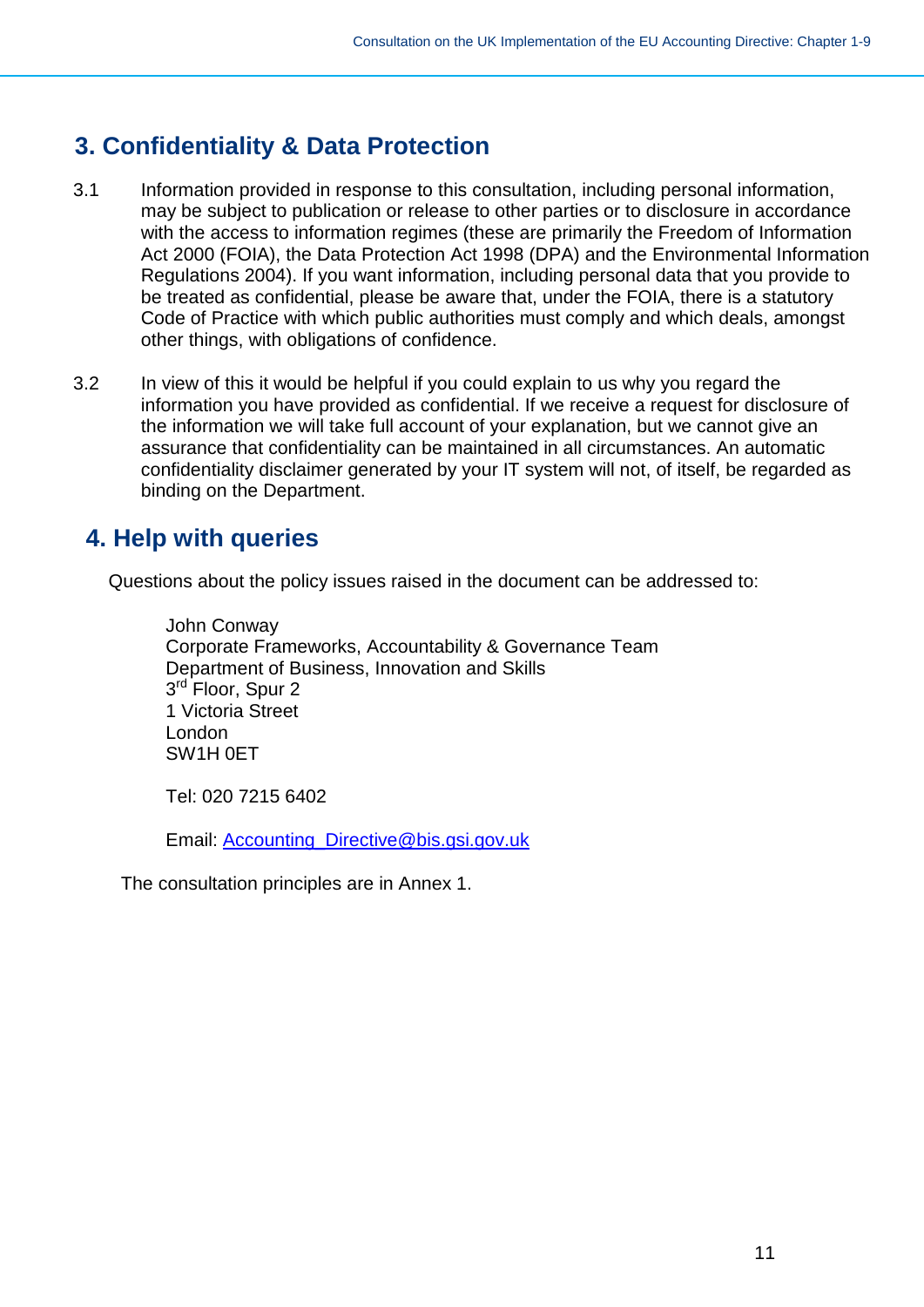# <span id="page-11-0"></span>**5. Background to the directive**

5.1 EU Directive 2013/34/EU on the annual financial statements, consolidated financial statements and related reports of certain types of undertakings, amending Directive 2006/43/EC of the European Parliament and of the Council and repealing Council Directives 78/660/EEC and 83/349/EEC, entered into force in July 2013. The Directive is referred to as the 'Accounting Directive'. The full text of the Directive is available from <http://eur-lex.europa.eu/LexUriServ/LexUriServ.do?uri=OJ:L:2013:182:0019:0076:EN:PDF>

- 5.2 This new Directive
	- consolidates, modernises, and updates Council Directives 78/660/EEC and 83/349/EEC on annual individual and consolidated financial statements and reports, known as the  $4<sup>th</sup>$  and  $7<sup>th</sup>$  Company Law Directives;
	- amends Directive 2006/43/EC on statutory audits of individual and consolidated accounts; and
	- repeals, and incorporates the provisions of, Directive 2012/6/EU on the annual accounts of certain types of companies as regards micro-entities ("the Micros Directive").

5.3 Chapters 1 – 9 of the Accounting Directive establish the minimum legal requirements for statutory accounts at EU level.

5.4 Chapter 10 of the Accounting Directive (Report on Payment to Governments) is being implemented separately from the rest of the Directive and a separate consultation was undertaken in relation to its implementation. The closing date for responses to that consultation was 16 May 2014 and the response to consultation was published on 21 August 2014. More information about the implementation of Chapter 10 is available from [https://www.gov.uk/government/consultations/extractives-industries-reporting](https://www.gov.uk/government/consultations/extractives-industries-reporting-implementing-the-eu-accounting-directive)[implementing-the-eu-accounting-directive](https://www.gov.uk/government/consultations/extractives-industries-reporting-implementing-the-eu-accounting-directive)

5.5 The main objectives of the new Accounting Directive are to:

- Simplify accounting requirements and reduce the associated administrative burden (with particular emphasis on small companies);
- Increase the clarity and comparability of financial statements of companies within the EU with a view to contributing to the better functioning of the single market, increased access to finance, reductions in the cost of capital and increased levels of cross-border trade and merger and acquisition activity; and
- Protect essential user needs by retaining necessary accounting information for users.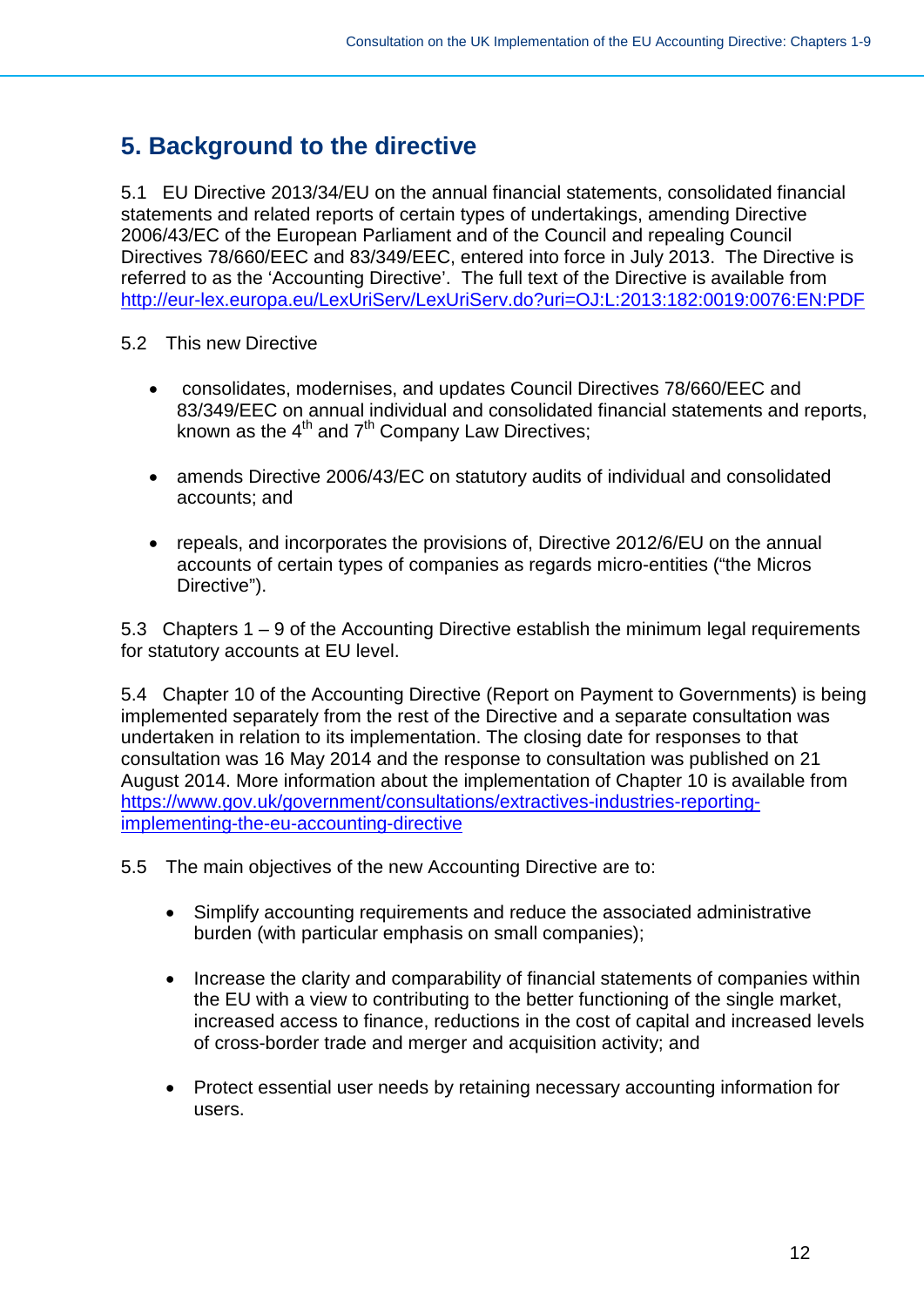5.6 It does this by:

-

- introducing a building block approach to the statutory financial statements that companies prepare, with increasing levels of disclosure dependant on the size of the undertaking;
- reducing the number of options available to the preparers in respect of recognition, measurement and presentation<sup>[9](#page-12-1)</sup>; and
- creating a largely harmonised small company regime and, for the first time, limiting the amount of information that Member States are permitted to require small undertakings to place in their annual statutory accounts.

5.7 The majority of the EU's reporting framework remains unchanged.

# <span id="page-12-0"></span>**6. The Government's Approach to Implementation**

6.1 There can be no doubt that financial reporting is a vital component in maintaining effective business relationships. Informative and meaningful financial reporting is key to supporting vibrant financial markets and continuing economic growth. However, there are huge variations in the size and nature of businesses operating in the UK. It is essential that our regulatory framework properly reflects the needs of the wide range of users of financial information whilst ensuring that the burden imposed on business is both necessary and proportionate.

6.2 The Government has a strong and on-going commitment to reducing unnecessary administrative burdens on businesses, in particular for small businesses. These changes in European law provide an opportunity for the Government to further reduce the administrative burdens associated with the preparation and publication of statutory accounts, especially for small companies.

6.3 In implementing the provisions of the new Accounting Directive, the Government's priority is to maintain the integrity of, and confidence in, the UK's well-respected accounting and financial reporting framework. The UK's framework must continue to provide high quality information for users/third parties such as creditors, shareholders and regulators. The Directive does not set out to make significant changes to the fundamentals of the EU financial reporting and, as such, most of the Member State options previously available<sup>[10](#page-12-2)</sup> have been retained. For the majority of these previously available Member State options, the UK has well-established positions. Generally speaking, it is not intended that these positions will change<sup>[11](#page-12-3)</sup>.

<span id="page-12-1"></span><sup>&</sup>lt;sup>9</sup> However, the Accounting Directive provides over 100 Member State options to enable Member States to adapt the Directive effectively and in accordance with national accounting frameworks.

<span id="page-12-2"></span> $10$  As provided by the 4th and 7th Company Law Directives 78/660/EEC and 83/349/EEC respectively.

<span id="page-12-3"></span> $11$  The Government, working with stakeholders, has considered every option set out in the Accounting Directive (2013/34/EU). Where the UK already has a well-established position and there are no obvious areas for concern, no change is proposed. A technical reference table indicating the position on each of the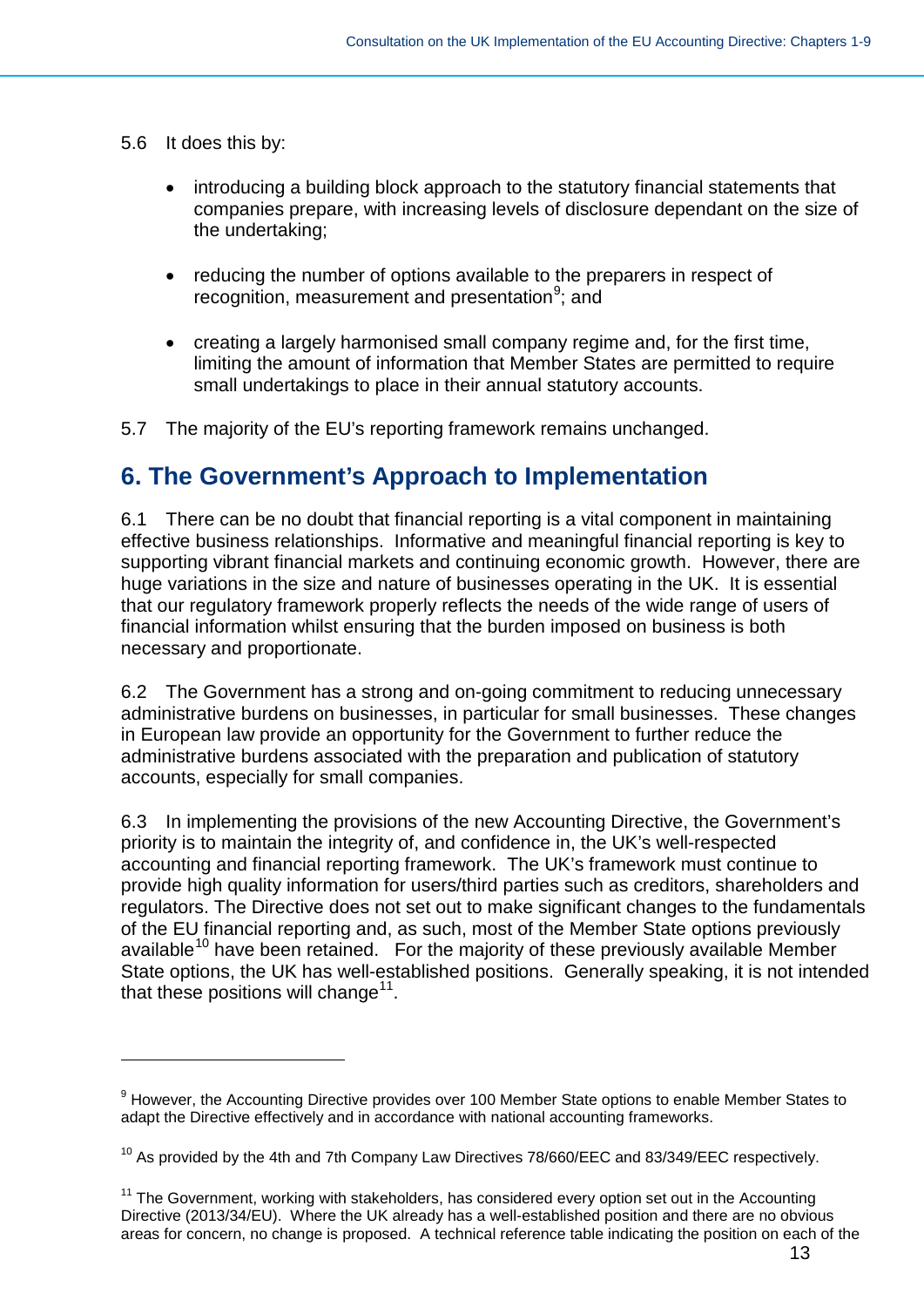6.4 Therefore, this consultation notes those areas where a mandatory change is imposed: and sets out the Government's proposals where a new option is available or where it is intended that an established position should be changed.

#### **Question 1: Do you agree that the Government should maintain the UK's existing approach to financial reporting and only introduce changes where imposed by the Directive or where new options have been introduced?**

**Yes, No**

#### **Please provide information in support of your answer.**

6.5 We are also taking this opportunity to consider changes to the accounting regime in response to issues raised during the Company and Commercial Law Red Tape Challenge<sup>12</sup> process.

6.6 Allied to this, the Government's Guiding Principles for EU Regulation includes guidance to avoid "gold-plating" of EU regulations during implementation. These considerations will be taken into account throughout the implementation of this Directive.

#### **Simplification of the regulations**

6.7 As part of planning for implementation, we have considered whether it would be appropriate to consolidate the regulations for small companies and groups with those for medium-sized and large companies and groups<sup>[13](#page-13-1)</sup>. Taking account of the complexity and length of these regulations and having regard to views expressed by stakeholders during the planning process, we conclude that it would not be appropriate or helpful to users to consolidate these regulations.

#### **Question 2: Do you agree that the Government should maintain the current position of providing discrete regulations for small companies and for large and medium-sized companies?**

#### **Yes, No**

-

#### **Please provide information in support of your answer.**

6.8 However, we consider that it might be helpful to prepare a new set of regulations for small companies and groups, incorporating the micro-entity exemption within it. The Small Companies and Groups (Accounts and Directors'

options is available at [https://www.gov.uk/government/consultations/eu-accounting-directive-smaller](https://www.gov.uk/government/consultations/eu-accounting-directive-smaller-companies-reporting)[companies-reporting](https://www.gov.uk/government/consultations/eu-accounting-directive-smaller-companies-reporting)

<span id="page-13-0"></span> $12$  On 24 January 2014, Prime Minister David Cameron renewed the Government's commitment to the Red Tape Challenge, a programme with the aim to leave office having reduced the overall burden of regulation.

<span id="page-13-1"></span><sup>13</sup> [The Small Companies and Groups \(Accounts and Directors' Report\) Regulations 2008](http://www.legislation.gov.uk/uksi/2008/409/contents/made) and The Large and [Medium-sized Companies and Groups \(Accounts and Reports\) Regulations 2008](http://www.legislation.gov.uk/uksi/2008/410/schedule/5/made)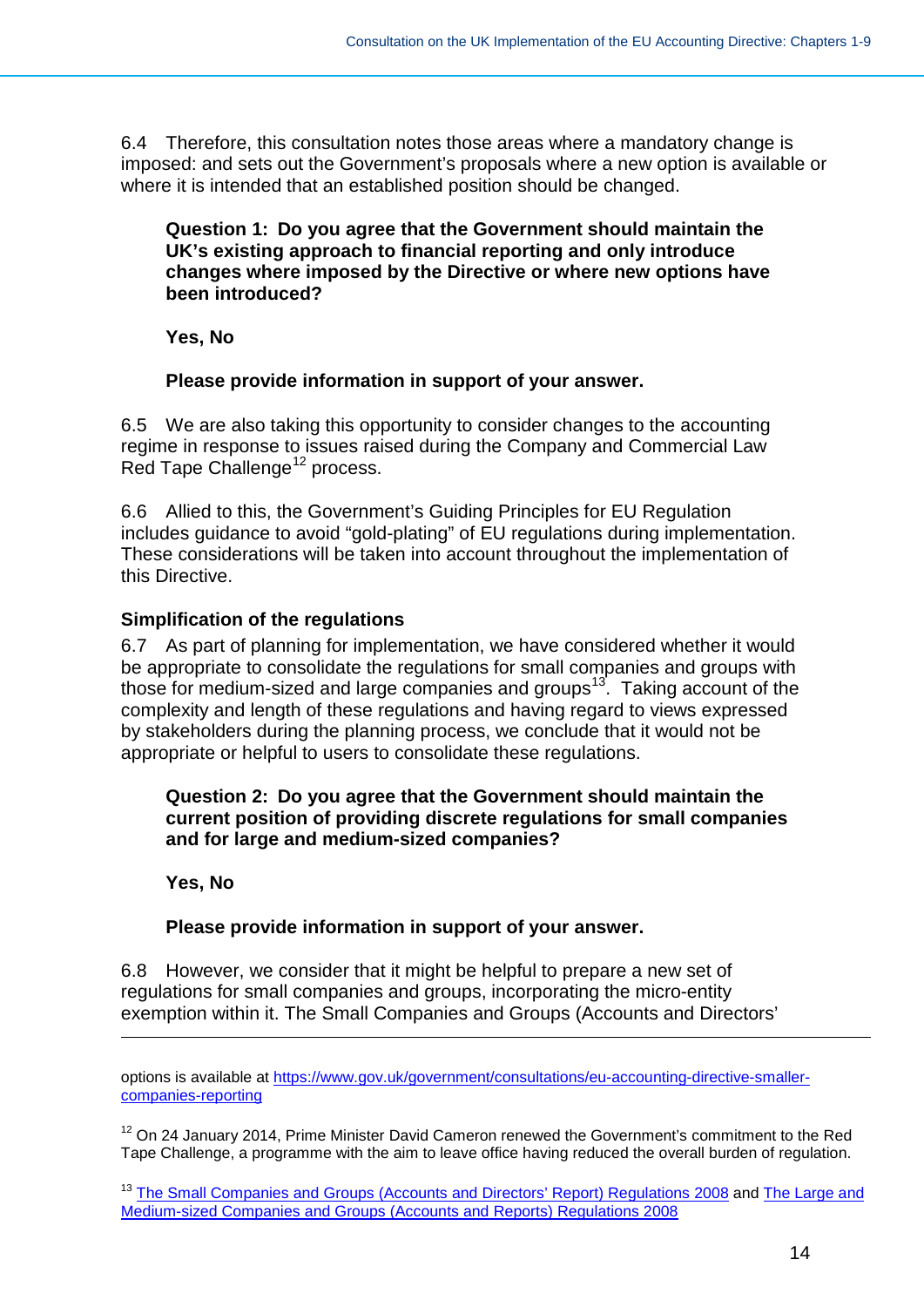Report) Regulations 2008/409 and The Small Companies (Micro-Entities' Accounts) Regulations 2013/3009 would then be repealed.

**Question 3: Do you agree it would be helpful to have a new set of Small Companies and Group Regulations which set out the new small company regime and incorporate both the small companies' exemption and the micro-entities exemptions clearly and in one place?**

**Yes, No**

**Please provide information in support of your answer.**

**Question 4: Do you have suggestions for other regulations that might reasonably be consolidated as part of the implementation of this Directive? If so, please provide references to the relevant regulations with an explanation for your proposal and the benefits you expect this would deliver.**

**Yes, No**

**Please provide information in support of your answer.**

# <span id="page-14-0"></span>**7. Timetable for implementation**

### <span id="page-14-1"></span>**a. Transposition deadline**

7.1 The EU has set a deadline of 20 July 2015 for Member States to transpose the Accounting Directive into national law<sup>[14](#page-14-3)</sup>. However, it also provides an option for Member States to permit that the changes may be applied to financial statements for financial years beginning on or after 1 January 2016. As this provides the longest period for companies to make the transition to the new regulations, the Government proposes to implement this option.

**Question 5: Do you agree that the new regulations should apply to financial statements for financial years commencing on or after 1 January 2016?**

**Yes, No**

**If no, please provide an explanation for your position** 

# <span id="page-14-2"></span>**b. Early Adoption**

-

7.2 The raising of the thresholds for determining company size and the harmonisation of the small company regime are deregulatory measures. Approximately 11,000 companies currently classified as medium-sized companies are expected to be in scope of the small company regime as a result of the proposed new thresholds. As indicated above, we do not intend to require adoption of the new regulations before 1 January 2016 but we would welcome views on whether companies should be permitted to adopt the new financial reporting regime in advance of that date. In particular, we would welcome comments

<span id="page-14-3"></span><sup>&</sup>lt;sup>14</sup> Article 53 of the Accounting Directive (2013/34/EU).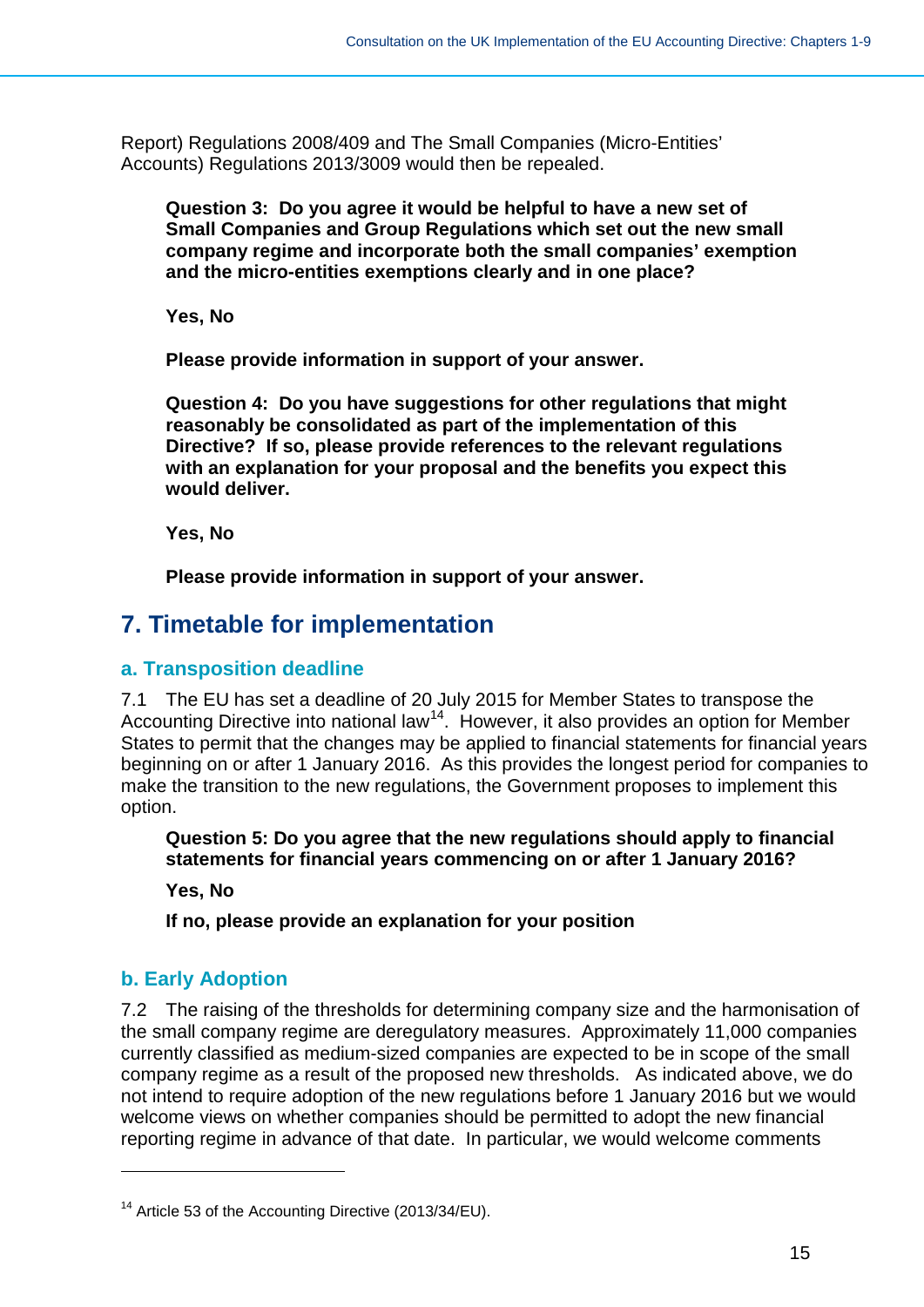about the pros and cons, costs and benefits associated permitting early adoption of the new financial reporting regime. For example, some companies who are currently large/medium might find it beneficial to access the medium/small regime by applying the new size thresholds; but preparers and users of accounts may find comparability is reduced during the transition period or that supporting elements of the framework e.g. accounting standards, are not available at the beginning of a company's new financial year.

**Question 6: Should companies be able to access the new financial reporting regime (increased thresholds and revised reporting requirements) ahead of the mandatory application date of 1 January 2016?**

**Yes, No**

**Please provide information in support of your answer. In particular, we would welcome information about the costs/benefits associated with your preferred option.**

# <span id="page-15-0"></span>**8. The Proposal**

-

8.1 As noted above, much of the Accounting Directive maintains the position under the earlier Accounting Directives. Using Member State options under the earlier Directives, the UK has already taken up options appropriate to the UK accounting framework, and as a result, the impact on most companies (especially medium and large undertakings) will be very limited.

### <span id="page-15-1"></span>**a. Definitions including Public Interest Entities (PIEs)**

8.2 The revised list of definitions<sup>[15](#page-15-2)</sup> provided in the Accounting Directive will be reflected into UK law as appropriate.

8.3 The inclusion in the Accounting Directive, for the first time, of a definition of Public Interest Entity<sup>[16](#page-15-3)</sup> (PIE) is of interest. PIEs, broadly speaking, are defined as companies listed on a regulated exchange<sup>17</sup>, credit institutions and insurance undertakings. In

<span id="page-15-2"></span> $15$  Article 2 of the Accounting Directive (2013/34/EU) defines the following terms: public interest entities; participating interest; related party; fixed assets; net turnover; purchase price; production cost; value adjustment; parent undertaking; subsidiary undertaking; group; affiliated undertaking; associated undertaking; investment undertakings; financial holding undertakings; and material.

<span id="page-15-3"></span> $16$  'Public-interest entities' means undertakings which are: (a) governed by the law of a Member State and whose transferable securities are admitted to trading on a regulated market of any Member State within the meaning of point (14) of Article 4(1) of Directive 2004/39/EC of the European Parliament and of the Council of 21 April 2004 on markets in financial instruments; (b) credit institutions as defined in point (1) of Article 4 of Directive 2006/48/EC of the European Parliament and of the Council of 14 June 2006 relating to the taking up and pursuit of the business of credit institutions, other than those referred to in Article 2 of that Directive; (c) insurance undertakings within the meaning of Article 2(1) of Council Directive 91/674/EEC of 19 December 1991 on the annual accounts of insurance undertakings; or (d) designated by Member States as public-interest entities, for instance undertakings that are of significant public relevance because of the nature of their business, their size or the number of their employees.

<span id="page-15-4"></span><sup>&</sup>lt;sup>17</sup> For the UK, this relates principally to companies listed on the Main Market of the London Stock Exchange.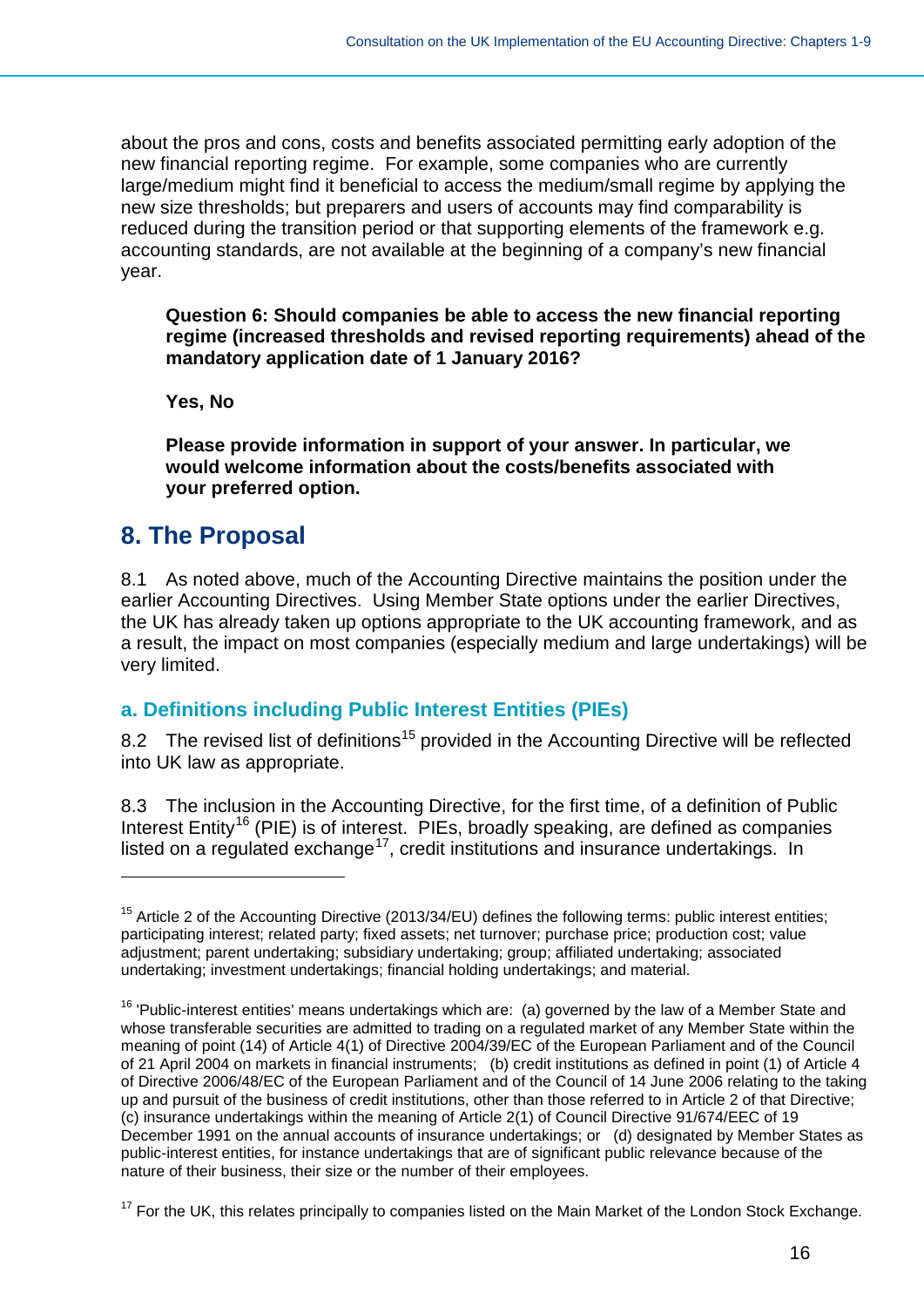addition, Member States can designate as PIEs other undertakings that are of significant public relevance because of the nature of their business, their size or the number of their employees, for example.

8.4 Significantly, companies defined as PIEs must report as large companies unless the Accounting Directive explicitly provides otherwise. This is because the extent to which PIEs are funded by the public and a high degree of transparency around their performance and financial position is considered necessary to allow fully informed decisions to be taken by members of the public before dealing with such an entity. As such, the simplified and reduced accounting requirements for small and medium-sized privately-owned companies are considered inappropriate for PIEs.

8.5 PIEs will always report in the same way as large undertakings regardless of their number of employees, balance sheet total or turnover.

8.6 NOTE: Companies defined as PIEs under the provisions of the Accounting Directive will also be subject to mandatory statutory audit. However, whilst companies that are PIEs for accounting purposes, like any other company subject to statutory audit, fall *within scope* of the Audit Directive, this does not mean that they are all PIEs for the purpose of the provisions of the Audit Directive and Audit Regulation. The definition of PIE for this latter purpose will be subject to consultation as part of the implementation of the Audit Directive and Audit Regulation.

# <span id="page-16-0"></span>**b. Size Categories**

-

8.7 IMPORTANT: The thresholds considered below are for *accounting purposes only*. It is **not** intended that they should apply in relation to the small company audit exemption. The Government's proposals in respect of interaction with the audit regime are set out in section 9.

8.8 The Accounting Directive sets mandatory thresholds for micro, small, medium and large companies relative to their average number of employees, balance sheet total and, net turnover at the balance sheet date<sup>18</sup>. (See also paragraph 8.9 below concerning thresholds for small companies.) A micro or medium company comes under the relevant size if it does not exceed the limits of at least two of the three criteria. Large undertakings (or groups) are those which on their balance sheet date exceed at least two of the three criteria for medium-sized undertakings (or groups).

The table overleaf sets out the revised thresholds for micro-entities, medium-sized and large companies.

<span id="page-16-1"></span><sup>&</sup>lt;sup>18</sup> Article 3 of the Accounting Directive (2013/34/EU).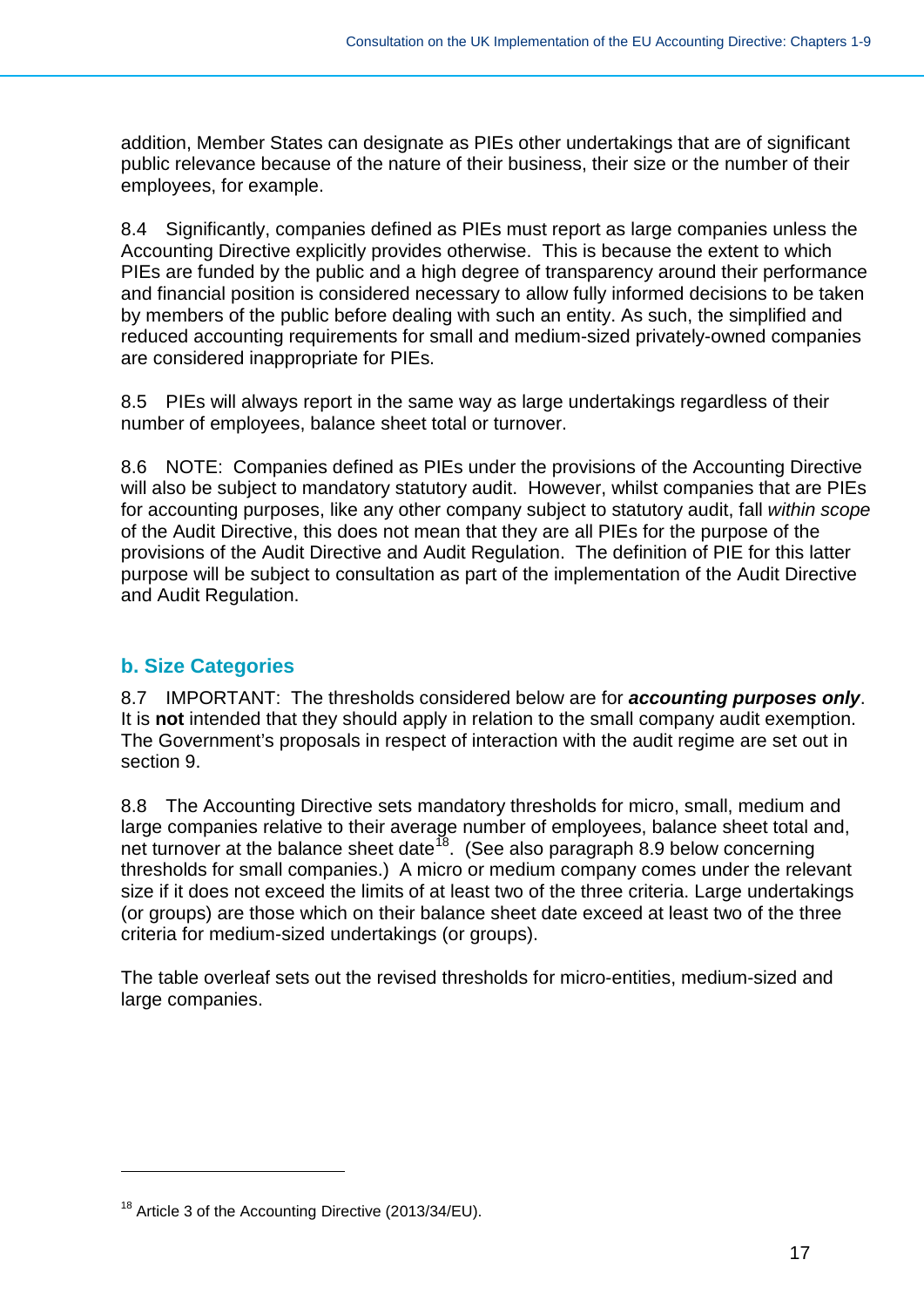|                                     |            | Balance sheet,<br>£ | Net turnover,<br>£ | Average no.<br>Ωt<br>employees |
|-------------------------------------|------------|---------------------|--------------------|--------------------------------|
| For individual company accounts:    |            |                     |                    |                                |
| Micro-entity company                |            | ≤ 316,000           | ≤ 632,000          | $\leq 10$                      |
| Medium-sized company                |            | ≤ 18,000,000        | ≤ 36,000,000       | $\leq 250$                     |
| Large company                       |            | $\geq 18,000,000$   | $\geq 36,000,000$  | $\geq 250$                     |
| For group/consolidated accounts:    |            |                     |                    |                                |
| Medium-sized<br>group <sup>19</sup> | <b>Net</b> | ≤ 18,000,000        | ≤ 36,000,000       | $\leq 250$                     |
|                                     | Gross      | ≤ 21,600,000        | $\leq$ 43,200,000  |                                |
| Large group <sup>20</sup>           | <b>Net</b> | $\geq 18,000,000$   | $\geq 36,000,000$  | $\geq 250$                     |
|                                     | Gross      | $\geq 21,600,000$   | $\geq 43,200,000$  |                                |

8.9 Similarly, the Accounting Directive sets a mandatory minimum threshold for small companies. Again, a small company comes under the relevant size if it does not exceed the limits of at least two of the three criteria. However, for small companies only, the Directive permits Member States to increase the balance sheet total and net turnover values by up to 50%. This gives Member States the opportunity to allow more companies to access to the less burdensome small company regime if they wish.

<span id="page-17-0"></span> $19$  The Companies Act 2006 provides two values in relation to the turnover and balance sheet thresholds when calculating medium-sized groups (section 466, Companies Act 2006). These are expressed as the "net" and "gross" values for those thresholds (as defined in those sections) – the gross figure is 20% greater than the net figure and is used in relation to balance sheet and turnover figures which do not include set-offs and other adjustments made to eliminate group transactions.

<span id="page-17-1"></span><sup>&</sup>lt;sup>20</sup> cf. footnote 19 above. As per para 8.8 above, large groups are those which exceed two out of three of the thresholds.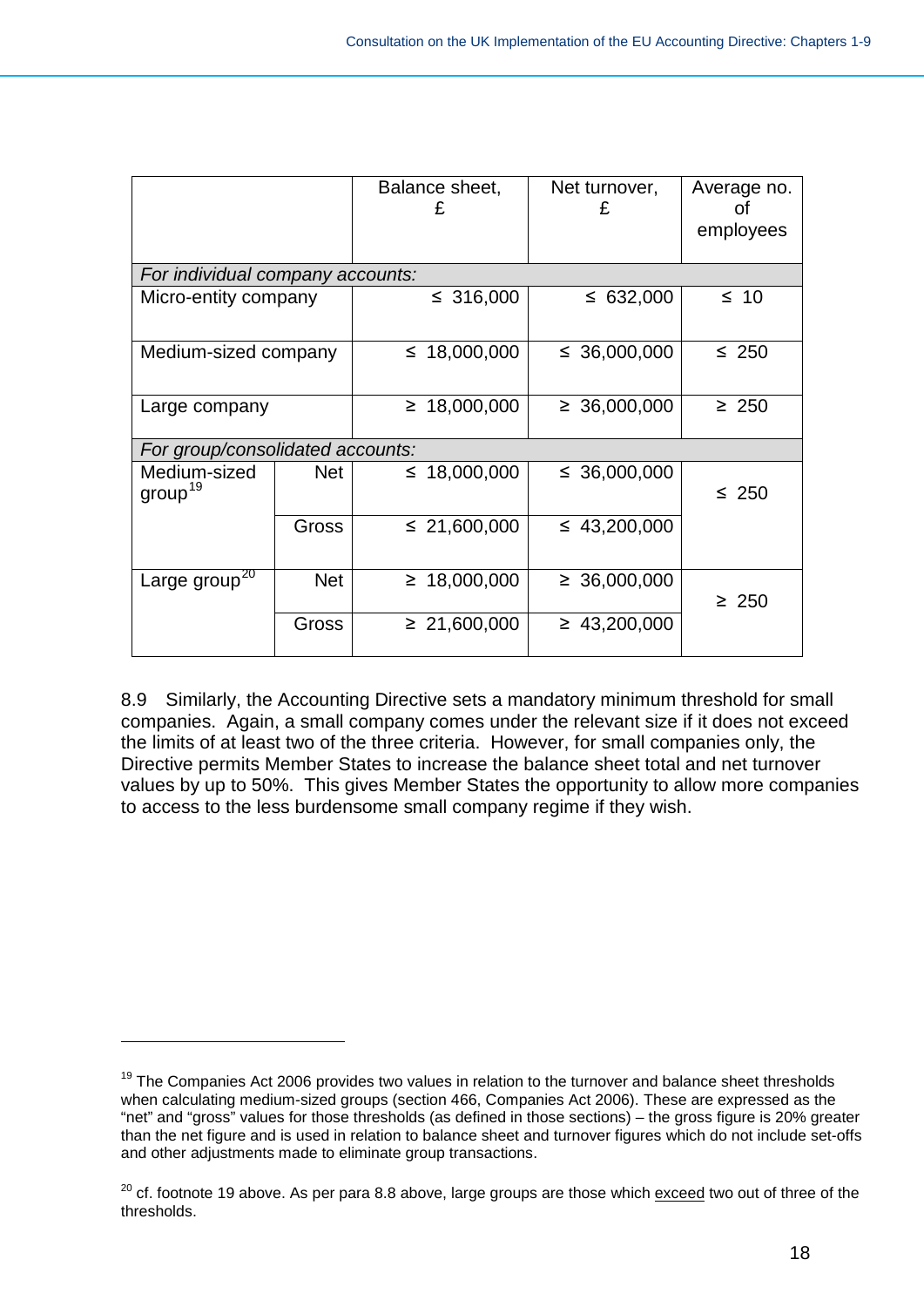The table below shows the minimum and maximum thresholds permitted for the small company regime.

|                                                    |            | Balance sheet,   | Net turnover,<br>£ | Average no.<br>of employees |
|----------------------------------------------------|------------|------------------|--------------------|-----------------------------|
| For individual company accounts:                   |            |                  |                    |                             |
| Small company                                      |            | $\leq 3,500,000$ | $\leq 7,000,000$   | $\leq 50$                   |
| Using <i>minimum</i> mandatory<br>threshold values |            |                  |                    |                             |
| Small company                                      |            | $\leq 5,100,000$ | ≤ 10,200,000       | $\leq 50$                   |
| Using <i>maximum</i> threshold<br>values permitted |            |                  |                    |                             |
| For group/consolidated accounts:                   |            |                  |                    |                             |
| Small group <sup>27</sup>                          | <b>Net</b> | $\leq 3,500,000$ | $\leq 7,000,000$   |                             |
| Using minimum                                      |            |                  |                    | $\leq 50$                   |
| mandatory<br>threshold values                      | Gross      | $\leq 4,200,000$ | $\leq$ 8,400,000   |                             |
|                                                    |            |                  |                    |                             |
| Small group <sup>22</sup>                          | <b>Net</b> | $\leq 5,100,000$ | ≤ 10,200,000       |                             |
| Using maximum                                      |            |                  |                    | $\leq 50$                   |
| threshold values<br>permitted                      | Gross      | $\leq 6,100,000$ | $\leq$ 12,200,000  |                             |

8.10 If we adopted the minimum thresholds defining a small company, this would offer only a very small increase – around 7% - over the current thresholds. This would mean just 1,000 medium-sized companies would be re-categorised as small. Therefore, in line with the Government's commitment to reduce burdens on small business, we propose to adopt the maximum small company thresholds. We expect this increase to allow an additional 11,000 companies currently categorised as medium-sized to access the small company regime if they wish. Companies would, of course, need to consider if the information requirements of the small company regime were sufficient to meet their business needs. As now, small companies may voluntarily provide additional information or prepare full accounts.

<span id="page-18-0"></span> $21$  The Companies Act provides two values in relation to the turnover and balance sheet thresholds when calculating small-sized groups (section 383, Companies Act 2006). These are expressed as the "net" and "gross" values for those thresholds (as defined in those sections) – the gross figure is 20% greater than the net figure and is used in relation to balance sheet and turnover figures which do not include set-offs and other adjustments made to eliminate group transactions.

<span id="page-18-1"></span><sup>&</sup>lt;sup>22</sup> cf. footnote 21 above.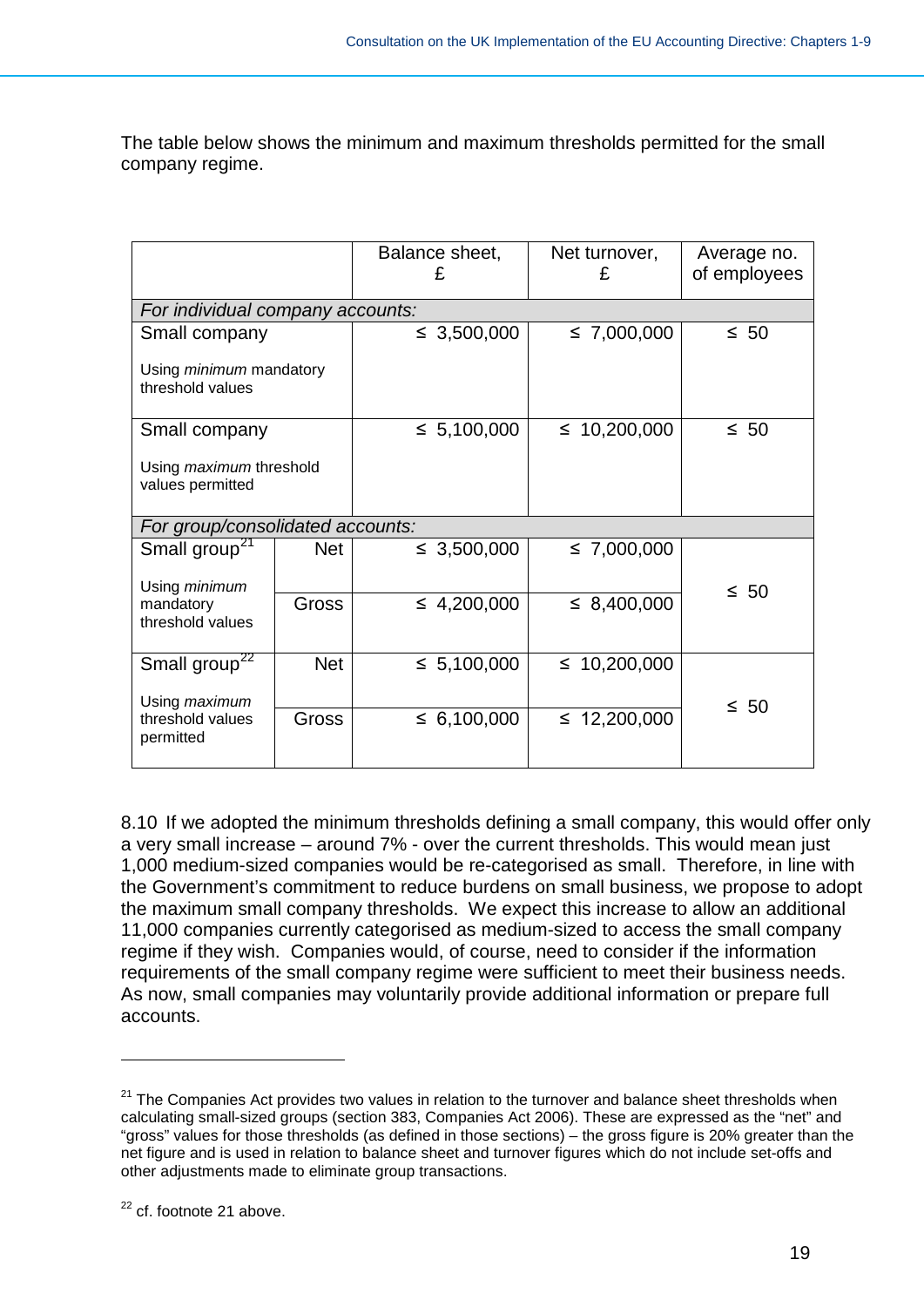**Question 7: Do you agree with the Government's proposal to maximise the small company thresholds and provide as many eligible companies as possible with the opportunity to access the small company regime?**

**Yes, No**

**Please provide information in support of your answer.**

**Question 8: We have been able to draw on academic studies and responses to earlier consultations but we would welcome any additional information/evidence you are able to provide to support your response. What benefits or costs do you think will arise from raising the company size thresholds? (Information may relate to both monetised and non-monetised benefits and costs.)**

# <span id="page-19-0"></span>**c. Reference point for calculating thresholds**

8.11 The Accounting Directive now provides Member States with the opportunity to consider additional factors<sup>[23](#page-19-1)</sup> when determining the reference point for calculating a company's size.

- First, it permits that Member States may require other sources of income to be included for companies for which "net turnover $^{24}$ " is not relevant $^{25}$  $^{25}$  $^{25}$ . This is because many companies derive significant income from sources other than the sale of products or the provision of services. Examples include investment income or donations (in cash or in kind). By ignoring income from these sources a company, which may otherwise be regarded as medium-sized or even large, may be able to access the small company regime with its significantly reduced disclosure requirements.
- Second, it allows that Member States may require parent undertakings to calculate their thresholds on a consolidated basis rather than an individual basis; and/or require "affiliated undertakings" to calculate their thresholds on a consolidated or aggregated basis. This might, for example, be used to deal with situations where companies may have been established to avoid the reporting of certain information.

8.12 The Government has no plans to change the way in which UK law currently operates[26](#page-19-4). It is Government policy to reduce or remove burdens on business and we

<span id="page-19-1"></span> $23$  Article 3 of the Accounting Directive (2013/34/EU).

<span id="page-19-2"></span><sup>24</sup> "Net turnover" is defined as *the amounts derived from the sale of products and the provision of services after deducting sales rebates and value added tax and other taxes directly linked to turnover.* (Article 2.5 of the Accounting Directive (2013/34/EU)).

<span id="page-19-3"></span> $25$  Article 3.12 of the Accounting Directive (2013/34/EU).

<span id="page-19-4"></span> $26$  We note that currently, for example, a parent undertaking may only qualify as a small company if the group headed by it is a small group (and as a medium company if the group headed by it is a medium group). No changes are proposed to these or other provisions which already apply flexibilities now offered in Article 3.12.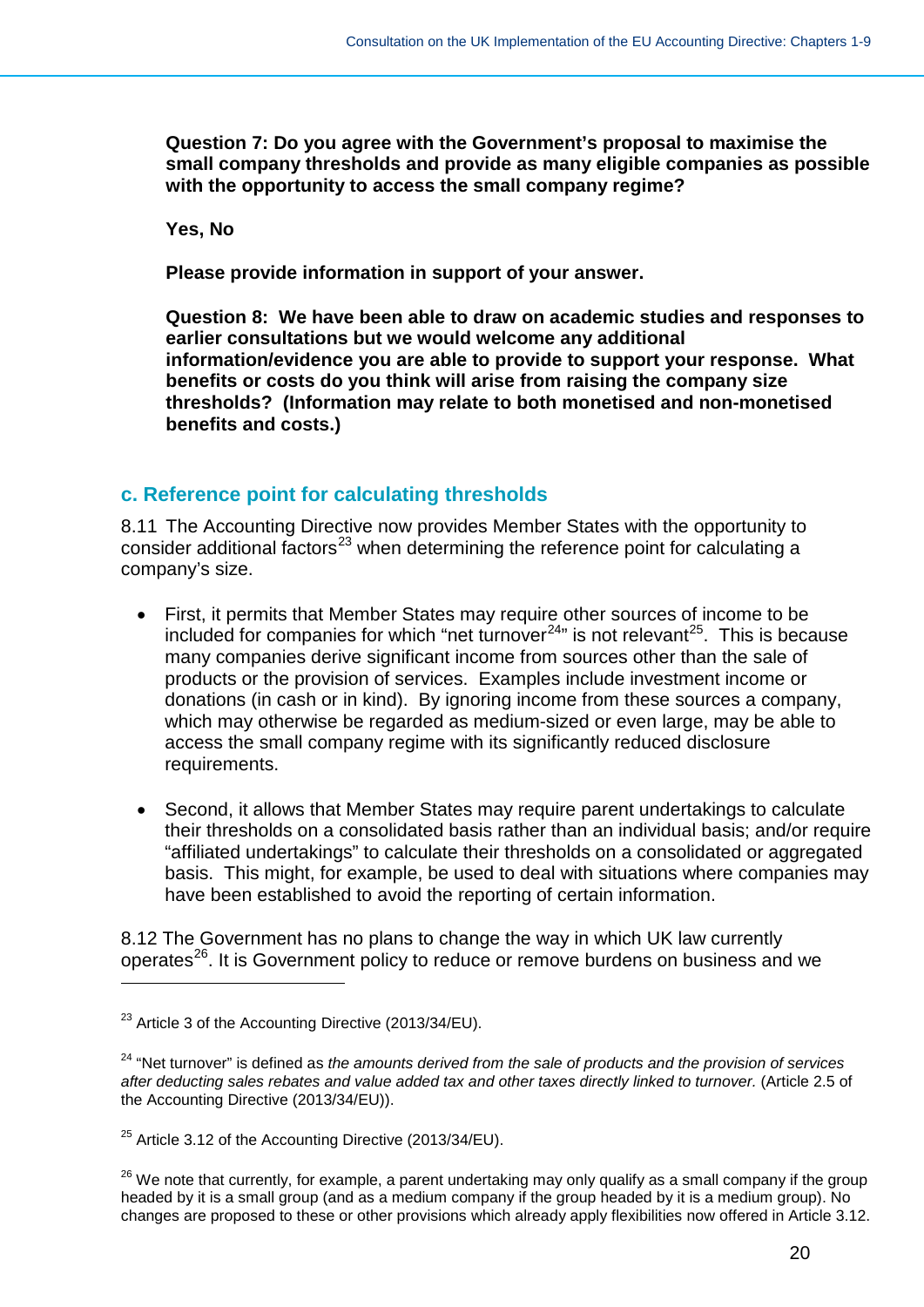would not wish to prevent companies from accessing the small or medium-companies regimes unless there was a clear public interest in doing so. However, we welcome views on the flexibility offered by these Member State options.

**Question 9: Do you agree that the Government should continue to measure a company's size by reference to its balance sheet total, net turnover and average number of employees?**

**Yes, No**

**Please provide information in support of your answer.**

**Question 10: Do you consider that there are circumstances where the Government should include other sources of income as net turnover for the purposes of determining company size?**

**Yes, No**

**Please provide details of the circumstances in which you consider the option should be applied, indicating the problem to be addressed and the costs/benefits that would arise. Information about the number of companies affected would be useful in assessing the impact of any change.**

**Question 11: Do you consider that there are circumstances (beyond those already in the UK accounting framework) where it would be appropriate to require:**

- **(a) parent undertakings to calculate their thresholds on a consolidated basis rather than an individual basis; or**
- **(b) "affiliated undertakings" to calculate their thresholds on a consolidated or aggregated basis?**

**Yes, No**

-

**Please provide details of the circumstances in which you consider the option should be applied, indicating the problem to be addressed and the costs/benefits that would arise.**

8.13 When determining thresholds, the Directives also allows that Member States may:

- i. require parent undertakings to calculate their thresholds on a consolidated basis rather than an individual basis; and/or
- ii. require "affiliated undertakings"<sup>[27](#page-20-0)</sup> to calculate their thresholds on a consolidated or aggregated basis.

<span id="page-20-0"></span><sup>&</sup>lt;sup>27</sup> "Affiliated undertakings" means any two or more undertakings within a group.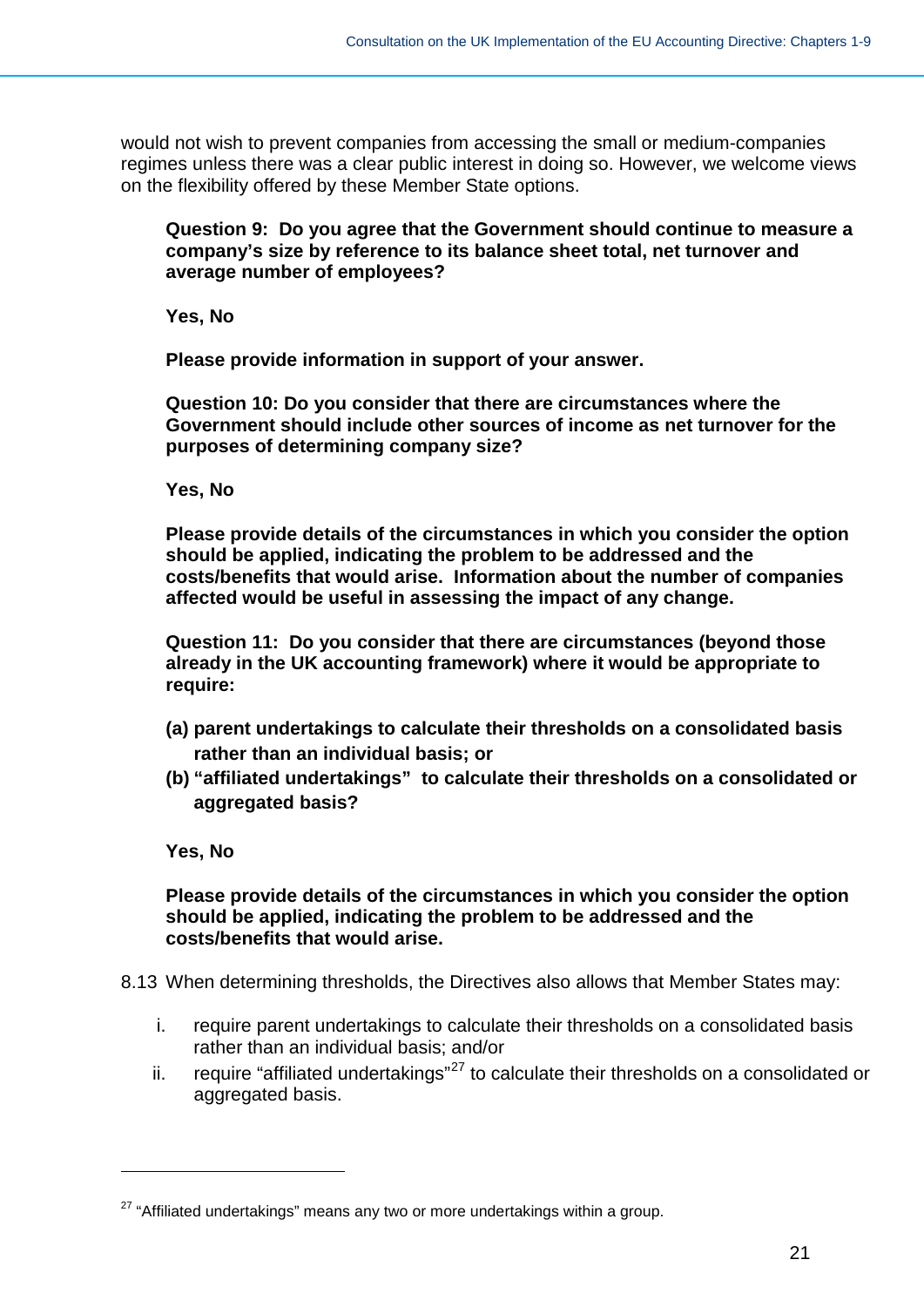The purpose of this provision<sup>[28](#page-21-1)</sup> is to deal with situations where companies may have been established for the sole purpose of avoiding the reporting of certain information.

**Question 12: Do you consider that there are circumstances where the Government should adopt either or both of the above provisions?**

**Yes, No**

**Please provide details of the circumstances to which the option should be applied, indicating the problem to be addressed and the costs/benefits that would arise.**

# <span id="page-21-0"></span>**d. New small company regime**

8.14 The Commission applied its "think small first" approach to this Directive<sup>29</sup>. In doing so, it has created a small company regime that enables companies to prepare profit and loss accounts, balance sheets and notes that are more proportionate to their size and to the information needs of the users of their financial statements. By increasing the thresholds more undertakings will be considered as small. As noted above, we expect approximately 11,000 could benefit from reduced administrative burdens by maximising the increase in small company thresholds.

8.15 The Directive imposes a new, largely harmonised small company regime. Several of the changes introduced do not impact on the UK as we already operate a small company regime e.g. we recognise "small" as a size category, allow small companies to publish only an abbreviated balance sheet etc. However, other changes either require or allow the Government to further reduce the administrative burden associated with the preparation and publication of statutory accounts.

# **(i) Notes to the Accounts**

-

8.16 The Directive restricts Member States' ability to require statutory disclosures from small companies within national reporting regimes. (For the UK, this restriction extends to the accounting standards published by the Financial Reporting Council as, taken alongside the provisions of the Companies Act 2006 and regulations, the standards form an integral part of the UK's Generally Accepted Accounting Practice.) However, **a small company is still required to consider if its financial statements ("annual accounts") provide a true and fair view of its financial position. Therefore, a small company may be obliged to provide additional notes in order to provide a true and fair view if the mandatory notes are insufficient for this purpose**.

8.17 The Accounting Directive<sup>[30](#page-21-3)</sup> permits that Member States may only require small companies to provide the following 13 disclosures notes: [31](#page-21-4)

<span id="page-21-4"></span><span id="page-21-1"></span> $^{28}$  Article 3.12 of the Accounting Directive (2013/34/EU).

<span id="page-21-2"></span> $^{29}$  Recital (1) of the Accounting Directive (2013/34/EU).

<span id="page-21-3"></span><sup>&</sup>lt;sup>30</sup> Article 16.1 of the Accounting Directive (2013/34/EU).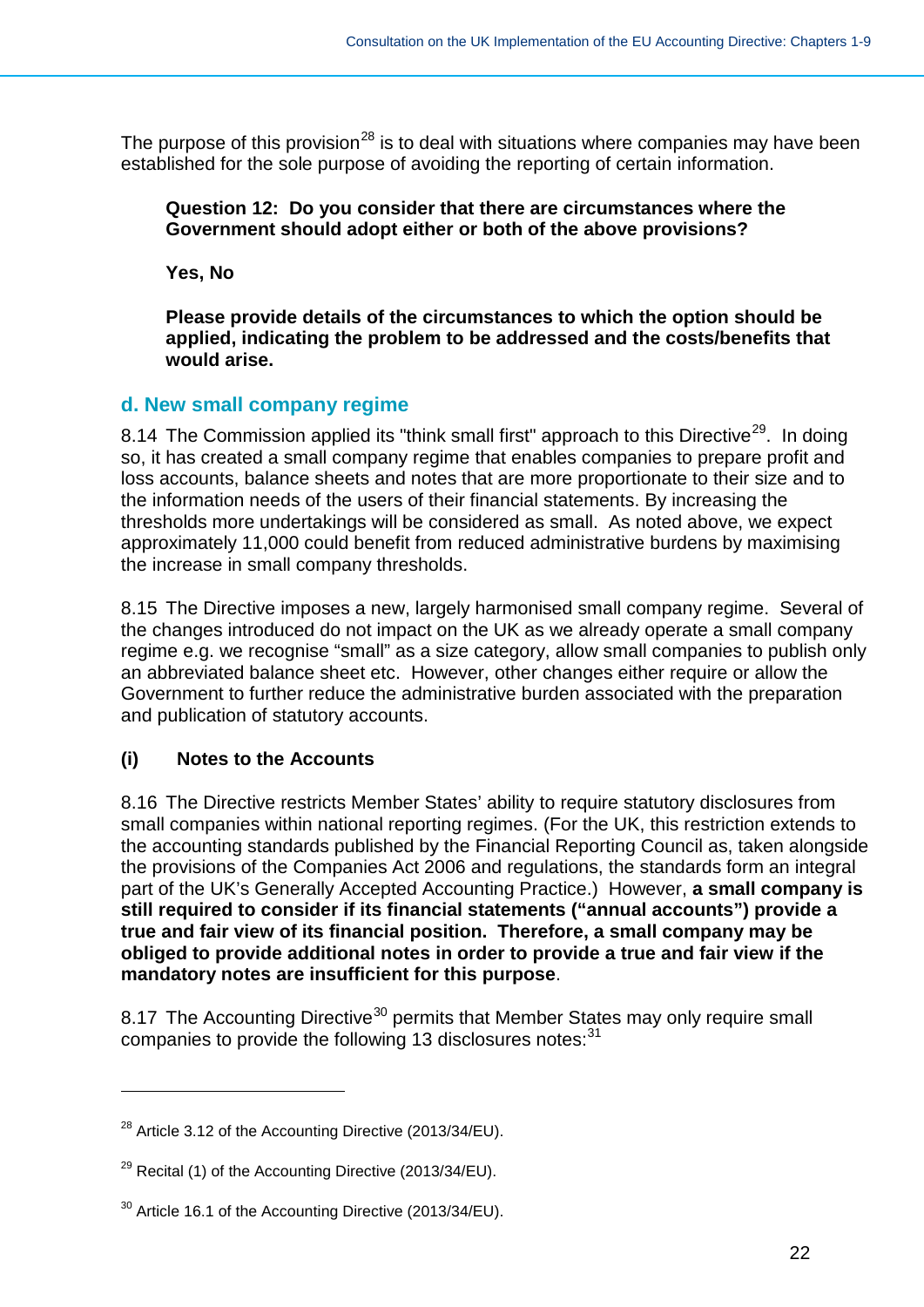Accounting policies adopted

- Fixed assets revaluation table
- Fair valuation note
- Financial commitments, guarantees or contingencies not included in the balance sheet
- The amount of advances and credits granted to members of the administrative, managerial and supervisory bodies (with supporting information)
- Exceptional items
- Amounts due or payable after more than 5 years and entire debts covered by valuable security
- Average number of employees during the financial year
- Fixed asset note (in addition to the mandatory revaluation table)
- Name and registered office of the undertaking drawing up the consolidated financial statements of the smallest body of undertakings of which the undertaking forms part
- Nature and business purpose of arrangements not included in the balance sheet
- Nature and effect of post balance sheet events
- (Limited) related party transactions.

8.18 Member States need not include five of these notes<sup>[32](#page-22-0)</sup> as mandatory disclosures. They are the:

- Fixed asset note (in addition to the mandatory revaluation table)
- Name and registered office of the undertaking drawing up the consolidated financial statements of the smallest body of undertakings of which the undertaking forms part
- Nature and business purpose of arrangements not included in the balance sheet
- Nature and effect of post balance sheet events
- (Limited) related party transactions.

-

8.19 However, we consider that provision of all thirteen notes, as listed in 8.17, to be important to a proper understanding of a company's financial statements. We believe they are consistent with the present UK accounting framework and – importantly - support the delivery of true and fair accounts. We do not consider that the requirement for these notes, and in particular the five notes listed at 8.18, is unduly burdensome for small companies. Many companies would, in any case, need to provide this information in order to ensure that their accounts gave a true and fair view of their financial position. Also, the very smallest companies – micro-entity companies – are able to take advantage of the light-touch micro-entity regime if they meet the eligibility requirements. Therefore, we

<sup>&</sup>lt;sup>31</sup> Except eligible micro-entity companies taking advantage of the micro-entities exemptions (Article 17.1 of the Accounting Directive (2013/34/EU).

<span id="page-22-0"></span> $32$  Article 16.2 of the Accounting Directive (2013/34/EU) referencing Article 17.1 (a), (m), (p), (q) and (r) of the Accounting Directive (2013/34/EU).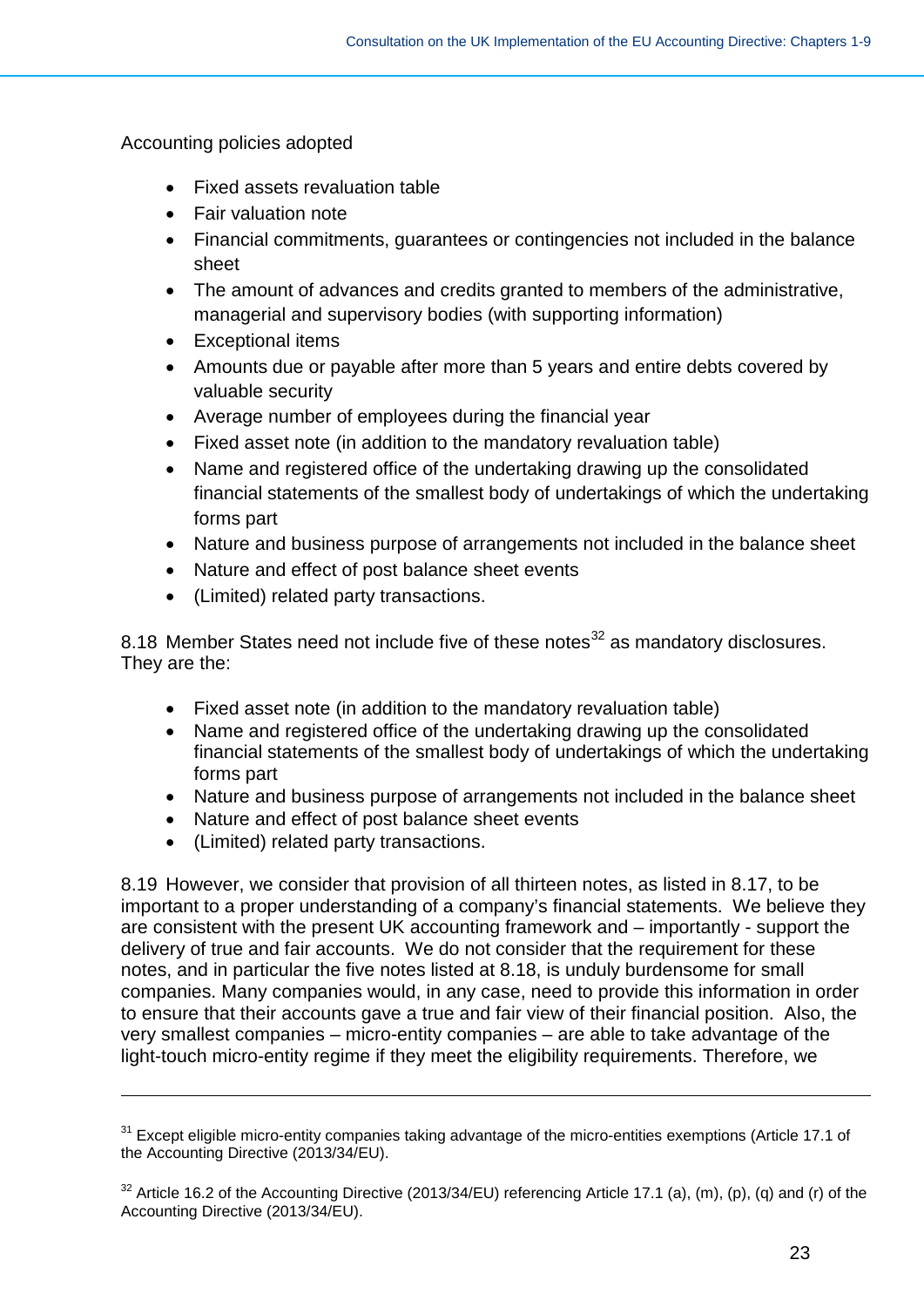propose that the thirteen notes listed at 8.17 must continue to be provided by all small companies<sup>[33](#page-23-0)</sup> as part of their notes to the accounts.

**Question 13: The Accounting Directive offers an option to reduce from 13 to 8 the number of mandatory notes required from small companies. Do you agree with the Government position to continue to require the five notes listed at paragraph 8.18?**

**Yes, No**

**If no, please provide an explanation, indicating which, if any, of the five notes you believe should be mandatory for small companies.**

**Question 14: Should the requirement for these notes be set out in regulations or should the need for notes be set out in accounting standards?**

**Please provide any information to support your views.**

#### **(i) Preparation of an abbreviated balance sheet and profit and loss account**

8.20 Small companies are already permitted to *publish* abbreviated accounts under the provisions of the previous Accounting Directives and may choose only to publish an abbreviated balance sheet if they wish. The UK already takes up this option and many small companies take advantage of this flexibility when submitting their accounts to Companies House. The Accounting Directive also provides an option for small companies to *prepare* an abbreviated balance sheet and an abbreviated profit and loss account<sup>[34](#page-23-1)</sup>. This option has not previously been taken up in the UK. Currently all companies, except those eligible for the micro-entity regime, must prepare a full balance sheet and profit and loss account with accompanying notes. This set of "full accounts", which must present a true and fair view of the company's financial position, is what the company circulates to its shareholders.

8.21 Clearly, it is important that directors of companies give their shareholders the information they need to properly assess the company's performance and financial position. Equally, there are considerable differences between the size and complexity of companies falling within the small company regime. For some small companies there will be an agency relationship between the shareholders as owners and the directors as managers of the business. Here, the need for greater levels of detail in the financial statements will be justified. By contrast, for other small companies the owners may be the managers, and possibly the employees too. In such situations, the agency relationship is not present and the need for the detail in the accounts is reduced. The Government believes that companies – shareholders and directors together – should have a choice about the level of detail included in their accounts having regard to the size and nature of their business. Therefore,

<span id="page-23-0"></span> $33$  Except eligible micro-entity companies taking advantage of the micro-entities exemptions.

<span id="page-23-1"></span><sup>&</sup>lt;sup>34</sup> Article 14 of the Accounting Directive (2013/34/EU).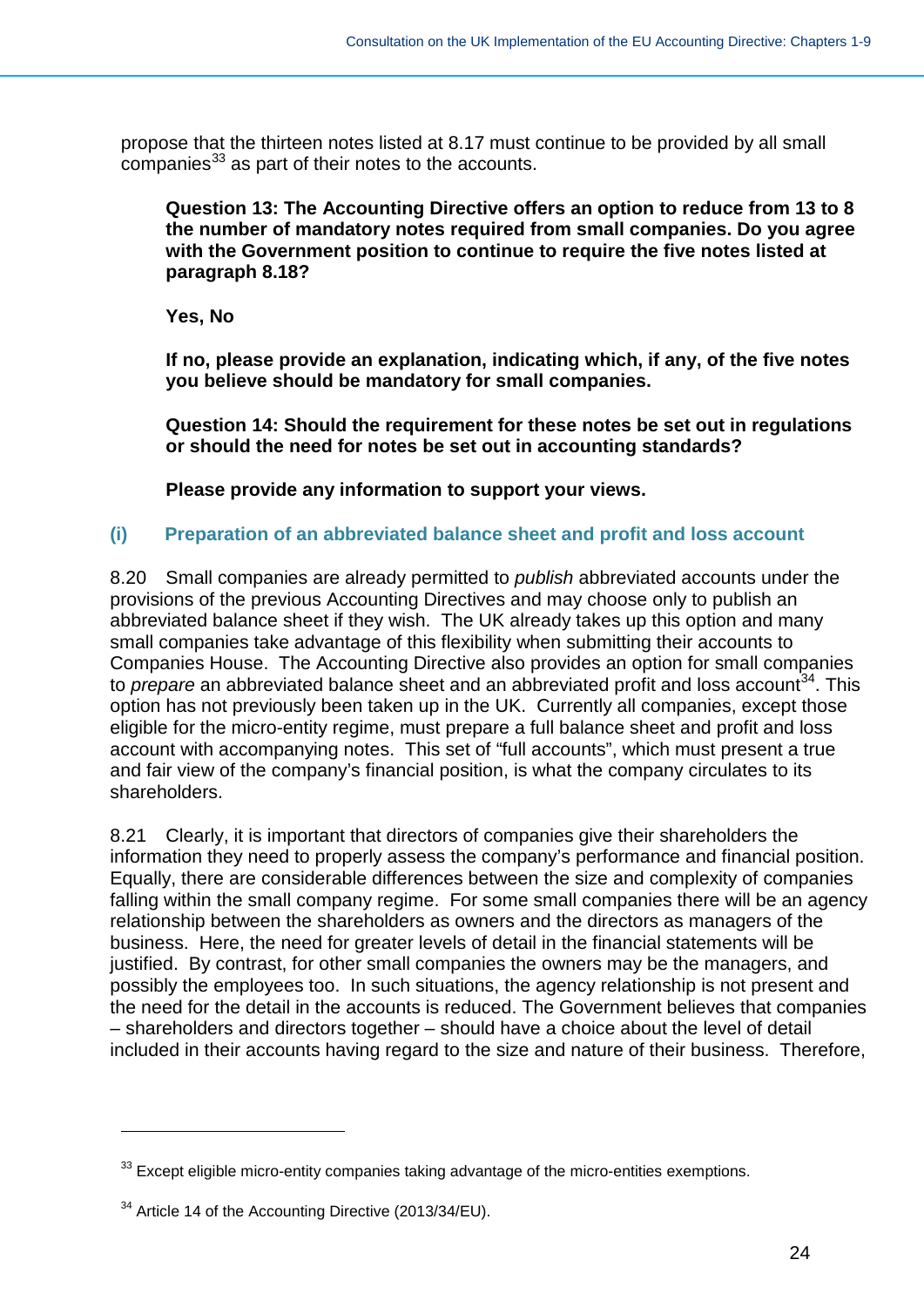we propose to take up the option and to allow eligible small companies to *prepare[35](#page-24-0) and publish[36](#page-24-1)* abbreviated accounts if they wish.

**Question 15: Do you agree that small companies should have the choice of preparing an abbreviated balance sheet and profit and loss account if they wish?**

**Yes, No**

**Please provide information in support of your answer.**

**Question 16: If small companies were permitted to prepare an abbreviated balance sheet and profit and loss account, please indicate if there are any line items which you would consider it essential to retain to support the presentation of a true and fair view of a company's financial position? Please explain.**

**Question 17: What benefits or costs might a small company see from deciding to prepare an abbreviated balance sheet and P&L? Evidence in support of your views would be helpful.** 

#### **(ii) Small Groups exempted from the requirement to produce consolidated accounts**

8.22 The Directive requires Member States to exempt small groups from consolidation unless a member of the small group is a  $PIE^{37}$ . This change will be reflected in our legislation.

#### **Question 18**

-

**: What benefits do you believe this change will offer to small groups of companies? Evidence in support of your views would be helpful.**

#### **(iii) Exclusions from the Small Company Regime**

8.23 Any PIE is automatically excluded from access to the small company regime. Therefore, we will continue to exclude PIEs as described in section 8a.

8.24 Under the provisions of the Companies Act 2006<sup>[38](#page-24-3)</sup> all public companies are currently excluded from the small company regime. Whilst it is necessary to exclude those public

<span id="page-24-0"></span><sup>35</sup> The company would be required to **prepare** an abbreviated balance sheet AND profit and loss account AND mandatory small company notes AND other notes as necessary to provide a true and fair view of the company's financial position.

<span id="page-24-1"></span><sup>36</sup> As now, companies would be permitted to **publish** only the abbreviated balance sheet and accompanying notes.

<span id="page-24-2"></span> $37$  Article 23 of the Accounting Directive (2013/34/EU).

<span id="page-24-3"></span><sup>&</sup>lt;sup>38</sup> Companies Act 2006, part 15.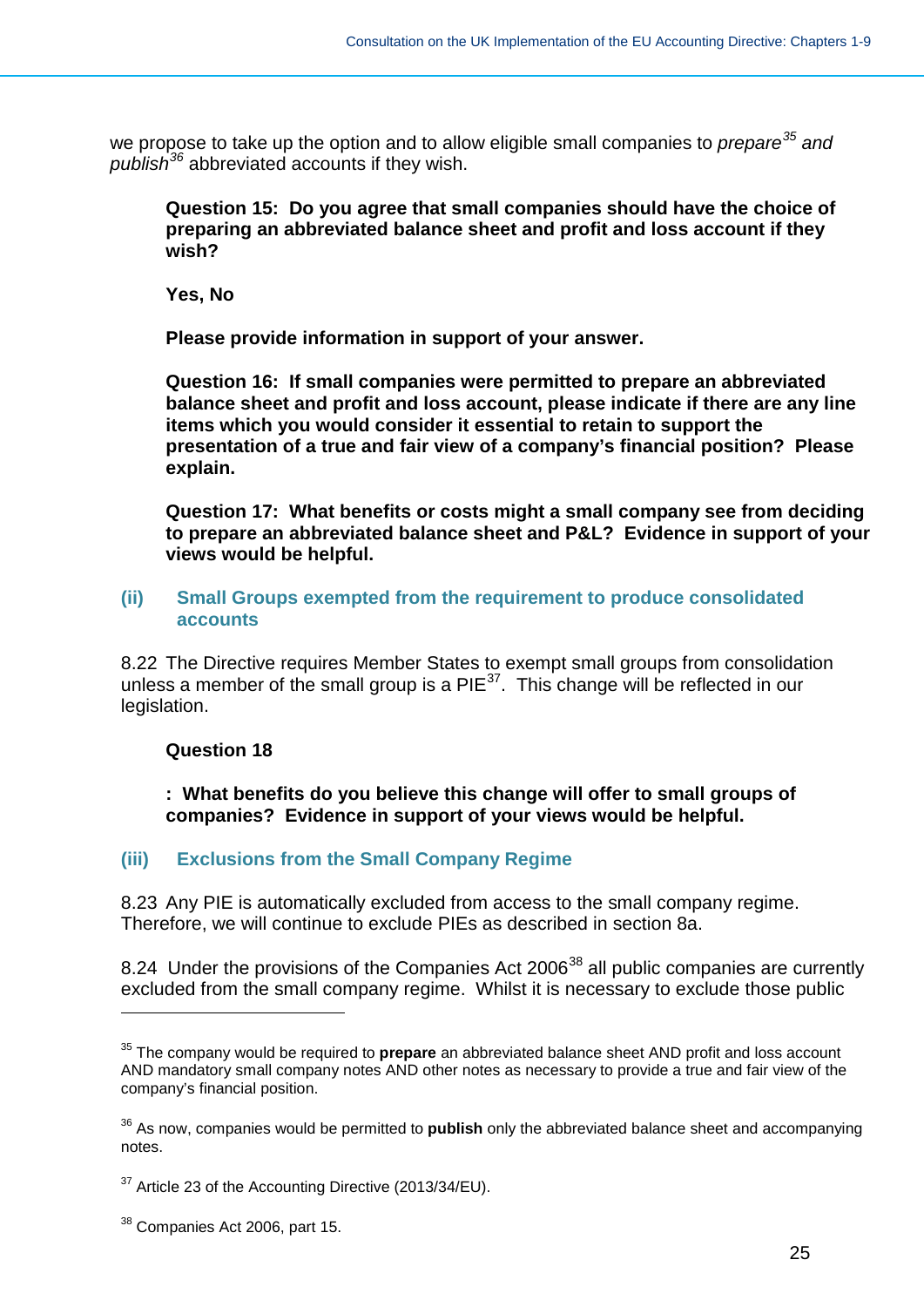companies trading securities on a regulated market, we wish to consider if it is appropriate, or necessary, to continue to exclude all other public companies.

#### **Question 19: Should the Government only exclude from the small company accounting regime those public companies whose securities are traded on a regulated market?**

**Yes, No**

#### **Please explain. If no, are there any types of public companies (other than those whose securities are traded on a regulated market) which should be allowed to access the small company regime (and why)?**

8.25 Currently, we also exclude from the small companies regime<sup>[39](#page-25-1)</sup> those companies (which come within the small company thresholds) that are in the same group as a public company. Groups containing public companies are one type of "ineligible group". We wish to consider if it is appropriate or necessary to continue to include in the definition groups that contain a public company.

#### **Question 20: Should the Government allow small companies who are members of a group which includes a public company to access the small companies regime?**

**Yes, No**

**Please explain. If no, are there any circumstances in which small companies within a group which includes a public company should be allowed to access the small company regime (and why)?**

# <span id="page-25-0"></span>**e. Medium-sized and Dormant Companies Regimes**

### **(i) Exclusions from the medium-sized companies accounting regime**

8.26 Companies are also excluded from provisions relating to medium-sized companies if they are public companies or in the same group as a public company.

**Question 21: Should the Government only exclude from the medium-sized company regime those public companies whose securities are traded on a regulated market?**

**Yes, No**

-

**Please explain. If no, are there any types of public companies (other than those whose securities are traded on a regulated market) who should be allowed to access the medium-sized companies regime (and why)?**

<span id="page-25-1"></span> $39$  Companies Act 2006, section 384, subsections (1)(c) and (2).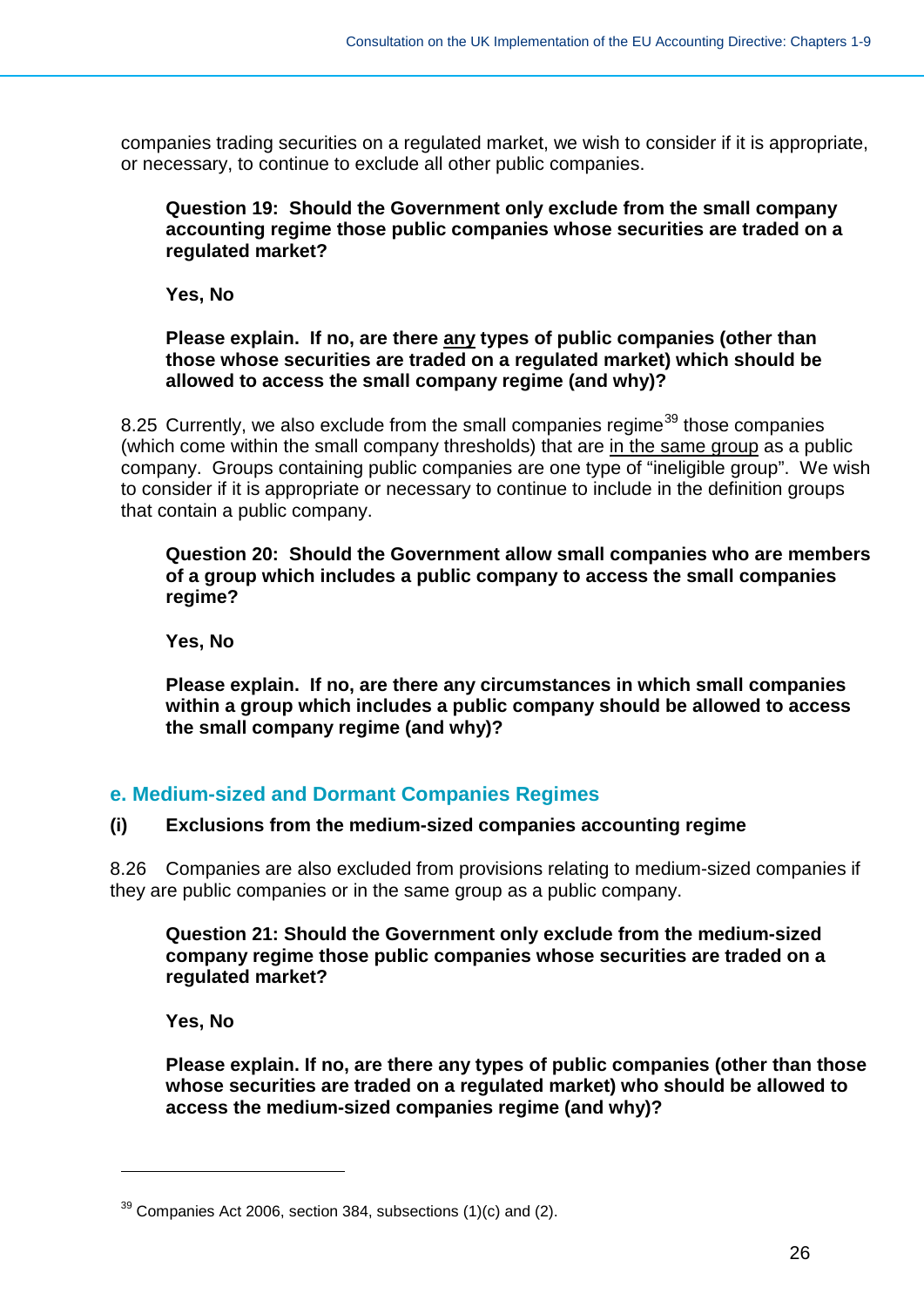#### **Question 22: Should the Government allow companies who are members of a group which includes a public company to access the medium-sized companies' regime?**

**Yes, No**

**Please provide information in support of your answer.**

#### **(ii) Exclusions from the dormant companies accounting regime**

8.27 Finally, the exemptions from preparing and filing accounts for dormant subsidiaries (where the subsidiary has a parent company guarantee) excludes quoted companies from being able to take up the exemption. We are proposing to amend this so that all companies with securities traded on a regulated market are excluded. This would include most quoted companies and some companies that are not quoted companies. Meanwhile, the dormant subsidiaries exemptions do not exclude companies that are part of an "ineligible group" as defined for the purpose of the small companies accounting regime. Given the changes to the definition of "ineligible group" that we are considering for the purposes of small company accounts, we are also considering whether it would be appropriate to add such exclusion to the dormant subsidiaries exemptions.

**Question 23: Do you consider that the exclusions from the dormant subsidiaries accounting exemptions (where the subsidiary has a parent company guarantee) should be amended so that:**

**a) Companies are excluded because they have securities traded on a regulated market rather than because they are quoted companies?**

**Yes, No**

**Please provide information in support of your answer.**

**b) Companies are excluded if they are part of an "ineligible group" under that definition as amended for the purposes of the small companies accounting regime?**

**Yes, No**

-

**Please provide information in support of your answer.**

# <span id="page-26-0"></span>**f. Reduced options for Profit and Loss (P&L) account formats**

8.28 The Accounting Directive reduces the number of P&L account formats permitted by the Directive from four to two<sup>40</sup>. The remaining profit and loss formats are those currently

<span id="page-26-1"></span><sup>&</sup>lt;sup>40</sup> Article 13 (annexes V and VI) of the Accounting Directive (2013/34/EU).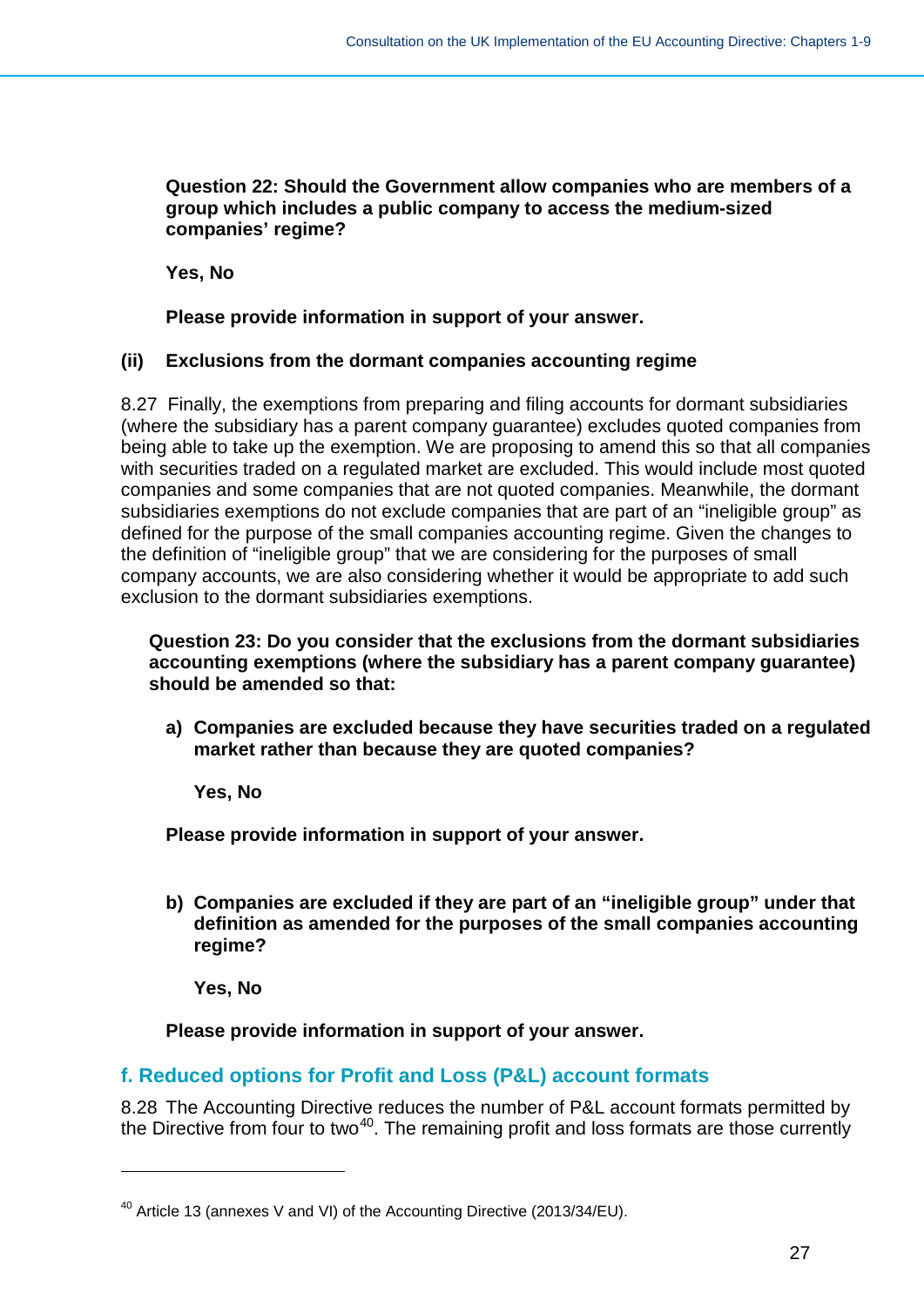implemented as Formats 1 and 2 in both the regulations for small companies<sup>[41](#page-27-1)</sup> and for large and medium-sized companies $42$ . The regulations will be amended to reflect this limitation of options. However, we understand that Formats 1 and 2 are the formats most commonly used by companies in the UK. As such, we do not expect that this change will impact significantly on UK companies.

8.29 The two permitted Balance Sheet formats both remain available. Minor drafting changes will be required to all these formats in order to implement the Accounting Directive, but we do not anticipate that these will be substantive or require any changes in the approach of preparers of accounts.

#### **Question 24: Do you agree that only permitting Formats 1 and 2 of the P&L should not impact significantly on UK companies?**

**Yes, No.**

**If no, please provide an explanation for the impact (for example, which companies and in what circumstances) and what its effects might be. Any evidence of the cost of the impact would be welcome.**

# <span id="page-27-0"></span>**g. Greater flexibility within layouts**

8.30 The Accounting Directive<sup>[43](#page-27-3)</sup> provides a significantly increased flexibility in relation to the customisation of layouts of profit and loss accounts and balance sheets, allowing for sector-specific layouts. We are considering if, and how, this flexibility might be used. For example, should a "flexible" layout be included as a separately available P&L Account and Balance Sheet formats in the Regulations or is this a matter for accounting standards? In particular, we are exploring if the flexibilities offered might accommodate IFRS layouts. We would welcome views on this issue.

#### **Question 25: Should the UK take advantage of this option to provide greater flexibility in the layout(s)?**

#### **Yes,No**

-

**Please provide any information in support of your views here including any cost and benefits of providing greater flexibility in the use of layouts.** 

**If sector-specific layouts are suggested, please can you provide information on the need for such a layout within the sector, the issues the standard layouts currently present to that sector and the nature and value of any benefits greater flexibility might bring.**

<span id="page-27-1"></span><sup>&</sup>lt;sup>41</sup> The Small companies and Groups (Accounts and Directors' Report) Regulations 2008 (2008 No. 409).

<span id="page-27-2"></span> $42$  The Large and Medium-sized Companies and Groups (Accounts and Reports) Regulations 2008 (2008 No. 410).

<span id="page-27-3"></span><sup>43</sup> Articles 11 and 13(2) of the Accounting Directive (2013/34/EU).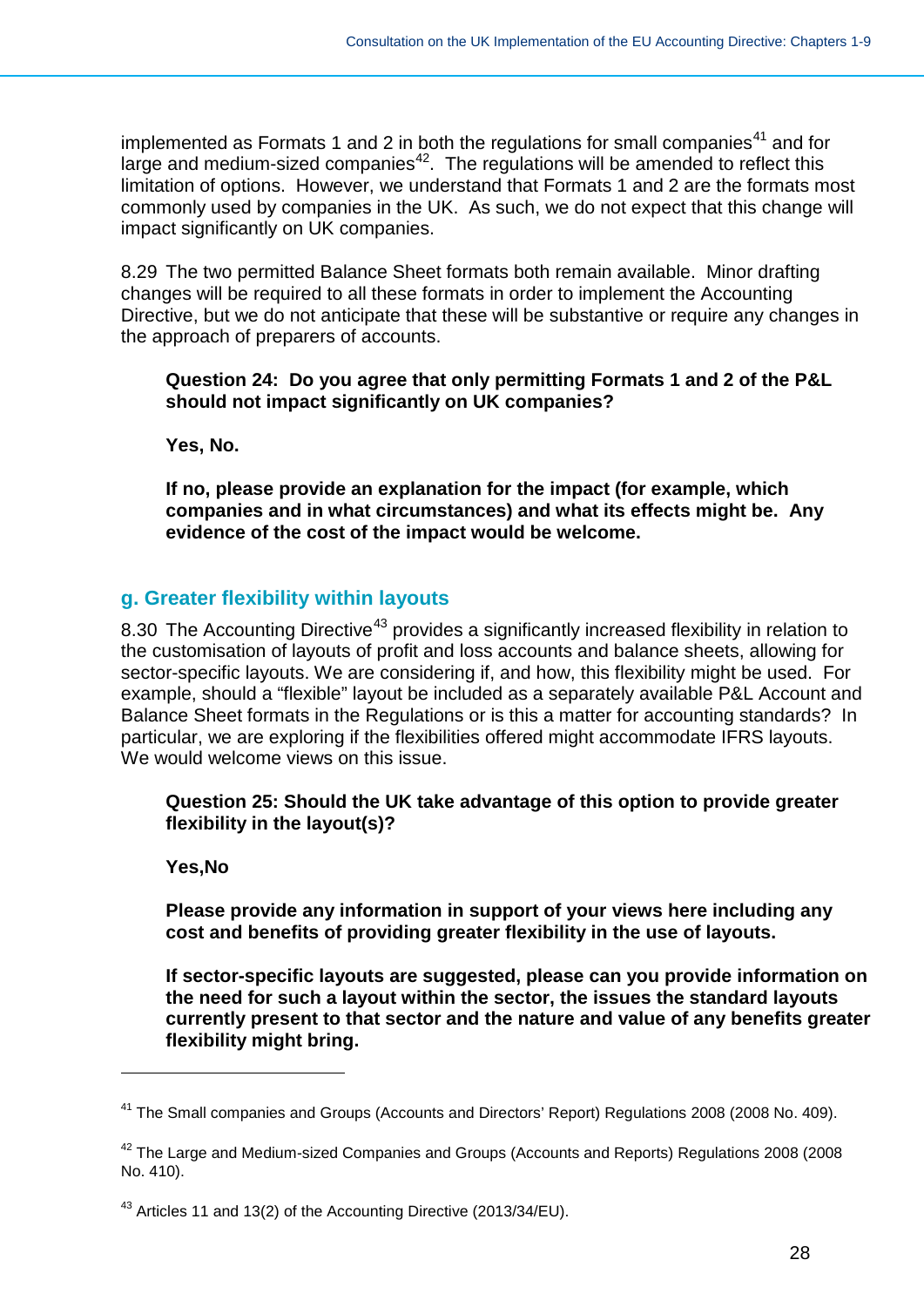**Question 26: If the UK took up this option, should flexibilities be dealt with in the regulations or in accounting standards and why?**

# <span id="page-28-0"></span>**h. Individual Accounts - Accounting for participating interests using the equity method**

8.31 The Accounting Directive<sup>[44](#page-28-2)</sup> now provides an option to permit or require participating interests to be accounted for using the equity method in an investor's individual financial statements. It further allows that Member States may permit or require that the proportion of the profit or loss attributable to the participating interest be recognised in the investor's profit and loss account only to the extent of the amount corresponding to dividends already received or the payment of which can be claimed.

8.32 Currently company law and UK accounting standards do not permit use of the equity method when preparing Companies Act individual company accounts; only cost-based and fair value measurement methods are available. However, use of the equity method is required when preparing consolidated financial statements. In addition to the new flexibilities offered by the Accounting Directive, we note that international accounting standards now also permit the use of the equity method as an accounting policy choice for accounting for participating interests in individual company financial statements. Again, this is in addition to usually requiring the equity method in consolidated financial statements.

8.33 We consider that this option provides greater flexibility in the preparation of financial statements and may assist some companies in providing financial statements which better represent their financial performance. We therefore propose to enable the use of the equity method in the preparation of individual company financial statements.

**Question 27: Do you agree that the legislation should enable participating interests to be accounted for using the equity method in individual company financial statements?**

**Yes, No**

-

**Please provide any information in support of your views, including any costs and benefits of allowing this option.**

### <span id="page-28-1"></span>**i. Changes in value adjustments including goodwill**

8.34 The Accounting Directive requires a change in approach in relation to the writing off of goodwill and development costs *where the useful life of those items cannot be reliably estimated*. For these circumstances, the Accounting Directive requires that Member States set a maximum period over which the write off can be applied. This period must not be shorter than 5 years and must not exceed 10 years<sup>[45](#page-28-3)</sup>.

<span id="page-28-2"></span><sup>&</sup>lt;sup>44</sup> Article 9.7 of the Accounting Directive (2013/34/EU).

<span id="page-28-3"></span><sup>45</sup> Article 12.11 of the Accounting Directive (2013/34/EU).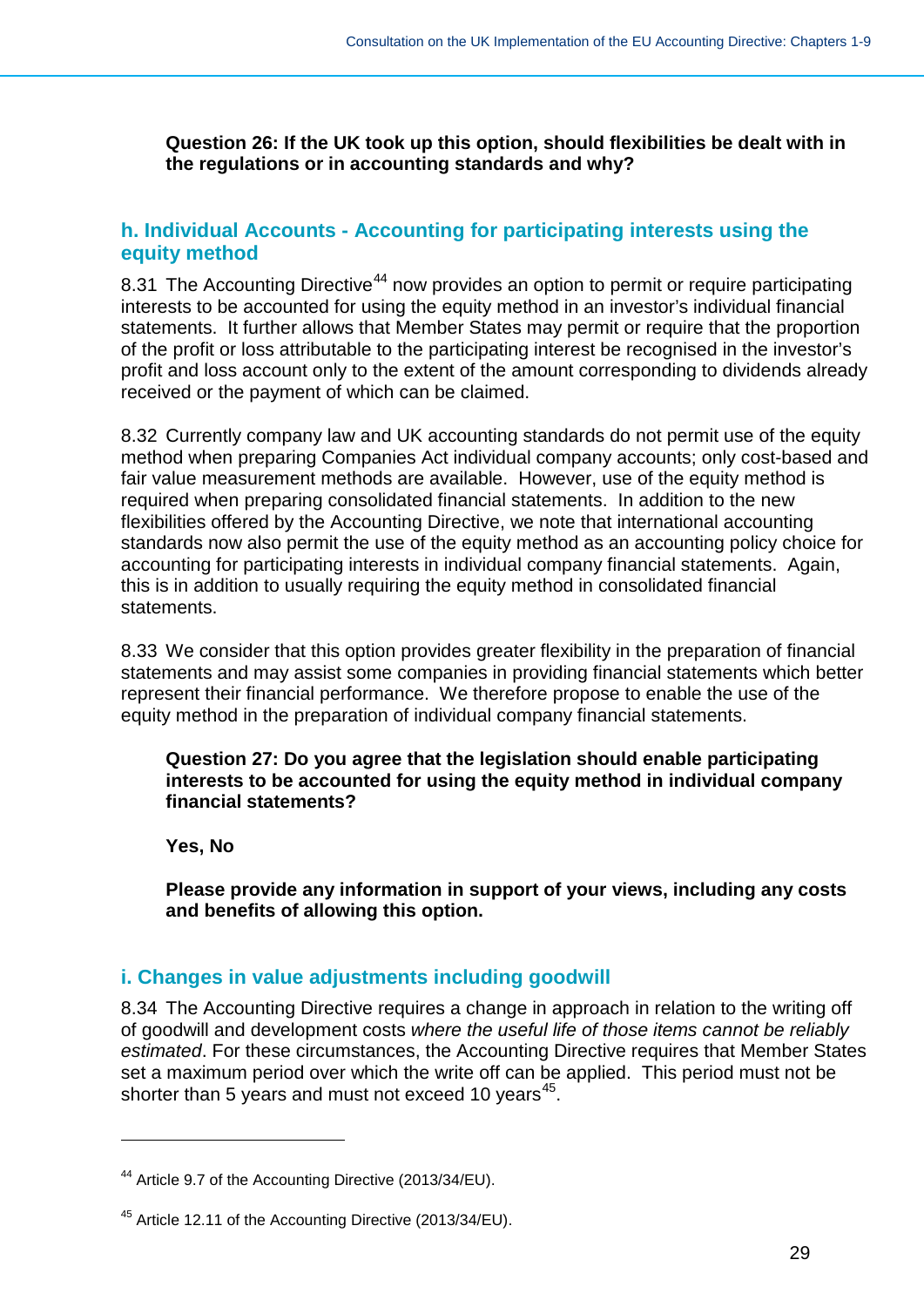8.35 This option is only intended to be applied in very narrow, exceptional circumstances – it will only apply to development costs and goodwill, only in situations where the useful life *cannot be reliably estimated* and we would not expect this provision to be relied upon very often.

8.36 To allow maximum flexibility, the Government intends to implement the upper limit of 10 years allowed by the Accounting Directive. (FRS 102, which becomes mandatory on 1 January 2015, currently allows a maximum of 5 years for all intangible assets, including goodwill. The FRC will review this limitation if legislation permits the upper limit of 10 years.)

**Question 28: Do you agree that the Government should provide for the 10 year maximum period for write-off offered in the Accounting Directive?**

**Yes, No**

**Please provide any information in support of your views, including any reasons that the period should be kept to 5 years, or to any alternative period.**

### <span id="page-29-0"></span>**j. Information on subsidiaries included within the consolidated financial statements.**

8.37 The Accounting Directive requires that the notes to the consolidated financial statements include information in relation to the subsidiaries<sup>[46](#page-29-1)</sup> included within the consolidation. It also allows an option that this information may be provided in accordance with Article 3(3) of Directive 2009/101/EC. This is not new. The UK currently permits companies to alternatively provide this information when submitting their annual return to Companies House. Whilst this is a useful flexibility used by many companies, it does mean that the consolidated financial statements are not as informative as might otherwise be the case; and there are delays in making this information publicly available. This was identified as a problem area during the Company and Commercial Law Red Tape Challenge.

8.38 Following a consultation, launched in October 2013, the Government Response<sup>[47](#page-29-2)</sup> to the Company Filing Requirements consultation set out the intention that companies provide information in relation to their subsidiaries through their accounts only. Accordingly, when implementing this Directive, the option to provide information on subsidiaries included in a consolidation as part of a company's Annual Return will be removed. We proposed that this change comes into effect alongside the introduction of the revised financial reporting framework – see section 8.

#### **Question 29: Do you agree that the removal of this option should take effect alongside other changes to the UK's financial reporting framework?**

<span id="page-29-1"></span><sup>46</sup> Article 28.2 of the Accounting Directive (2013/34/EU).

<span id="page-29-2"></span> $47$  See 'Company Filing Requirements Red Tape Challenge – Government Response (BIS, April 2014). https://www.gov.uk/government/uploads/system/uploads/attachment\_data/file/304946/bis-14-635-companyfiling-requirements-response.pdf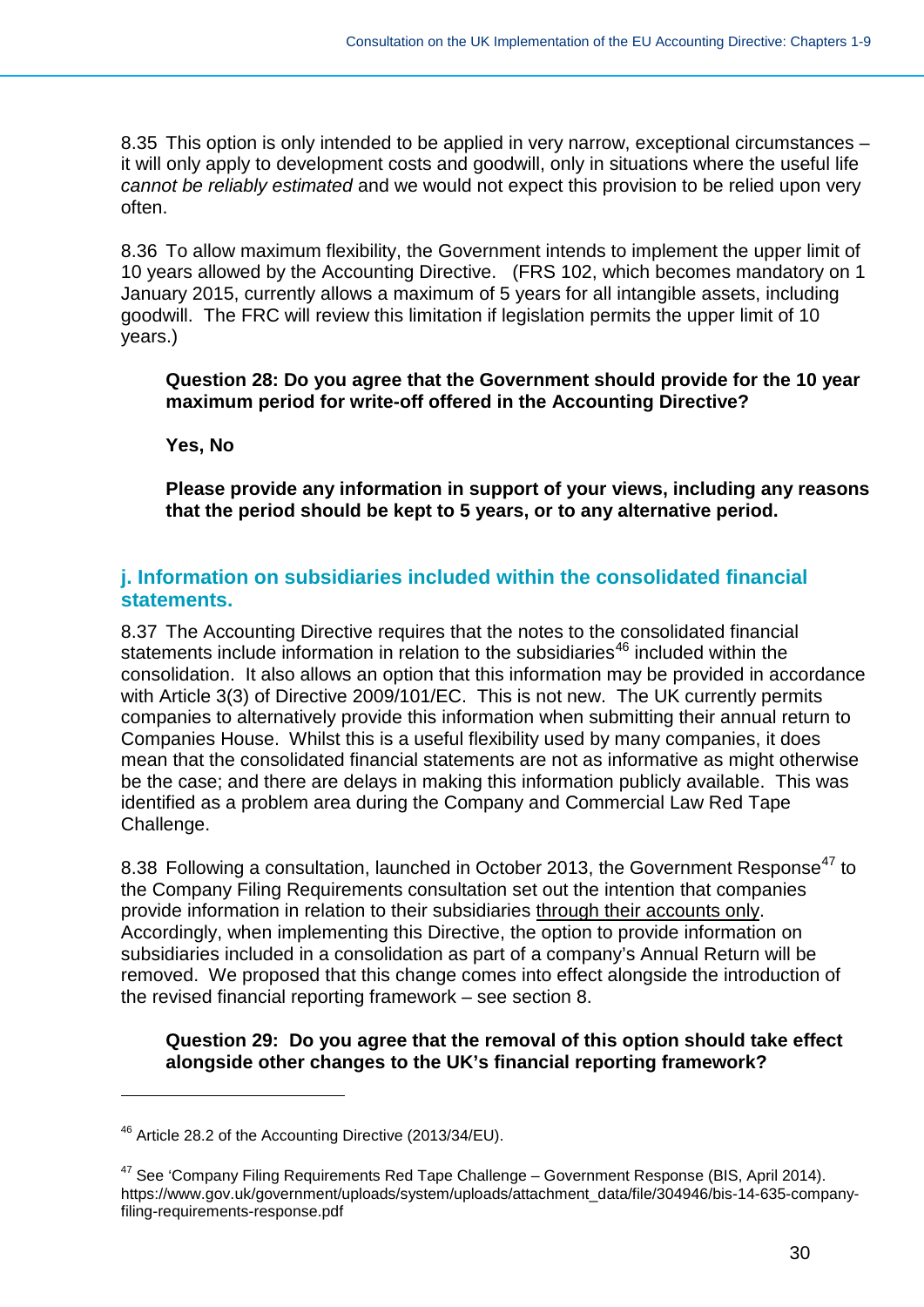#### **Yes, No**

#### **If no, please provide an explanation and indicate when the change should be effective and what the reasons are for this.**

### <span id="page-30-0"></span>**k. Audit**

-

8.39 The Accounting Directive determines which companies are within scope of mandatory audit for financial statements. The Directive introduces changes related to audit in three areas: –

- the companies within scope of audit, impacting upon the application of the audit exemption;
- the audit report; and
- group reporting of fees paid for non-audit services.

8.40 These points have implications for the UK's current audit regime and our proposed approach is set out in more detail in section 9.

### <span id="page-30-1"></span>**l. Removal of the requirement for Micro-entities to prepare a Directors' report**

8.41 Since December 2013, subject to meeting eligibility criteria, the UK's very smallest companies – micro-entities – have been able to prepare and publish very simple accounts. The regulations<sup>[48](#page-30-2)</sup> dealt with matters relating to the preparation and publication of the P&L and balance sheet with footnotes and removed the obligation to provide information that would otherwise have been required by the Directive. However, under UK law, microentities are still required to prepare, but not publish, a Directors' Report. The information contained within a micro-entity's Directors' Report is minimal:

- the names of the persons who, at any time during the financial year, were directors of the company;
- the principal activities of the company in the course of the year; and
- details of any acquisition by the company of its own shares.

8.42 Given the nature and size of micro-entities, and that this information need not be published, it is questionable what value producing this information provides to the company. However, the note on any acquisition of the company's own shares is a mandatory requirement under the Accounting Directive<sup>[49](#page-30-3)</sup>. We, therefore, propose to:

- (i) remove the obligation for micro-entity companies to prepare a Directors' Report; but
- (ii) require that the note on any acquisition of its own shares appears as a footnote to the micro-entity's abbreviated balance sheet.

<span id="page-30-2"></span><sup>48</sup> [The Small Companies \(Micro-Entities' Accounts\) Regulations 2013](http://www.legislation.gov.uk/uksi/2013/3008/contents/made)

<span id="page-30-3"></span><sup>&</sup>lt;sup>49</sup> Article 36.1(c) of the Accounting Directive (2013/34/EU).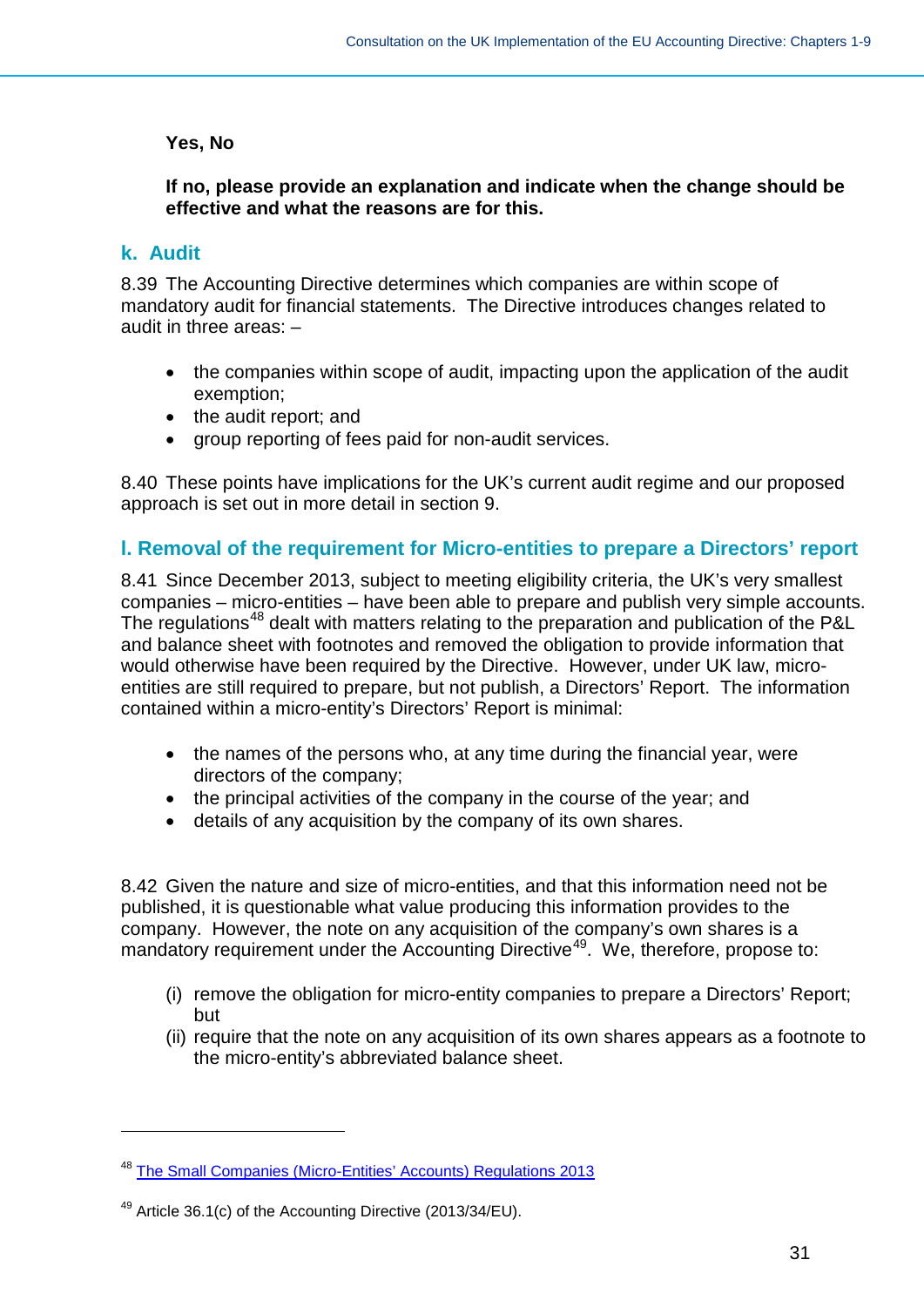**Question 30: Do you agree that the companies eligible to take advantage of the micro-entity regime should be relieved of the obligation to prepare a Directors' Report? What costs or benefits would result from this change?**

**Yes, No**

**If no, please provide information in support of your view and the value that the Directors' Report offers to a micro-entity company.**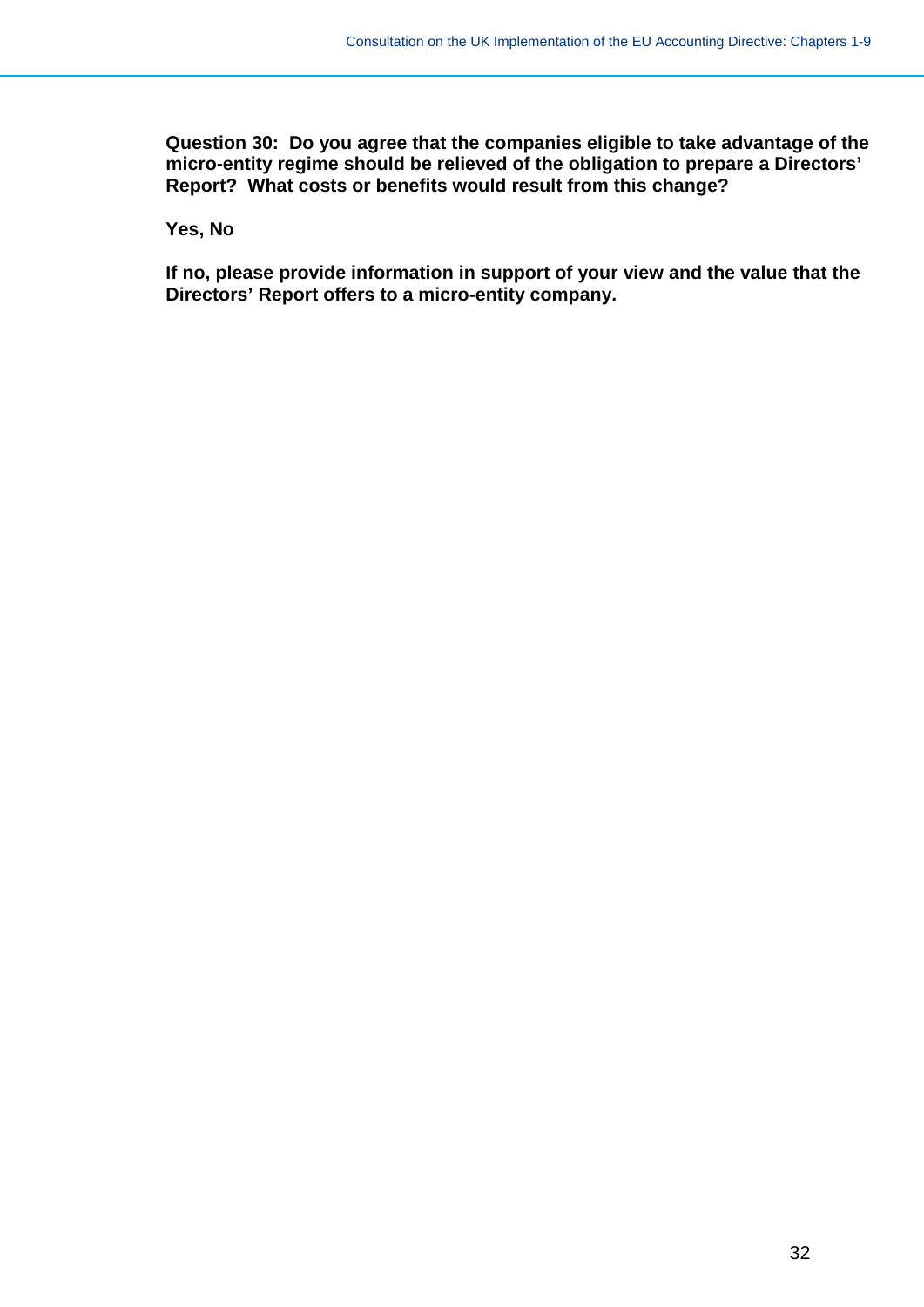# <span id="page-32-0"></span>**9. Implications for the UK's Approach to Statutory Audit**

# <span id="page-32-1"></span>**a. Audit Exemption**

9.1 The Accounting Directive<sup>[50](#page-32-2)</sup> adopts a new approach to what was previously the exemption from the audit requirement for the accounts of small undertakings. Previously the 4th Company Law Directive contained a Member State derogation allowing the introduction of an audit exemption for some or all small undertakings. Instead the Accounting Directive simply excludes all small undertakings, other than those that are Public Interest Entities, from the audit requirement. It is then a matter for Member States to require an audit as a matter of national law in those cases where they consider it appropriate.

9.2 Also, as has already been discussed, the balance sheet and turnover thresholds for small undertakings have been raised $5<sup>1</sup>$ . Given the Government's proposals on the implementation of this change for some undertakings that currently are medium-sized, it would be possible to provide an audit exemption to some or all of the current mediumsized companies qualifying as small under the increased accounting thresholds. We have therefore considered how and when it might be appropriate for the UK to make the audit exemption available to these companies.

9.3 We are not proposing to increase the audit exemption thresholds for the small undertakings as part of the initial implementation of the Accounting Directive. This will mean that the balance sheet and turnover thresholds for the small undertakings will differ for the purposes of the small companies regime for accounting purposes and the small companies audit exemption.

9.4 The small companies audit exemption in the Companies Act will therefore need to be amended so that it no longer refers back to the thresholds that apply for small company regime for accounting purposes. Instead the audit exemption framework in the Companies Act will have to explicitly set out the current thresholds so that those thresholds continue to apply for the purpose of audit exemption, while the thresholds that apply for the purpose of the small companies accounting regime are increased.

9.5 The Government will then consider in due course the possible increase in the audit exemption thresholds for small undertakings. However this will not form part of the initial implementation of the Accounting Directive or of the Audit Directive and Regulation.

**Question 31: Do you agree that the thresholds for the small companies audit exemption should remain unchanged for the time being i.e that the thresholds for the audit exemption should not be increased in line with thresholds for the small company regime for accounting purposes at this time?** 

**Yes, No** 

-

### **Please provide information in support of your answer.**

<span id="page-32-2"></span><sup>50</sup> Article 34 of the Accounting Directive (2013/34/EU).

<span id="page-32-3"></span><sup>51</sup> Article 3(2) of the Accounting Directive (2013/34/EU) – see Section 8b for more information.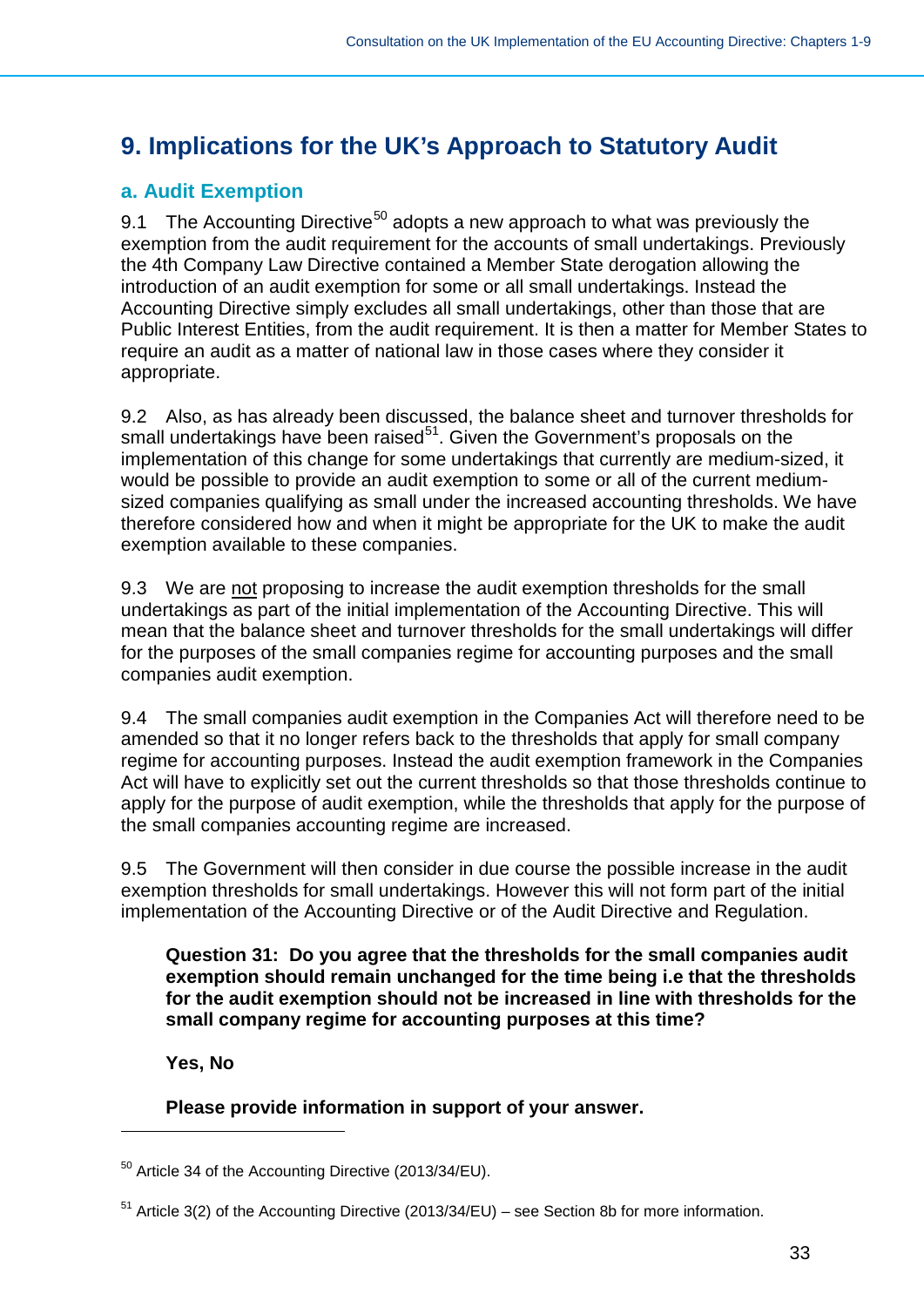9.6 Implementation of Accounting Directive will require some amendments to the exclusions from the small companies accounting regime and we have considered the effect on the small companies audit exemption framework.

9.7 Currently, all public companies are excluded from taking up the small companies audit exemption. We are therefore consulting on whether, instead of this wide exclusion, a narrower exclusion might be provided covering only companies whose securities are admitted to trading on a regulated market. This would mean that the exclusions from the small companies audit exemption would continue to be broadly consistent with those under the small companies accounting regime.

9.8 Small companies are also excluded from the small companies audit exemption in several cases where they are part of a group. The first case is where the group is not a small group. We are not proposing to change this or to change the definition of a small group for audit exemption purposes. However, the framework will need to be amended so that it no longer refers back to the definition of a small group for accounting purposes. Instead the audit exemption framework will have to set out the current thresholds for a small group, without the increases that are proposed for the purpose of the small companies accounting regime.

9.9 A second type of group whose members may not take up the small companies audit exemption is an "ineligible group". Like the definitions of "small company" and "small group" the definition of "ineligible group" is currently included in the small companies accounting framework. We are considering whether the amendments to that definition, as part of the amendments to that framework, should continue also to apply for the purpose of the small companies audit exemption. The amendments to that framework, as explained earlier in this document would have the effect of narrowing the definition of an ineligible group so that the presence of a public company in a group would no longer make that group ineligible.

9.10 Currently the subsidiaries audit exemption (where the subsidiary has a parent company guarantee) excludes quoted companies from being able to take up the exemption. We are proposing to amend this exclusion so that all companies with securities admitted to trading on a regulated market are excluded, including some companies that are not quoted companies. Meanwhile, the subsidiaries exemption does not exclude any companies based on whether they are part of an "ineligible group". Given the changes proposed to the definition of an "ineligible group", we are considering whether it would be appropriate to add such an exclusion.

#### **Question 32: Do you consider that the exclusions from the small companies audit exemption should be amended so that:**

**a) Small companies are no longer excluded simply because they are public companies, though they are excluded if they have securities admitted to trading on a regulated market?** 

**Yes, No.** 

**If no, are there any types of public company (other than those with securities admitted to trading on a regulated market) which should be allowed to access the small companies audit exemption?**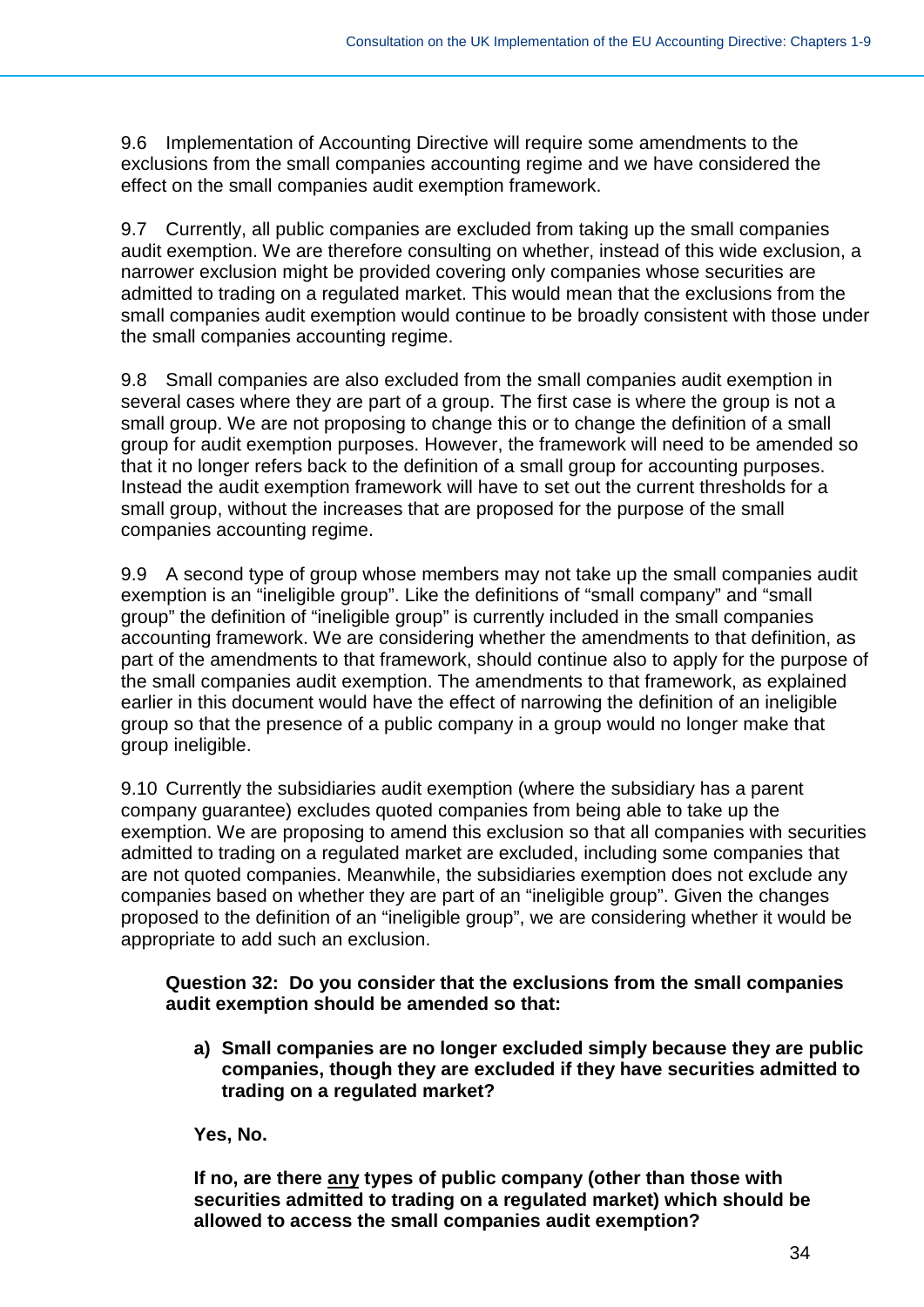**b) Small companies are only excluded if they are part of an "ineligible group" under that definition as amended for the purpose of implementing changes to the small companies accounting regime?** 

**Yes, No.** 

**If no, are there any circumstances in which small companies that are part of an "ineligible group" (as amended) should be allowed to access the small companies audit exemption?**

**Question 33: Do you consider that the exclusions from the subsidiaries audit exemption (where the subsidiary has a parent company guarantee) should be amended so that:**

**a) Companies are excluded because they have securities admitted to trading on a regulated market rather than because they are quoted companies?** 

**Yes, No**

**Please provide information in support of your answer.**

**b) Companies are excluded if they are part of an "ineligible group" under that definition as amended for the purpose of implementing changes to the small companies accounting regime?** 

**Yes, No**

#### **Please provide information in support of your answer.**

9.11 Finally the dormant companies audit exemption is currently available to companies whose securities are traded on a regulated market and to companies that are part of an "ineligible group". Given the changes we propose to make to the small companies audit exemption and to bring the dormant companies audit exemption into line with that for small companies, we are considering whether these exclusions should also be introduced into the dormant companies audit exemption.

#### **Question 34: Do you consider that the exclusions from the dormant companies audit exemption should be amended so that:**

**a) Companies are excluded if their securities are traded on a regulated market?**

**Yes, No**

**Please provide information in support of your answer.**

**b) Companies are excluded if they are part of an "ineligible group" under that definition as amended for the purpose of implementing the small companies accounting regime?**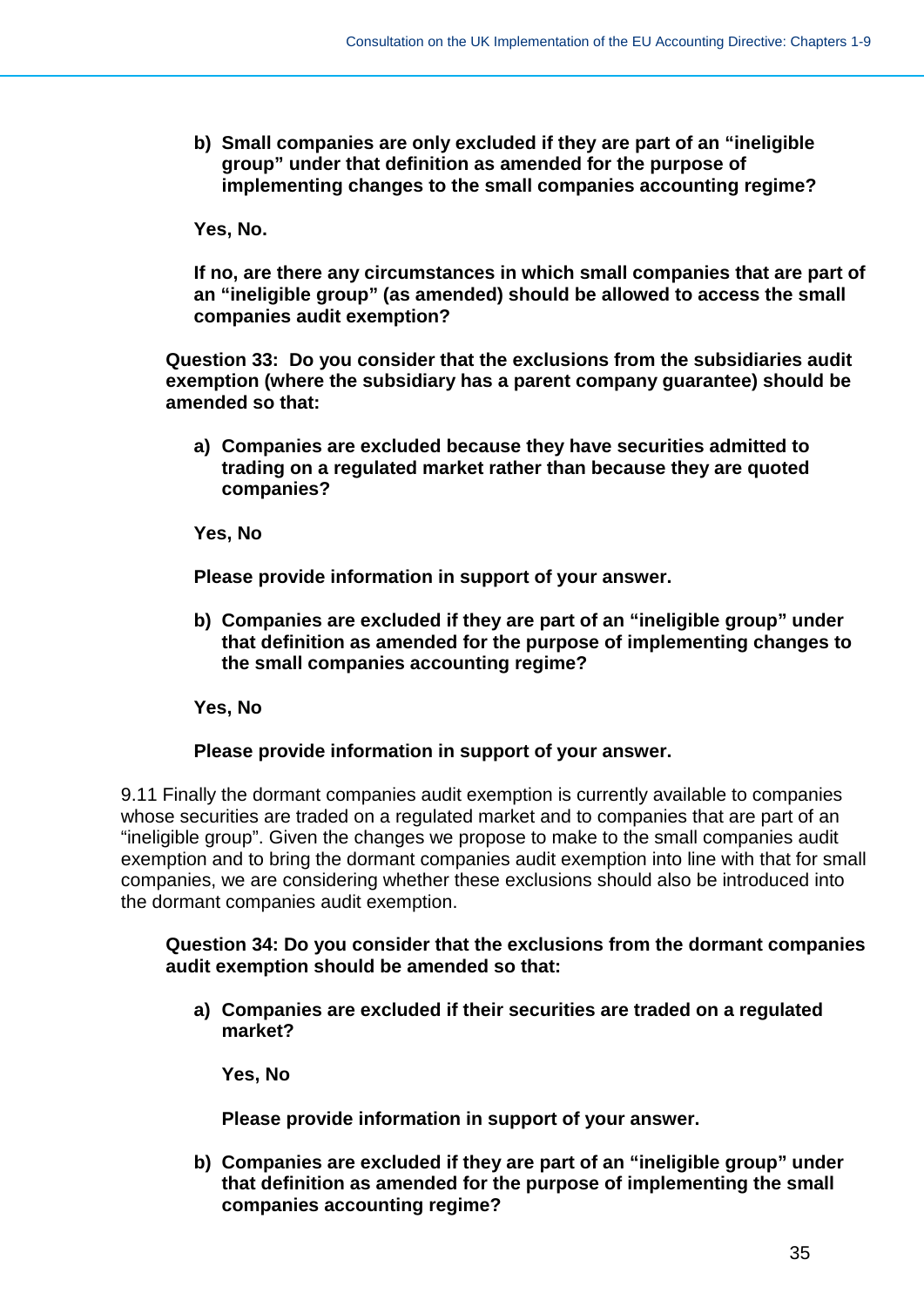#### **Yes, No**

#### **Please provide information in support of your answer.**

### <span id="page-35-0"></span>**b. Audit Report**

9.12 The Accounting Directive sets out the requirements as to the contents of an audit report, inserting some of these into the Audit Directive <sup>[52](#page-35-1)</sup>. However, following the approval of the Accounting Directive, the Audit Directive<sup>[53](#page-35-2)</sup> has been amended further by the new Audit Directive (2014/56/EU) which will further affect the changes to be implemented.

9.13 The Accounting Directive<sup>[54](#page-35-3)</sup> extends the requirements on an opinion in an audit report on the company's management report. Previously, the 4th Company Law Directive only required an opinion on whether the management report was consistent with the financial statements of the same year. The Accounting Directive now goes further and requires auditors to:

i. Express an opinion on the compliance of the management report with the applicable legal requirements; and

ii. State whether any material misstatement has been identified by the auditor in light of knowledge and understanding of the audited entity which they have gained during the course of the audit.

9.14 The new Audit Directive further amends the framework governing the auditor's opinion and statement<sup>[55](#page-35-4)</sup> so that both of these need now be based only on the work undertaken in the course of the audit. This reduces the regulatory burden that would otherwise arise from the new requirement in the Accounting Directive.

9.15 To avoid creating an intervening period (following the implementation of the Accounting Directive) in which this amendment does not apply, and in which the resulting regulatory burden is briefly increased, it seems sensible for the relevant provision in the new Audit Directive to be implemented at the same time as the implementation of the requirement in the Accounting Directive.

<u>.</u>

<span id="page-35-1"></span> $52$  Articles 34 and 35 of the Accounting Directive (2013/34/EU) are both provisions on the audit report. Article 35 replaces Article 28 of the 2006 Audit Directive (2006/43/EC), including in it some of the requirements that were previously included in Article 51A of the 4th Directive and Article 37 and 38 of the 7th Directive.

<span id="page-35-2"></span><sup>53</sup> Article 28 of the Audit Directive.

<span id="page-35-3"></span><sup>54</sup> Article 34(1) of the Accounting Directive (2013/34/EU).

<span id="page-35-4"></span><sup>55</sup> Article 1, paragraph 23 of the new Audit Directive (2014/56/EU) replaces Article 28(2)(e) of the 2006 Audit Directive, as inserted by Article 35 of the Accounting Directive. Originally Article 28(2)(e) required that the audit report should include the opinion and statement referred to in Article 34(1) of the Accounting Directive. Article 28(2)(e) now requires that the opinion and statement are both to be "based on the work done in the course of the audit".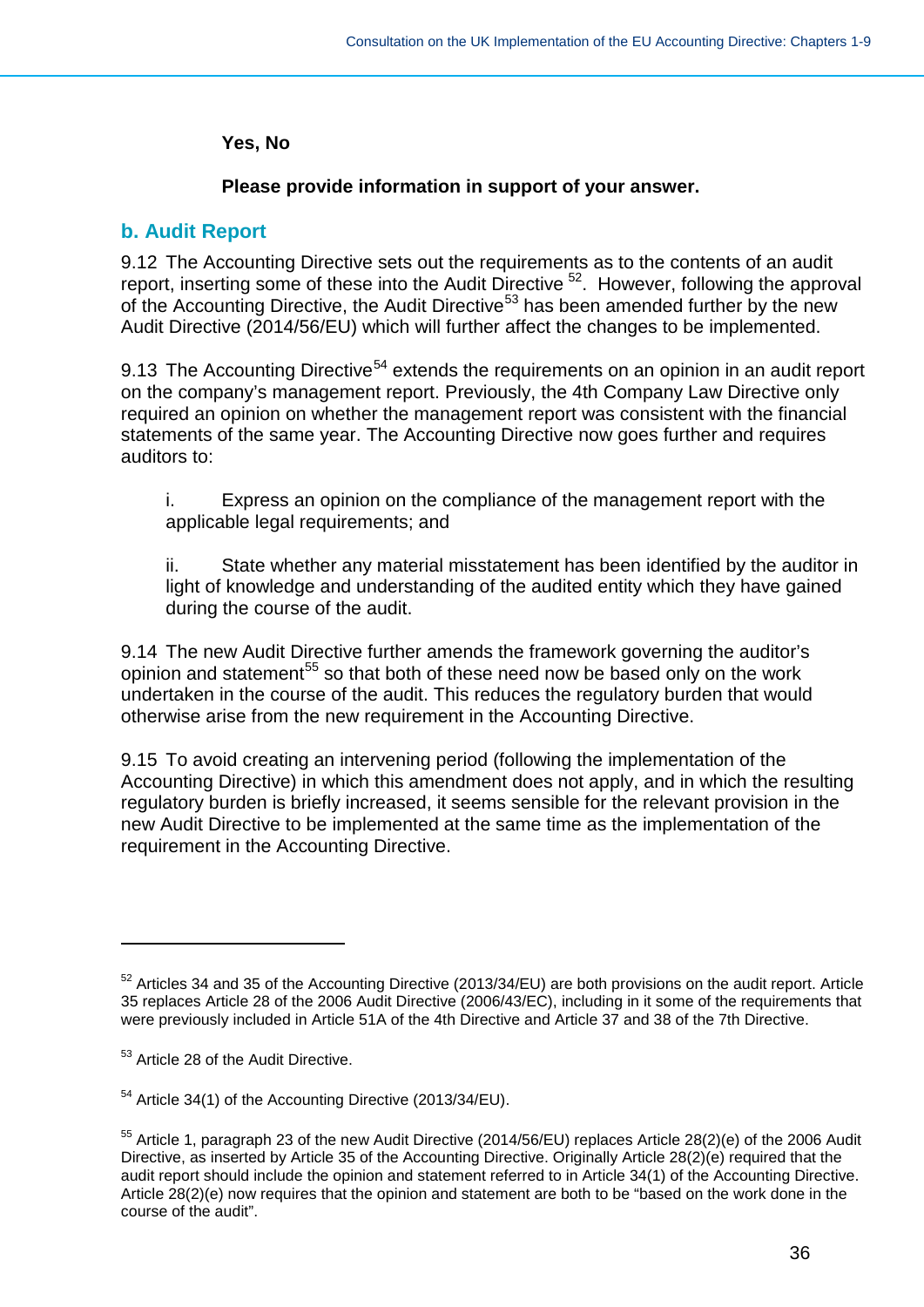**Question 35: Do you agree that Article 28 (2)(e) of the Audit Directive, as inserted by Article 1 paragraph 23 of the Audit Directive 2014/56/EU, should be implemented with the changes included in the new Audit Directive?**

**Yes, No**

**Please provide information in support of your answer.**

**Question 36: Are there any other changes made to Article 28 of the Audit Directive under Directive 2014/56/EU that you consider should be implemented at the same time as the changes introduced with the insertion of Article 28 of the Audit Directive by Article 35 of the Accounting Directive?**

**Yes, No** 

**Please provide information in support of your answer.**

### <span id="page-36-0"></span>**c. Group Reporting of Fees Paid for Non-Audit Services**

9.16 The Accounting Directive<sup>[56](#page-36-1)</sup> requires some companies to include in the notes to their accounts a statement of the amounts they have paid to their auditor for audit and non-audit services. The Accounting Directive suggests three changes to the scope of this requirement.

- First, disclosure of non-audit service fees will no longer be required for medium sized companies. As a matter of UK law we intend to continue to require disclosure of audit fees by all audited undertakings. However we are proposing to revoke the current requirement for disclosure of non-audit service fees for medium sized undertakings.
- Second, at the moment, UK law provides that all public companies and companies in the same group as a public company are required to disclose the fees paid for their audit and non-audit services. We are considering whether this blanket requirement should be maintained in respect of the disclosure of non-audit services by most medium sized and small public companies. We are proposing that these companies (excepting those that are banks, insurers or whose securities are traded on a regulated market) should not be required to disclose in the notes to their accounts a statement of the amounts paid to their auditor for non-audit services.
- Third, we are also proposing that small and medium sized companies in the same group as a public company should not be required to disclose their non-audit fees on this basis.

**Question 37: Do you agree that the regulations[57](#page-36-2) should be amended to revoke the current requirement for disclosure of fees paid to auditors of medium sized companies for non-audit services?**

<span id="page-36-1"></span> $56$  Article 18(1)(b) of the Accounting Directive (2013/34/EU).

<span id="page-36-2"></span><sup>&</sup>lt;sup>57</sup> The Companies (Disclosure of Auditor Remuneration and Liability Limitation Agreements) Regulations 2008 (SI 2008/489).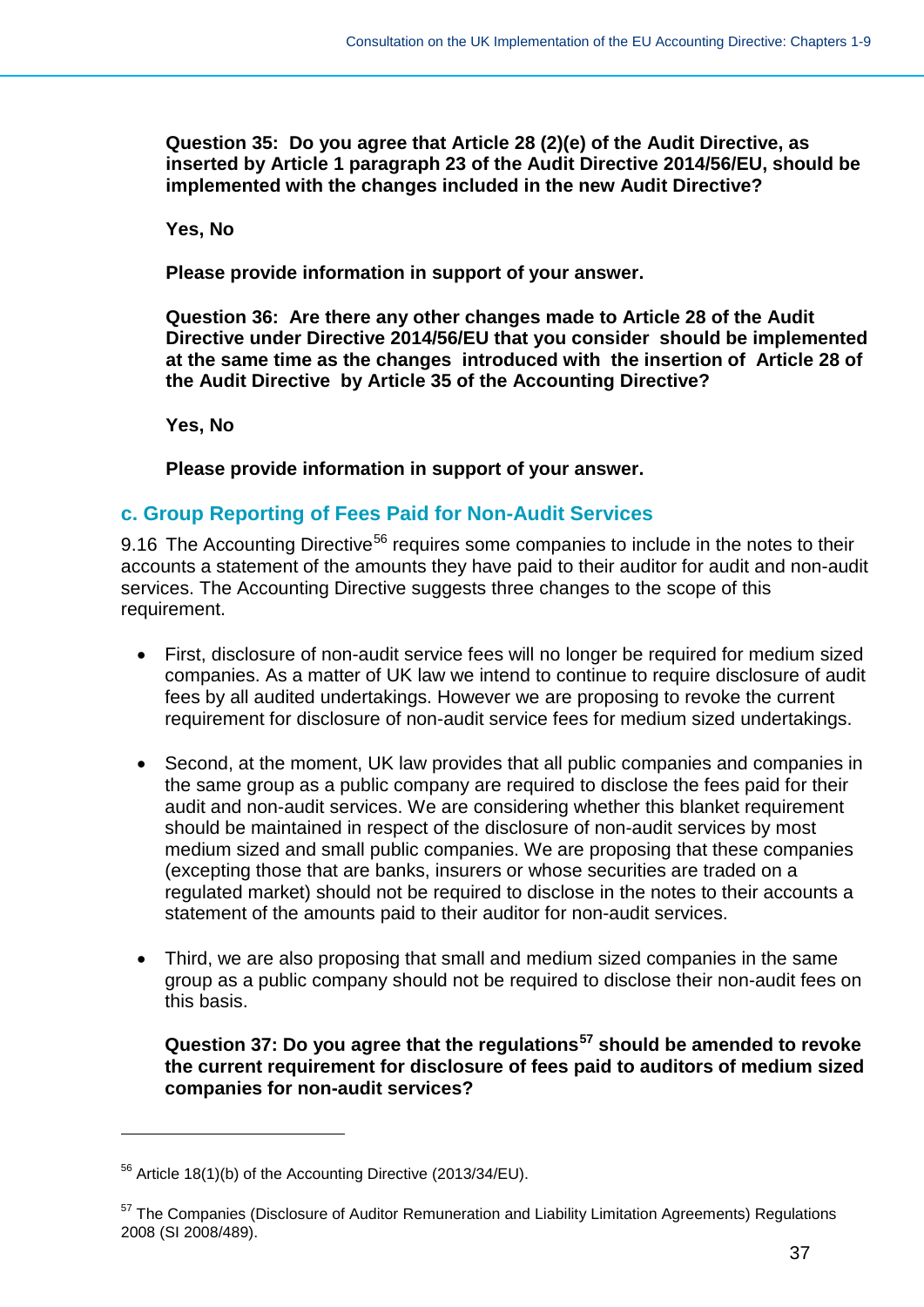#### **Yes, No**

**If no, are there any types of medium sized company (other than banks or insurers or those with securities traded on a regulated market) who should be required to disclose the fees paid to their auditor for non-audit services?**

**Question 38: Do you agree that the current requirement for disclosure by large companies of fees they have paid to auditors for non-audit services should no longer be extended to small and medium sized public companies unless they have securities traded on a regulated market?**

**Yes, No** 

**If no, are there any types of small and medium sized public companies (other than banks or insurers or those with securities traded on a regulated market) who should be required to disclose the fees paid to their auditor for non-audit services?**

**Question 39: Do you agree that the current requirement for disclosure by large companies of fees they have paid to auditors for non-audit services should no longer be extended to small and medium sized companies in the same group as a public company?**

**Yes, No** 

**If no, are there any circumstances in which other small or medium sized companies within a group which includes a public company should be required to disclose the fees paid to their auditor for non-audit services?**

9.17 We are also considering whether small or medium sized companies that are members of any ineligible group (as defined for the purpose of the small companies accounting regime) should continue to be required to disclose their non-audit service fees in the same way.

**Question 40: Do you consider that the current requirement for disclosure by large companies of fees they have paid to auditors for non-audit services should continue to be extended to small and medium sized companies that are members of ineligible groups?**

**Yes, No** 

-

#### **Please provide information in support of your answer.**

9.18 These changes have also prompted us to reassess the UK's implementation of the current derogation<sup>[58](#page-37-0)</sup> for undertakings that are part of a group. Currently for a group in the UK, only the fees paid to the group auditor for non-audit services are required to be disclosed in notes to the consolidated accounts. The subsidiaries in the group are then

<span id="page-37-0"></span><sup>58</sup> Article 18(3) of the Accounting Directive (2013/34/EU).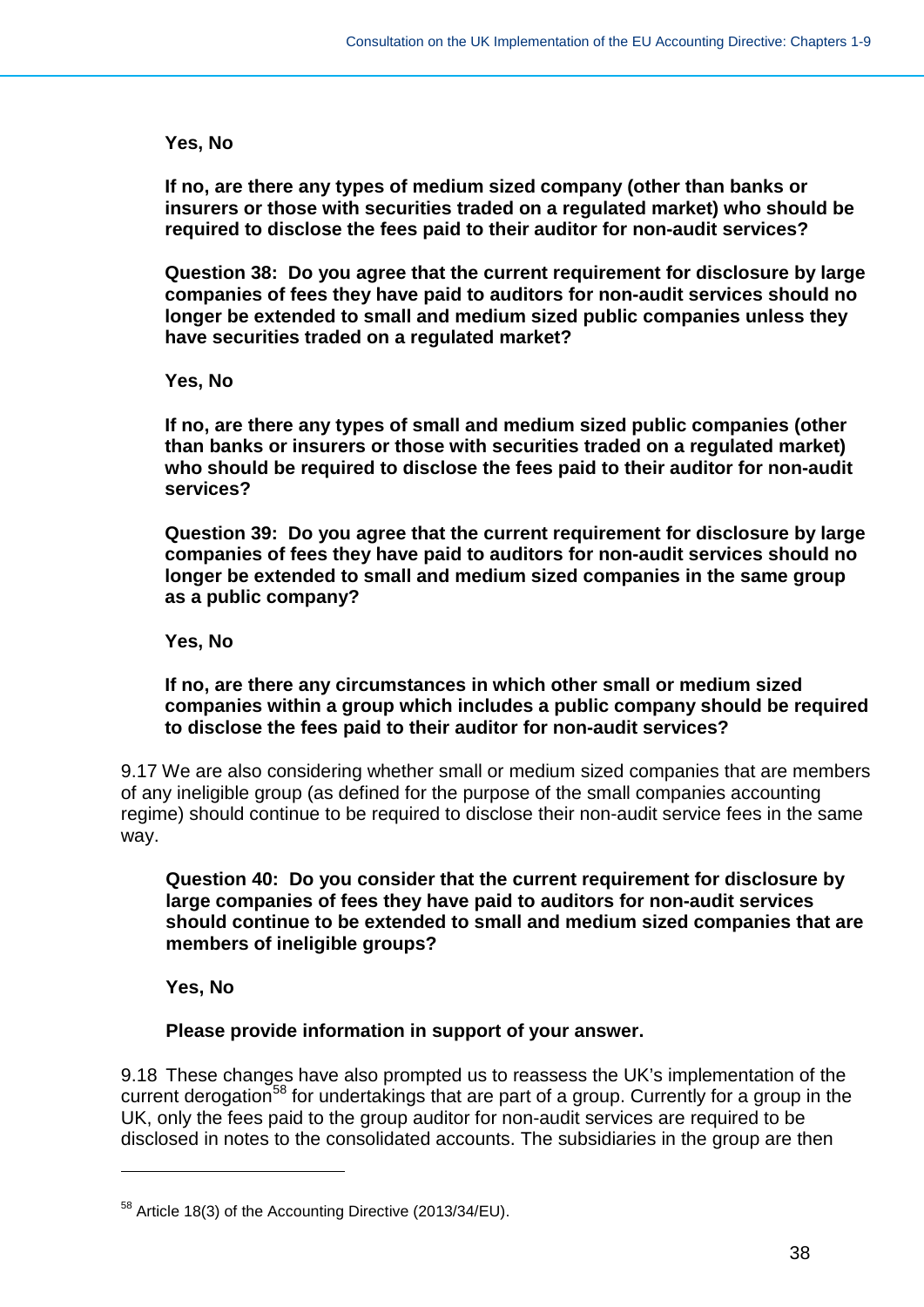exempted from the requirement to disclose the non-audit fees they have paid their auditors. This is on the basis that group companies will usually all use the same auditor, in which case the non-audit services provided to the subsidiaries will all be disclosed as part of the disclosure of the total non-audit fees paid to the group auditor. However, in the event that one of the subsidiaries uses a different auditor, the non-audit services provided by that auditor will not be disclosed as that subsidiary will also be exempt from disclosing the nonaudit fees it has paid. We question whether the exemption should go this far.

9.19 We have considered two ways in which this problem could be addressed:

(a) Amending the current exemption so it is no longer available to those subsidiaries that are not audited by the group auditor. Instead they would be required to disclose both the audit and non-audit fees they have paid to their auditor, as they would if they were not part of a group. The non-audit fees paid to the auditor of the subsidiary would not be included in the disclosure in the consolidated accounts, which would continue to include only those fees paid to the group auditor.

(b) Requiring the non-audit fees paid to an auditor of a subsidiary who is not the group auditor to be disclosed in the consolidated accounts for the exemption to be available to that subsidiary. However, this would mean an increase in the work required overall as the disclosure in the consolidated accounts would have to include all the non-audit fees paid to that auditor by all of the undertakings in the group.

9.20 The Government prefers the approach under option (a).

**Question 41: Do you:**

- **a) agree that the regulation should be amended so that the current exemption from the disclosure of non-audit fees paid by subsidiaries is no longer available to a subsidiary whose auditor is not the group auditor; or**
- **b) think the exemption should be available to these subsidiaries where the total non-audit service fees paid to their auditor by all the companies in the group is disclosed in the notes to the consolidated accounts?**
- **(a) or (b)?**

**Please provide information in support of your answer.**

# <span id="page-38-0"></span>**10. Application to Charitable Companies**

10.1 Charities established as companies under the Companies Act 2006 have to comply with the requirements of company law as to the form and content of their accounts and prepare their accounts in accordance with Financial Reporting Standards and requirements of UK-Irish Generally Accepted Accounting Practice (GAAP) as issued by the Financial Reporting Council. Changes to company accounting potentially affect company charities.

10.2 Of the estimated 193,000 charities registered in the UK, some 40,000 are established as companies. Charities exist to provide public benefit, and when established as a company, they are normally established as companies limited by guarantee. To be a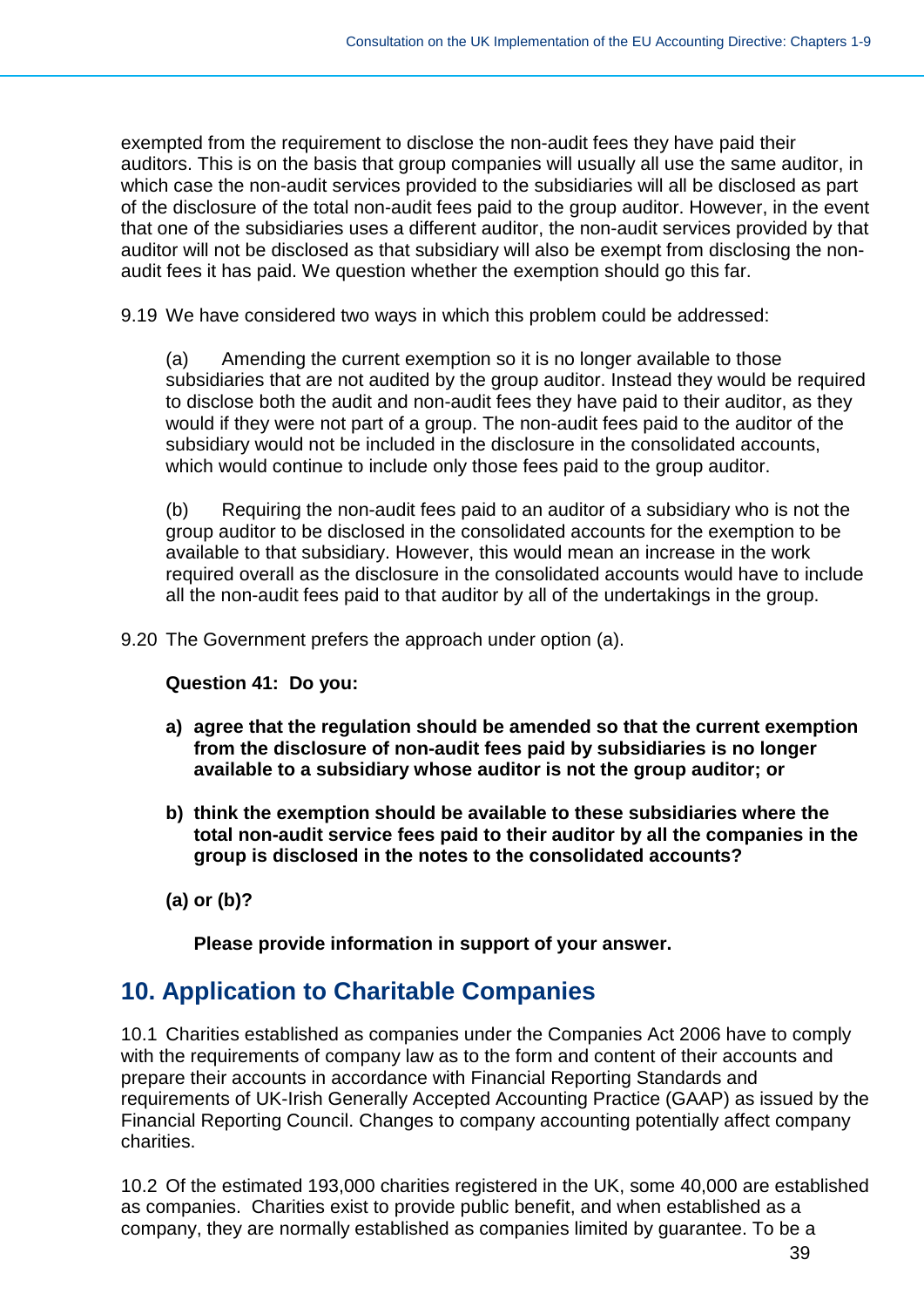charity, a company is prohibited from making any distribution from its assets to its members.

10.3 Charities operate for public benefit and enjoy particular tax exemptions. They are often funded by way of gifts from the public, and are perceived as having a higher level of public accountability than privately owned companies of a similar size. The public interest in charities is reflected in establishment of charity regulators in England and Wales, Scotland and Northern Ireland whose objectives include increasing public trust and confidence in charities and enhancing the accountability of charities to donors, beneficiaries and the general public.

10.4 This higher expectation for public accountability has resulted in particular financial reporting requirements being applied to them through the application of charity law and the Statement of Recommended Practice: Accounting and Reporting by Charities (the SORP). These requirements included a number of charity specific disclosures including detail of emolument received by directors who are also trustees of a charity, more detailed disclosure of related party transactions, information about grant payments and the preparation of an annual report by the trustees describing the charity's governance arrangements, remuneration polices and activities that the charity has undertaken for public benefit.

10.5 Although the Accounting Directive limits the disclosure requirements placed on small companies, this limitation does not apply to not-for-profit undertakings that are companies. Recital 5 excludes not-for-profit undertakings from the scope of the Accounting Directive and the Directive specifically recognises that this exclusion is in line with point (g) of Article 50(2) of the Treaty on the Functioning of the European Union (TFEU). This means that additional reporting requirements currently placed on charities in the UK would not be contrary to the requirements of the Accounting Directive once implemented.

10.6 At present, additional reporting requirements, necessary to ensure accountability, are placed on company charities through the operation of charity law and the SORP rather than through specific provisions within the Companies Act 2006 or regulation made under that Act. A continuation of this approach remains our policy preference although we recognise that for reason of clarity, in the regulations made under company law it should be stated there may be a case for specifically stating that the Accounting Directive does not limit the provision of additional information by way of notes to the financial statements by company charities.

**Question 42: Do you agree that there would be merit in specifically stating in regulations made under company law that the information provided in the notes to the financial statements of a company charity is not limited to the information required by the Accounting Directive?** 

**Yes, No**

#### **Please provide information in support of your answer.**

10.7 Company law also recognises that certain requirements need to be modified in the context of charities that do not trade for profit; in particular, an income and expenditure account is substituted for the requirement to prepare a profit and loss account (section 474(2) of the Companies Act 2006). In addition, regulations made under the Companies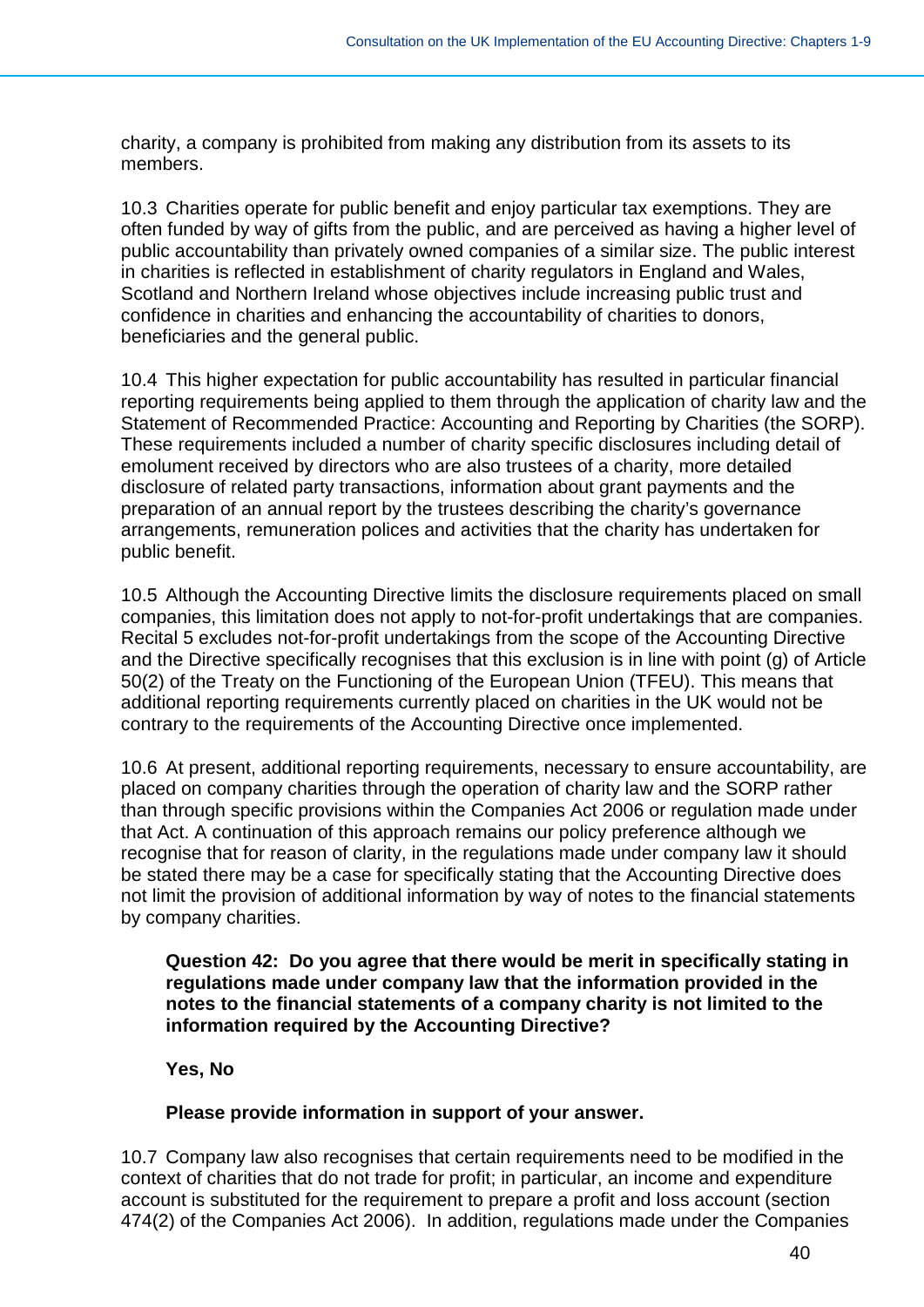Act 2006 also require a company's director to adapt the arrangement, headings and subheadings otherwise required (in respect of items given an Arabic number) in the balance sheet or profit and loss account format where the special nature of the company's business requires it. These provisions enable charities to present an income and expenditure account that provides information about a charity's income sources and the activities on which its income has been expended. This flexibility allows charities to present information in a format that is relevant to donors, beneficiaries and the general public.

#### **Question 43: Do you agree that the current flexibility in presentation of financial statements of charities, in particular the requirement for an income and expenditure account and to adapt the arrangement, headings and subheading of financial statements to reflect the special nature of the company's activities, should be retained?**

**Yes, No**

#### **Please provide information in support of your answer.**

10.8 The thresholds that define a small company are in part set in relation to a company's turnover. Turnover is defined by reference to amounts derived from the provision of goods and services falling within the company's ordinary activities. This definition does not work well in the context of an income and expenditure account. Moreover, the definition excludes donations, gifts and legacies that may form the whole or a substantial proportion of a charity's gross income. Our view is that for company charities, a more appropriate threshold would be gross income from all sources. (See also section 8c. "Reference point for calculating thresholds – turnover vs. income from other sources").

**Question 44: Do you agree that a threshold based on gross income is more appropriate than its turnover for company charities?**

**Yes, No**

**Please provide any information in support of your view.**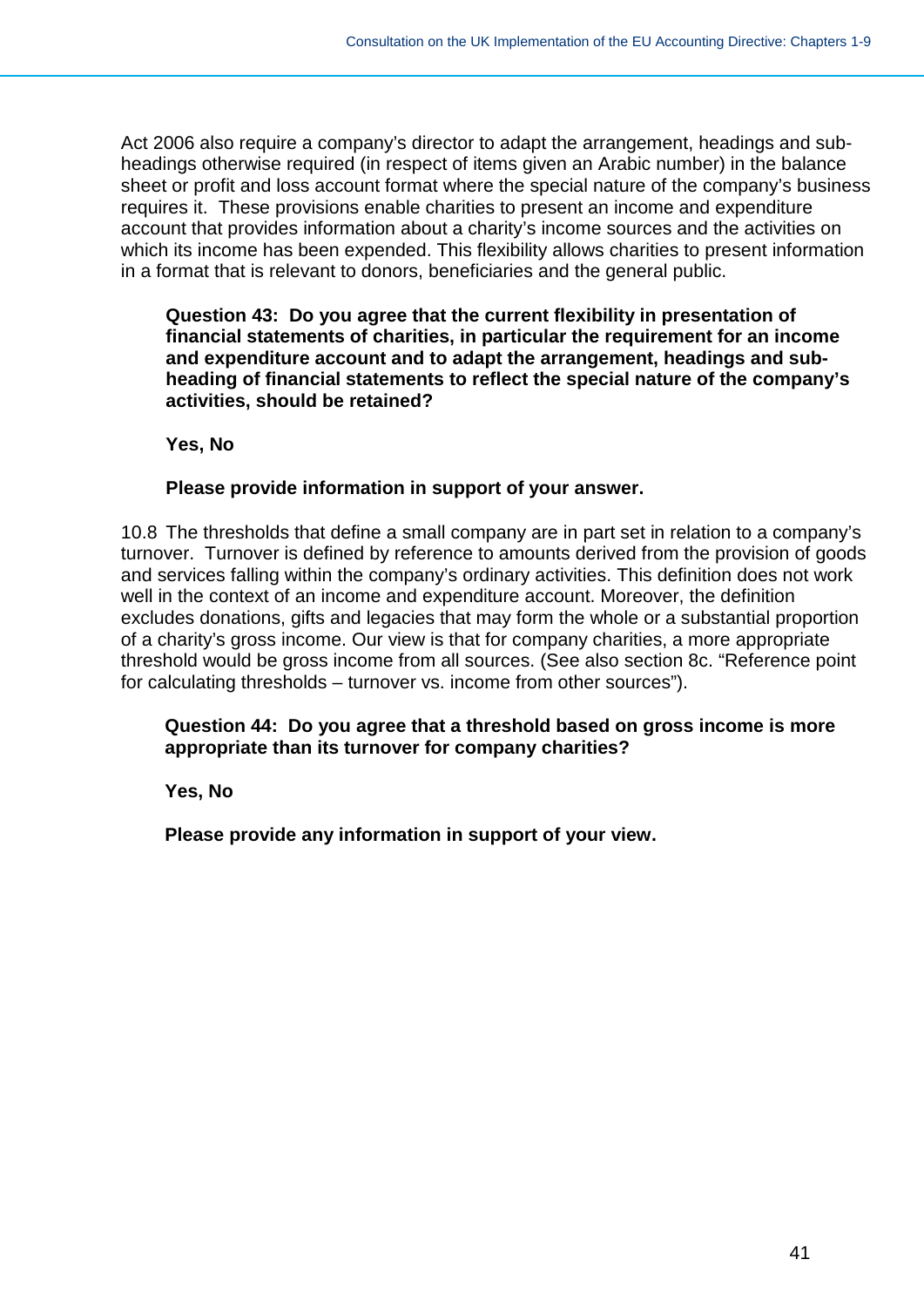# <span id="page-41-0"></span>**11. Other Considerations**

# <span id="page-41-1"></span>**Financial Reporting Council (FRC)**

11.1 The FRC is simultaneously consulting on the implications for accounting standards of the new legislative requirements, in its consultation "*Accounting standards for small entities - Implementation of the EU Accounting Directive"*. The development and amendment of accounting standards for the UK and Republic of Ireland will depend upon the changes made to legislation. Broadly the FRC proposes:

- A new Financial Reporting Standard for Micro-entities (FRSME);
- Small entities will apply FRS 102 The Financial Reporting Standard applicable in the UK and Republic of Ireland, with a new section setting out the presentation and disclosure requirements for small entities, which will be based on the new legal provisions; and
- Limited changes will be made to FRS 101 Reduced Disclosure Framework and FRS 102, where necessary to reflect changes in legislation or where other options are now permitted.

# <span id="page-41-2"></span>**12. Impact Assessment**

- 12.1 An initial impact assessment is available at: [https://www.gov.uk/government/consultations/eu-accounting-directive-smaller](https://www.gov.uk/government/consultations/eu-accounting-directive-smaller-companies-reporting)[companies-reporting.](https://www.gov.uk/government/consultations/eu-accounting-directive-smaller-companies-reporting) This has been prepared drawing on available research and information gathered in response to related consultation activity.
- <span id="page-41-3"></span>12.2 The Government would welcome any additional information on the anticipated benefits arising from, or costs of implementing, implementing the changes in this Directive. It would be particularly helpful to receive information about the benefits to UK companies. For example, quantified and monetised evidence of how the increased thresholds and reductions in the reporting requirements for small companies will reduce costs directly or indirectly. Similarly, information about the costs of change, such as implementation or assimilation costs, would be useful.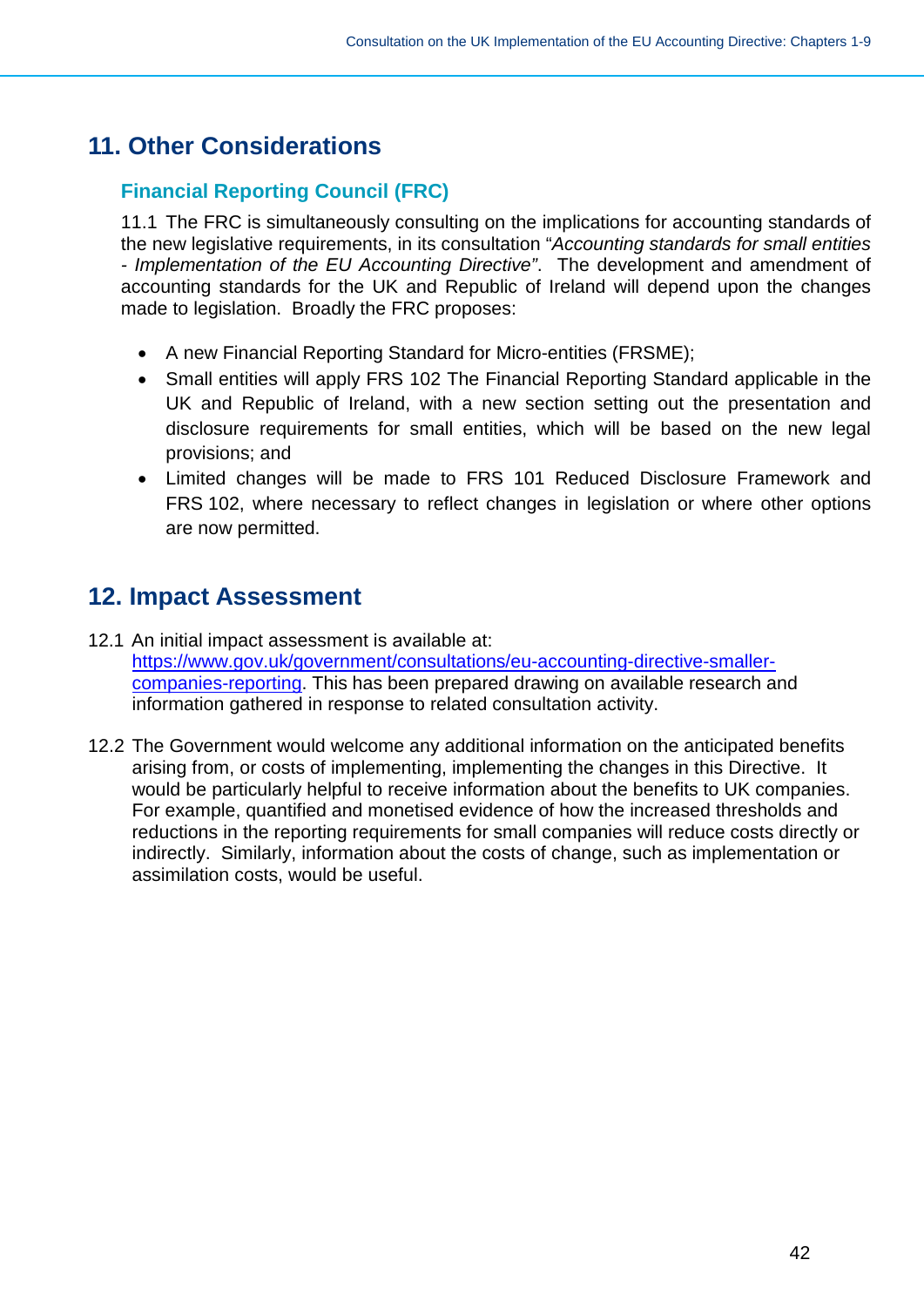# **13. Consultation questions**

13.1 This section summarises the questions contained throughout this consultation document. A proforma is provided to assist you in making a response. Comments may be provided to any or all of the questions posed using the proforma, by letter or by any other appropriate method.

SECTION 6. The Government's Approach to Implementation

Question 1: Do you agree that the Government should maintain the UK's existing approach to financial reporting and only introduce changes where imposed by the Directive or where new options have been introduced? *(Paras 6.3-6.4)*

Question 2: Do you agree that the Government should maintain the current position of providing discrete regulations for small companies and for large and medium-sized companies? *(Para 6.7)*

Question 3: Do you agree it would be helpful to have a new set of Small Companies and Group Regulations which set out the new small company regime and incorporate both the small companies' exemption and the micro-entities exemptions clearly and in one place? *(Para 6.8)*

Question 4: Do you have suggestions for other regulations that might reasonably be consolidated as part of the implementation of this Directive? If so, please provide references to the relevant regulations with an explanation for your proposal and the benefits you expect this would deliver. *(Para 6.8)*

#### **SECTION 7. Timetable for implementation**

Question 5: Do you agree that the new regulations should apply to financial statements for financial years commencing on or after 1 January 2016? *(Para 7.1)*

Question 6: Should companies be able to access the new financial reporting regime (increased thresholds and revised reporting requirements) ahead of the mandatory application date of 1 January 2016? *(Para 7.2)*

#### **SECTION 8. The Proposal**

Question 7: Do you agree with the Government's proposal to maximise the small company thresholds and provide as many eligible companies as possible with the opportunity to access the small company regime? *(Para 8.10)*

Question 8: We have been able to draw on academic studies and responses to earlier consultations but we would welcome any additional information/evidence you are able to provide to support your response. What benefits or costs do you think will arise from raising the company size thresholds? (Information may relate to both monetised and nonmonetised benefits and costs.) *(Para 8.10)*

Question 9**:** Do you agree that the Government should continue to measure a company's size by reference to its balance sheet total, net turnover and average number of employees? *(Para 8.12)*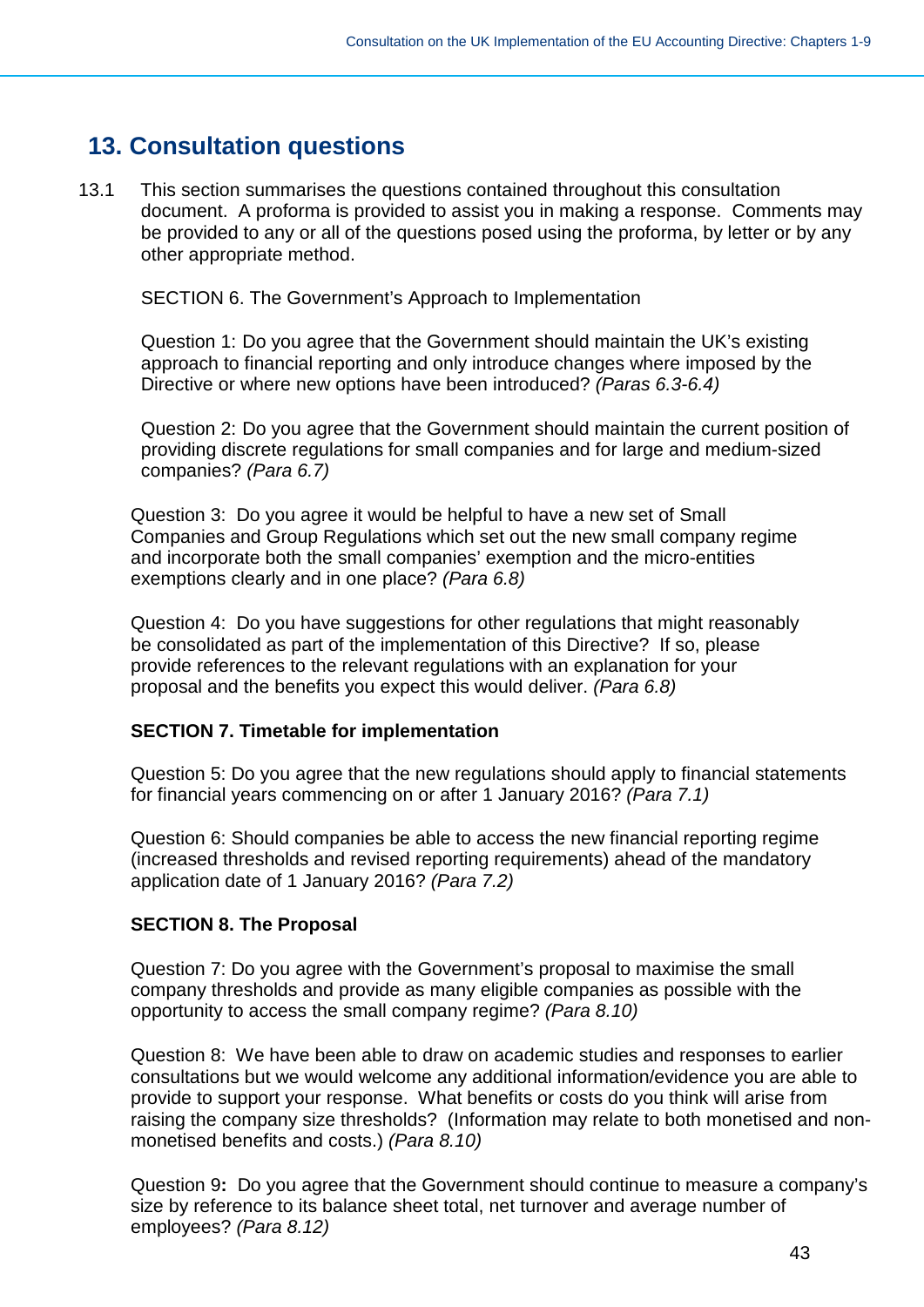Question 10: Do you consider that there are circumstances where the Government should include other sources of income as net turnover for the purposes of determining company size? *(Para 8.12)*

Question 11: Do you consider that there are circumstances (beyond those already in the UK accounting framework) where it would be appropriate to require:

- (a) parent undertakings to calculate their thresholds on a consolidated basis rather than an individual basis; or
- (b) "affiliated undertakings" to calculate their thresholds on a consolidated or aggregated basis?

Question 12: Do you consider that there are circumstances where the Government should adopt either or both of the above provisions? *(Para 8.13)*

Question 13: The Accounting Directive offers an option to reduce from 13 to 8 the number of mandatory notes required from small companies. Do you agree with the Government position to continue to require the five notes listed at paragraph 8.18? *(Para 8.19)*

Question 14: Should the requirement for the five additional notes be set out in regulations or should the need for additional notes be set out in accounting standards? *(Para 8.19)*

Question 15: Do you agree that small companies should have the choice of preparing an abbreviated balance sheet and profit and loss account if they wish? *(Para 8.21)*

Question 16: If small companies were permitted to prepare an abbreviated balance sheet and profit and loss account, please indicate if there are any line items which you would consider it essential to retain to support the presentation of a true and fair view of a company's financial position? Please explain. *(Para 8.21)*

Question 17: What benefits or costs might a small company see from deciding to prepare an abbreviated balance sheet and P&L? *(Para 8.21)*

Question 18: What benefits do you believe the exemption of small groups from consolidation will offer to small groups of companies? *(Para 8.22)*

Question 19: Should the Government only exclude from the small company accounting regime those public companies whose securities are traded on a regulated market? *(Para 8.24)*

Question 20: Should the Government allow small companies who are members of a group which includes a public company to access the small companies regime? *(Para 8.25)*

Question 21: Should the Government only exclude from the medium-sized company regime those public companies whose securities are traded on a regulated market? *(Para 8.26)*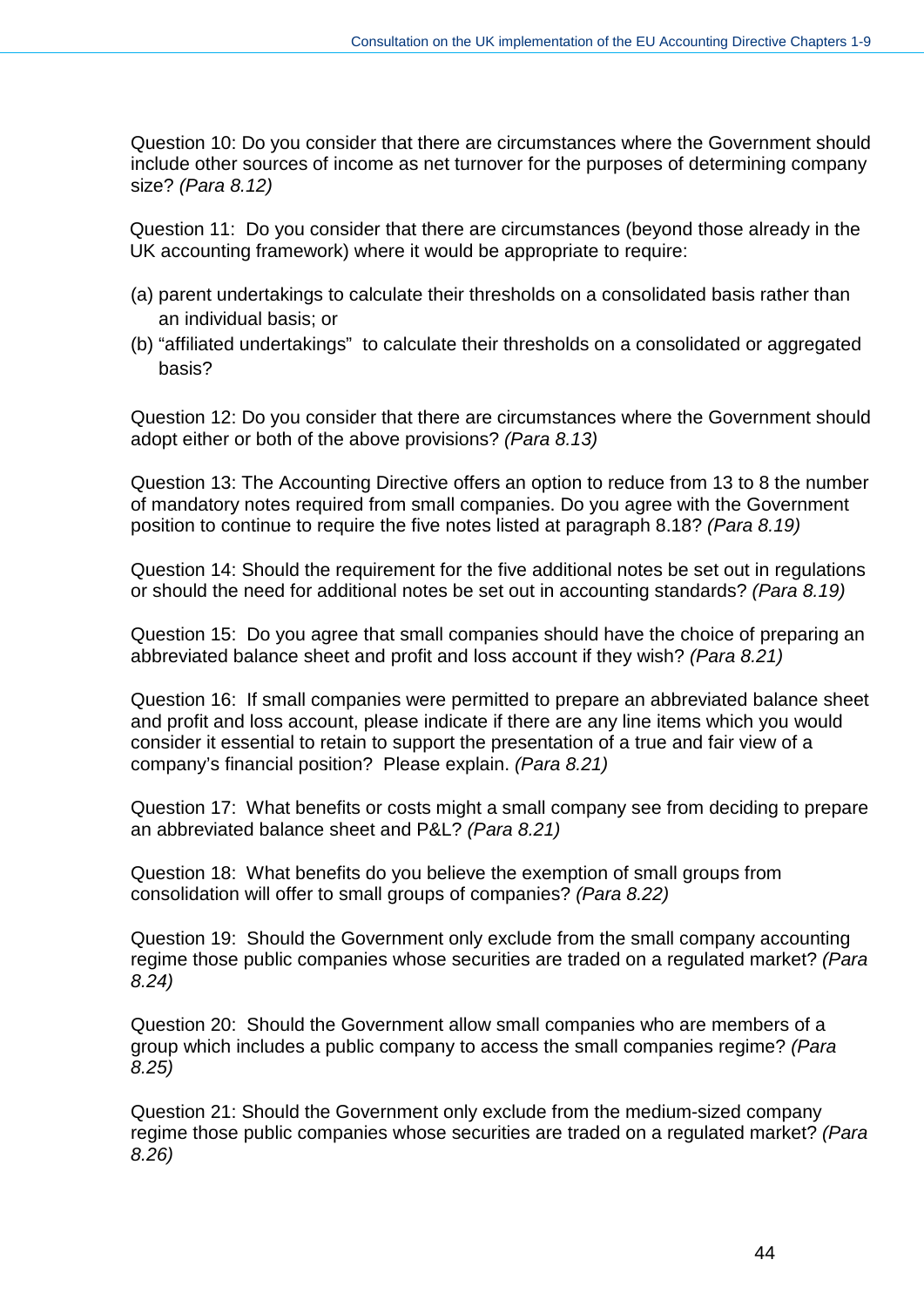Question 22: Should the Government allow companies who are members of a group which includes a public company to access the medium-sized companies' regime? *(Para 8.26)*

Question 23: Do you consider that the exclusions from the dormant subsidiaries accounting exemptions (where the subsidiary has a parent company guarantee) should be amended so that:

a) Companies are excluded because they have securities traded on a regulated market rather than because they are quoted companies? *(Para 8.27)*

b) Companies are excluded if they are part of an "ineligible group" under that definition as amended for the purposes of the small companies accounting regime? *(Para 8.27)*

Question 24: Do you agree that only permitting Formats 1 and 2 of the P&L should not impact significantly on UK companies? *(Para 8.29)*

Question 25: Should the UK take advantage of this option to provide greater flexibility in the layout(s)? *(Para 8.30)*

Question 26: If the UK took up this option, should flexibilities be dealt with in the regulations or in accounting standards and why? *(Para 8.30)*

Question 27: Do you agree that the legislation should enable participating interests to be accounted for using the equity method in individual company financial statements? *(Para 8.33)*

Question 28: Do you agree that the Government should provide for the 10 year maximum period for write-off offered in the Accounting Directive? *(Para 8.36)*

Question 29: Do you agree that the removal of this option should take effect alongside other changes to the UK's financial reporting framework? *(Para 8.38)*

Question 30: Do you agree that the companies eligible to take advantage of the microentity regime should be relieved of the obligation to prepare a Directors' Report? What costs or benefits would result from this change? *(Para 8.42)*

### **SECTION 9: Implications for the UK's Approach to Statutory Audit**

Question 31: Do you agree that the thresholds for the small companies audit exemption should remain unchanged for the time being i.e that the thresholds for the audit exemption should not be increased in line with thresholds for the small company regime for accounting purposes at this time you agree that the thresholds for the small companies audit exemption should remain the same for the time being as part of the initial implementation of the Accounting Directive? *(Para 9.5)*

Question 32: Do you consider that the exclusions from the small companies audit exemption should be amended so that: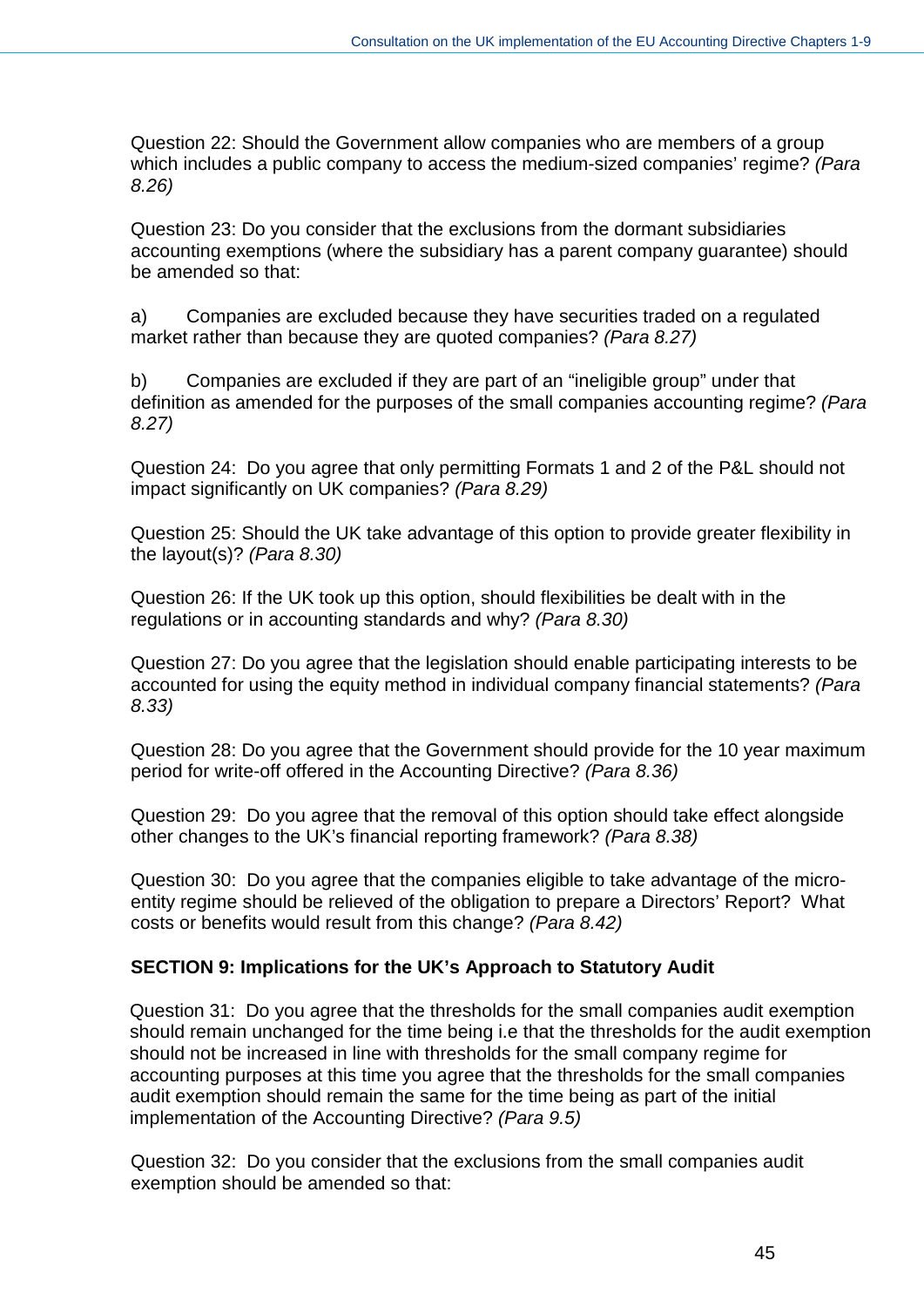- a) Small companies are no longer excluded simply because they are public companies, though they are excluded if they have securities admitted to trading on a regulated market? *(Para 9.10)*
- b) Small companies are only excluded if they are part of an "ineligible group" under this definition as amended for the purpose of implementing changes to the small companies accounting regime? *(Para 9.10)*

Question 33: Do you consider that the exclusions from the subsidiaries audit exemption (where the subsidiary has a parent company guarantee) should be amended so that:

- a) Companies are excluded because they have securities admitted to trading on a regulated market rather than because they are quoted companies? *(Para 9.10)*
- b) Companies are excluded if they are part of an "ineligible group" under that definition as amended for the purpose of implementing changes to the small companies accounting regime? *(Para 9.10)*

Question 34: Do you consider that the exclusions from the dormant companies audit exemption should be amended so that:

a) Companies are excluded if their securities are traded on a regulated market? *(Para 9.11)*

b) Companies are excluded if they are part of an "ineligible group" under that definition as amended for the purpose of implementing the small companies accounting regime? *(Para 9.11)*

Question 35: Do you agree that Article 28 (2)(e) of the Audit Directive, as inserted by Article 1 paragraph 23 of the Audit Directive 2014/56/EU, should be implemented with the changes included in the new Audit Directive? *(Para 9.15)*

Question 36: Are there any other changes made to Article 28 of the Audit Directive under Directive 2014/56/EU that you consider should be implemented at the same time as the changes introduced with the insertion of Article 28 of the Audit Directive by Article 35 of the Accounting Directive? *(Para 9.15)*

Question 37: Do you agree that the regulations<sup>[59](#page-45-0)</sup> should be amended to revoke the current requirement for disclosure of fees paid to auditors of medium sized companies for non-audit services? *(Para 9.16)*

Question 38: Do you agree that the current requirement for disclosure by large companies of fees they have paid to auditors for non-audit services should no longer be extended to public companies unless they have securities traded on a regulated market? *(Para 9.17)*

 $\overline{a}$ 

<span id="page-45-0"></span><sup>59</sup> The Companies (Disclosure of Auditor Remuneration and Liability Limitation Agreements) Regulations 2008 (SI 2008/489).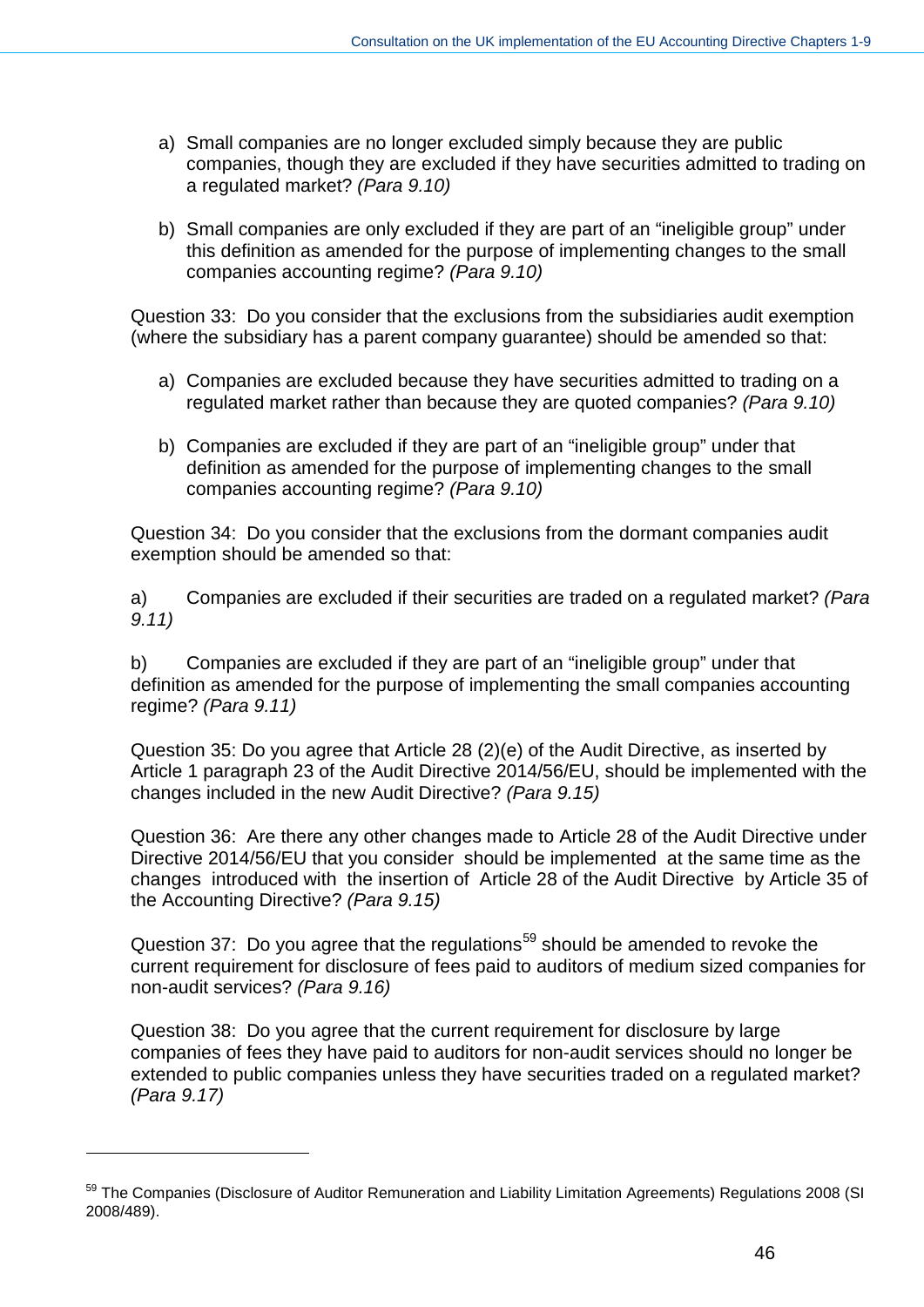Question 39: Do you agree that the current requirement for disclosure by large companies of fees they have paid to auditors for non-audit services should no longer be extended to companies in the same group as a public company? *(Para 9.17)*

Question 40: Do you consider that the current requirement for disclosure by large companies of fees they have paid to auditors for non-audit services should continue to be extended to medium sized and small companies that are members of ineligible groups? *(Para 9.17)*

Question 41: Do you:

- a) agree that the regulation should be amended so that the current exemption from the disclosure of non-audit fees paid by subsidiaries is no longer available to a subsidiary whose auditor is not the group auditor; or
- b) think the exemption should be available to these subsidiaries where the total non-audit service fees paid to their auditor by all the companies in the group is disclosed in the notes to the consolidated accounts?
	- (a) or (b)? *(Para 9.20)*.

#### **SECTION 10: Application to Charitable Companies**

Question 42: Do you agree that there would be merit in specifically stating in regulations made under company law that the information provided in the notes to the financial statements of a company charity is not limited to the information required by the Accounting Directive? *(Para 10.6)*

Question 43:Do you agree that the current flexibility in presentation of financial statements of charities, in particular the requirement for an income and expenditure account and to adapt the arrangement, headings and sub-heading of financial statements to reflect the special nature of the company's activities, should be retained? *(Para 10.7)*

Question 44:Do you agree that a threshold based on gross income is more appropriate than its turnover for company charities? *(Para 10.8)*

# <span id="page-46-0"></span>**14. What happens next?**

- 14.1 This consultation is open for 8 weeks. Responses are requested by 24 October 2014.
- 14.2 Please don't hesitate to get in touch if you have considerations you would like to discuss before providing a response.
- 14.3 The comments we receive will inform our approach to implementation of the Accounting Directive. All comments, whether in full or in part, will be considered. We will also consider views heard during the planning process and any information gathered by other means.
- 14.4 We may also continue to seek views and clarification of issues after the consultation has closed. This will assist us in resolving any outstanding and help inform the drafting of the regulations.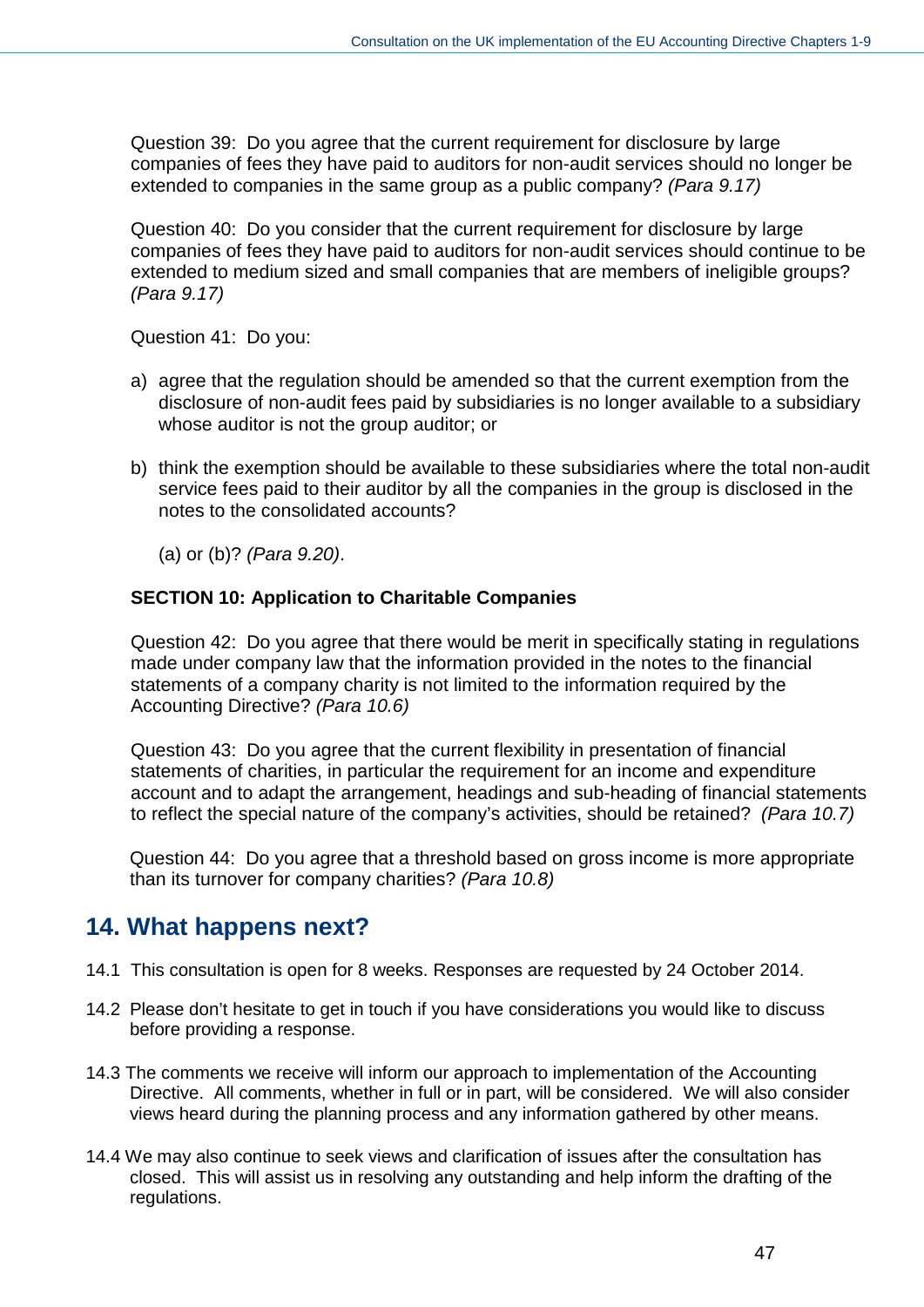14.5 The Government's response to the consultation on the implementation of Chapters 1-9 of the Accounting Directive, 2013/34/EU and a proposed timetable for the laying of the regulations will be published within 12 weeks of the closing date. These will be published on the BIS website. Paper copies of the Government response and summary of responses will be made available on request.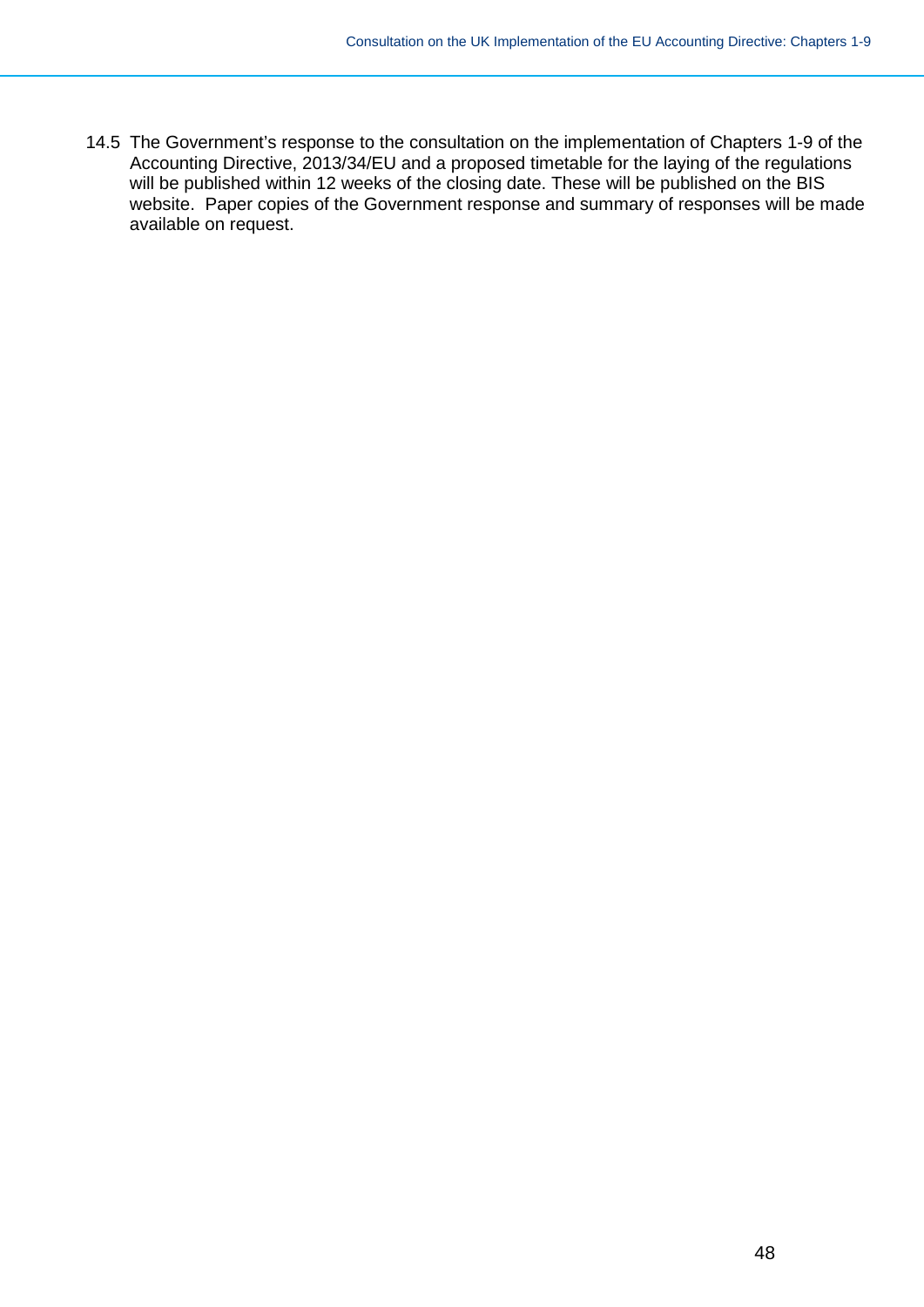# <span id="page-48-0"></span>**Annex 1: Consultation principles**

The principles that Government departments and other public bodies should adopt for engaging stakeholders when developing policy and legislation are set out in the consultation principles.

<http://www.cabinetoffice.gov.uk/sites/default/files/resources/Consultation-Principles.pdf>

If you wish to comment on the **conduct** of this consultation or make a complaint about the way this consultation has been conducted, please write to:

> Angela Rabess BIS Consultation Co-ordinator, 1 Victoria Street, London SW1H 0ET

Telephone Angela on 020 7215 1661 or e-mail to: [angela.rabess@bis.gsi.gov.uk](mailto:angela.rabess@bis.gsi.gov.uk) 

**However if you wish to comment on the specific policy proposals you should contact the policy lead (see section 4).**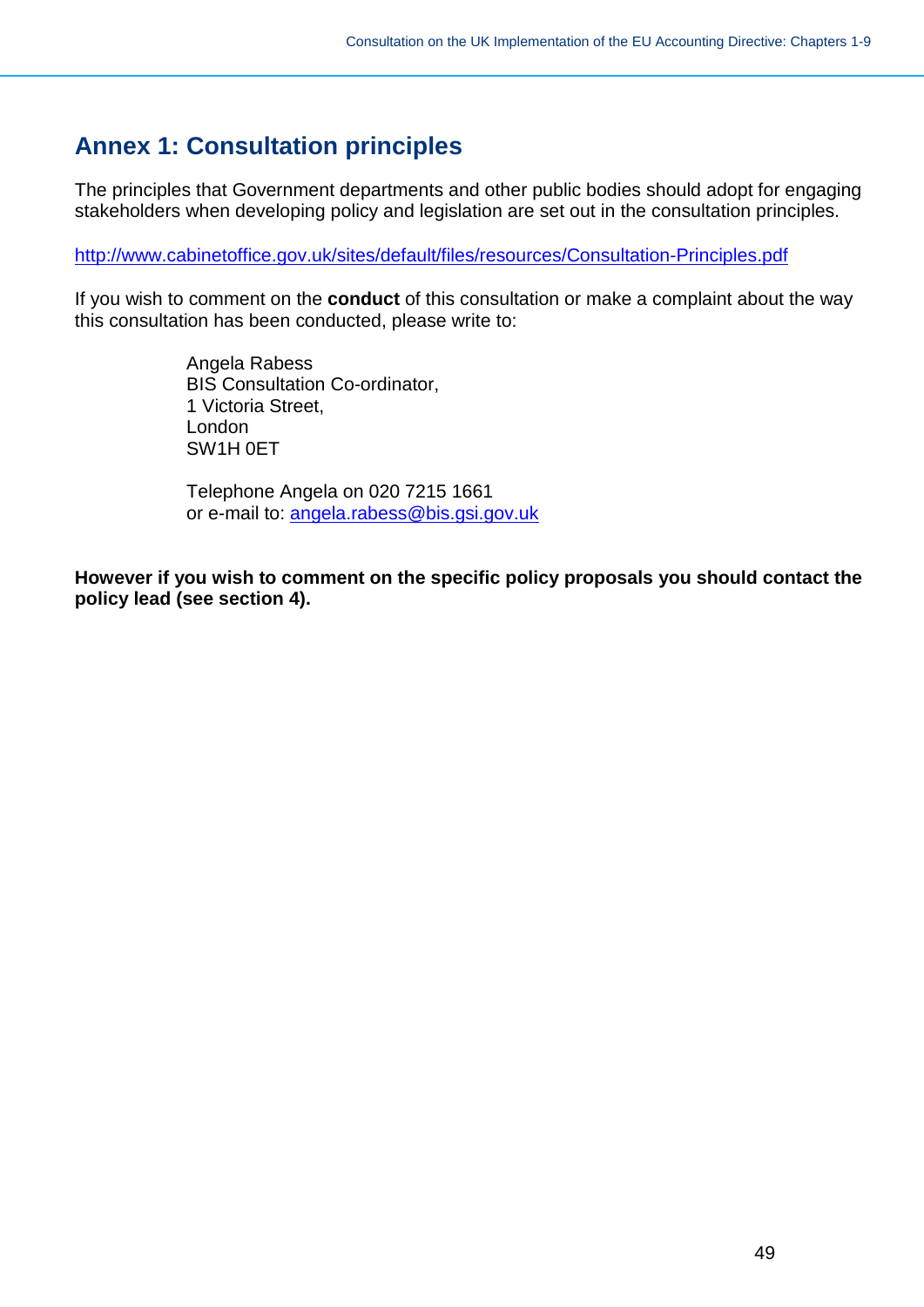# <span id="page-49-0"></span>**Annex 2: List of Individuals/Organisations consulted**

### **Regulatory Bodies**

Charity Commission Charity Commission for Northern Ireland Financial Conduct Authority (FCA) Financial Reporting Council (FRC) Office of the Scottish Charity Regulator (OSCR) Prudential Regulatory Authority (PRA)

# **Chartered Accountancy Bodies**

Association of Chartered Certified Accountants (ACCA) Chartered Institute of Management Accountants (CIMA) Chartered Institute of Public Finance and Accountancy (CIPFA) Institute of Chartered Accountants in England and Wales (ICAEW) Institute of Chartered Accountants of Scotland (ICAS)

# **Representative and Other Bodies**

Association of Accounting Technicians (AAT) Confederation of British Industry (CBI) Federation of Small Business (FSB) Institute of Certified Bookkeepers (ICB) Institute of Directors (IoD) Quoted Companies Alliance (QCA) British Chambers of Commerce (BCC) EEF Manufacturers Association Forum for Private Business

### **Accounting Firms**

Baker Tilly BDO **Deloitte** Ernst & Young Grant Thornton KPMG PWC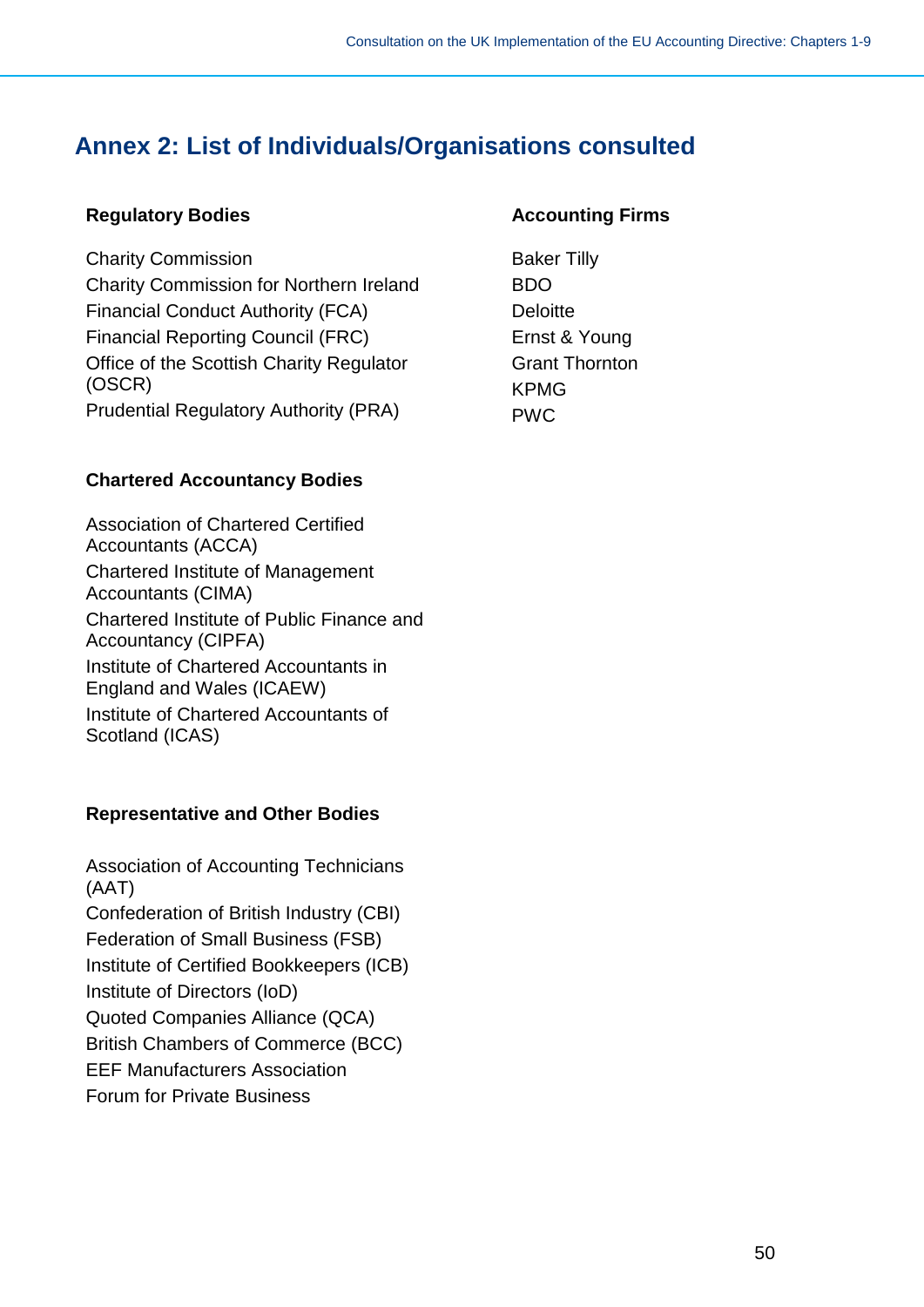# <span id="page-50-0"></span>**Annex 3: UK IMPLEMENTATION OF THE ACCOUNTING DIRECTIVE RESPONSE FORM**

The Department may, in accordance with the Code of Practice on Access to Government Information, make available, on public request, individual responses.

The closing date for this consultation is 24 October 2014

Name: Organisation (if applicable): Address:

Please return completed forms to:

John Conway Corporate Frameworks, Accountability and Governance Team Department for Business, Innovation and Skills 3rd Floor, Spur 2 1 Victoria St London SW1H 0ET

Email: [Accounting\\_Directive@bis.gsi.gov.uk](mailto:Accounting_Directive@bis.gsi.gov.uk)

Please indicate which of following best represents the group you or the organisation you represent belong to.

| Business representative organisation/trade body |
|-------------------------------------------------|
| Central government                              |
| Charity or social enterprise                    |
| Individual                                      |
| Large business (over 250 staff)                 |
| Legal representative                            |
| <b>Local Government</b>                         |
| Medium business (50 to 250 staff)               |
| Small business (10 to 49 staff)                 |
| Micro business (up to 9 staff)                  |
| Trade union or staff association                |
| Other (please describe)                         |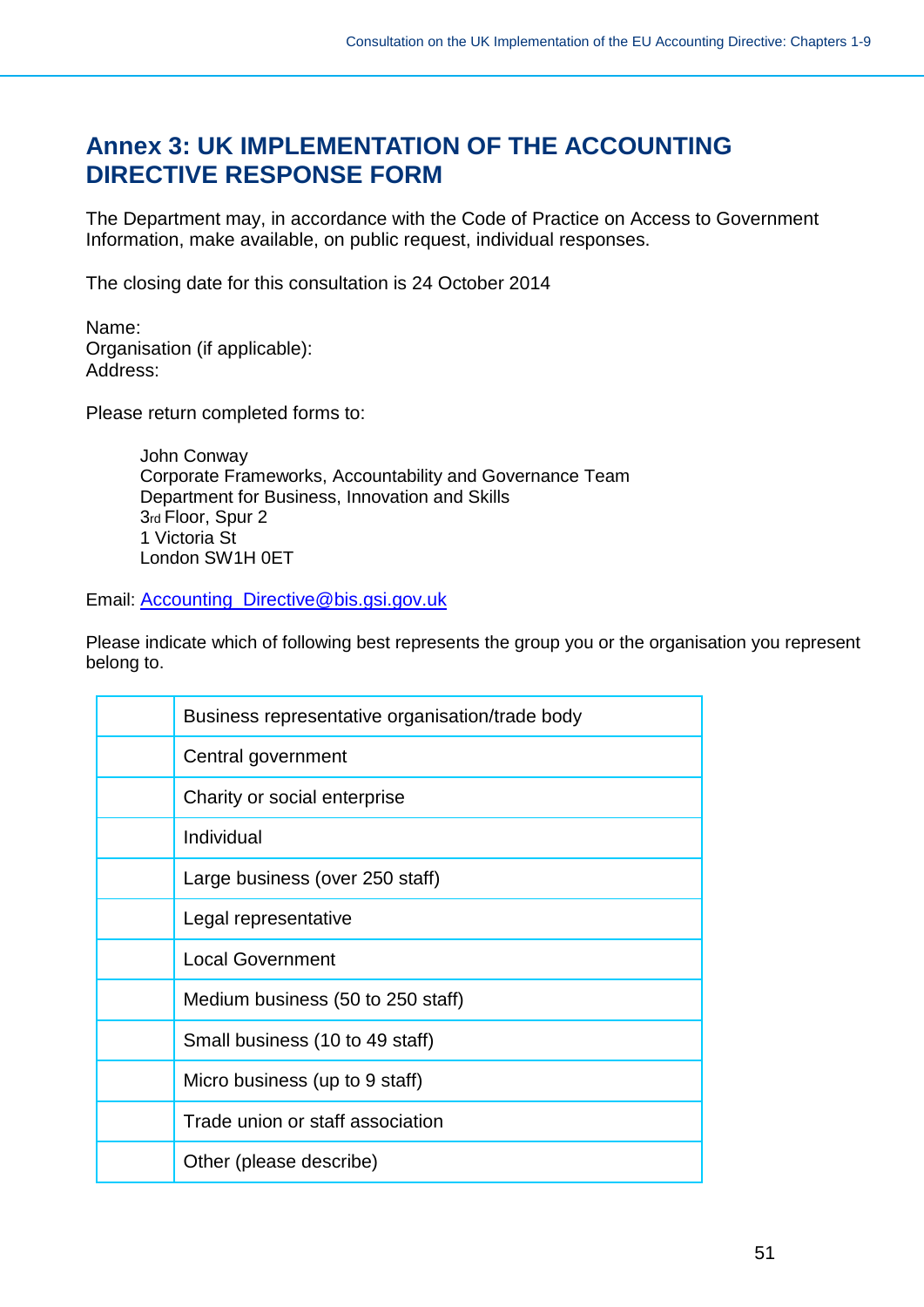SECTION 6. The Government's Approach to Implementation

Question 1: Do you agree that the Government should maintain the UK's existing approach to financial reporting and only introduce changes where imposed by the Directive or where new options have been introduced? *(Paras 6.3-6.4)*

| $\Box$ Yes | $\Box$ No | $\Box$ Not sure |
|------------|-----------|-----------------|
|------------|-----------|-----------------|

Please provide information in support of your answer:

Question 2: Do you agree that the Government should maintain the current position of providing discrete regulations for small companies and for large and medium-sized companies? *(Para 6.7)*

| $\Box$ Yes | $\Box$ No | $\Box$ Not sure |
|------------|-----------|-----------------|
|------------|-----------|-----------------|

Please provide information in support of your answer:

Question 3: Do you agree it would be helpful to have a new set of Small Companies and Group Regulations which set out the new small company regime and incorporate both the small companies' exemption and the micro-entities exemptions clearly and in one place? *(Para 6.8)*

 $\Box$  Yes  $\Box$  No  $\Box$  Not sure

Please provide information in support of your answer:

Question 4: Do you have suggestions for other regulations that might reasonably be consolidated as part of the implementation of this Directive? If so, please provide references to the relevant regulations with an explanation for your proposal and the benefits you expect this would deliver. *(Para 6.8)*

 $\Box$  Yes  $\Box$  No  $\Box$  Not sure

Please provide information in support of your answer: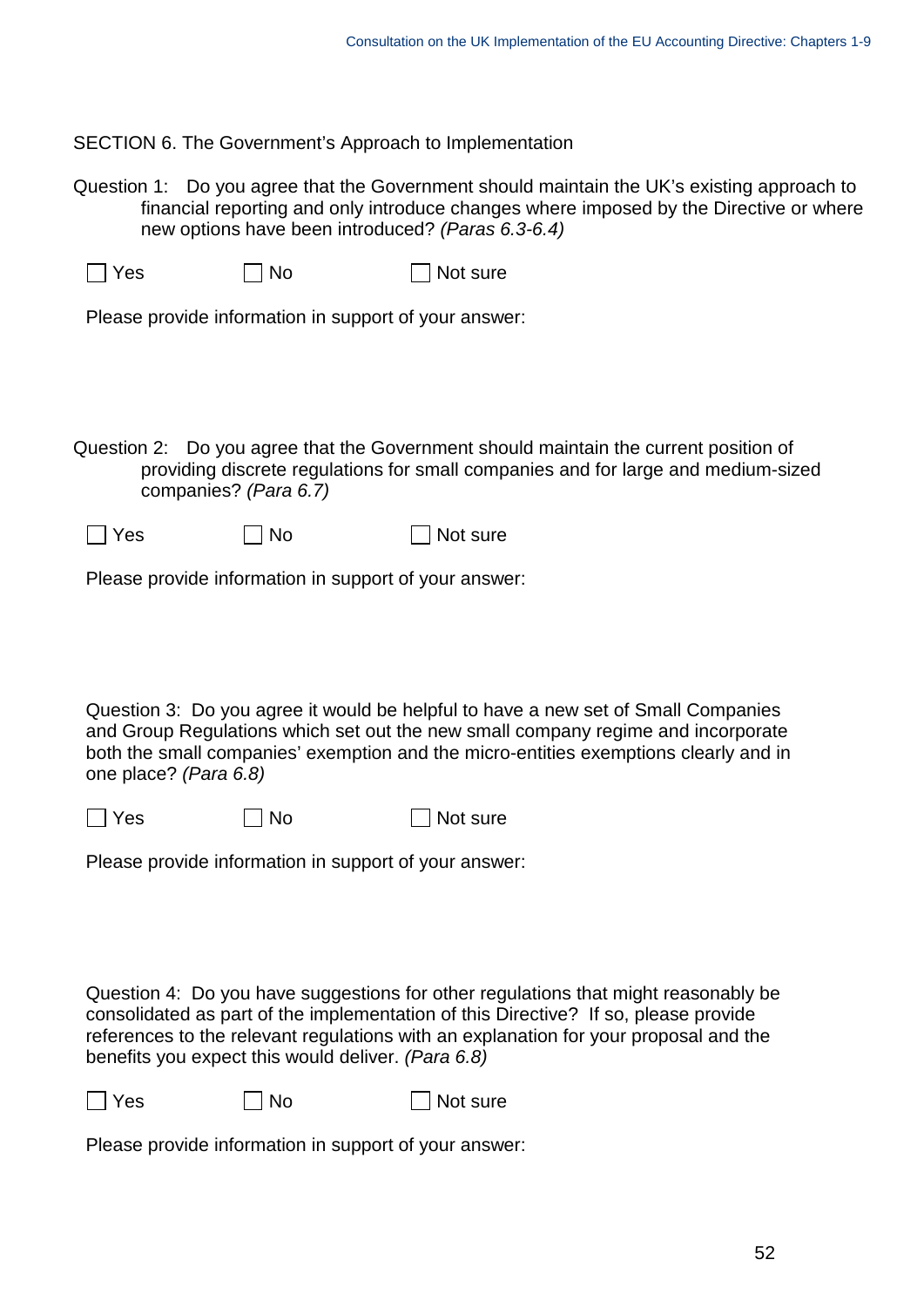#### **SECTION 7. Timetable for implementation**

Question 5: Do you agree that the new regulations should apply to financial statements for financial years commencing on or after 1 January 2016? *(Para 7.1)*

 $\Box$  Yes  $\Box$  No  $\Box$  Not sure

Please provide information in support of your answer:

Question 6: Should companies be able to access the new financial reporting regime (increased thresholds and revised reporting requirements) ahead of the mandatory application date of 1 January 2016? *(Para 7.2)*

| $\Box$ Yes | $\Box$ No | $\Box$ Not sure |
|------------|-----------|-----------------|
|------------|-----------|-----------------|

Please provide an explanation for your position. In particular, we would welcome information about the costs/benefits associated with your preferred option:

### **SECTION 8. The Proposal**

Question 7: Do you agree with the Government's proposal to maximise the small company thresholds and provide as many eligible companies as possible with the opportunity to access the small company regime? *(Para 8.10)*

 $\Box$  Yes  $\Box$  No  $\Box$  Not sure

Please provide information in support of your answer:

Question 8: We have been able to draw on academic studies and responses to earlier consultations but we would welcome any additional information/evidence you are able to provide to support your response. What benefits or costs do you think will arise from raising the company size thresholds? (Information may relate to both monetised and non-monetised benefits and costs.) *(Para 8.10)*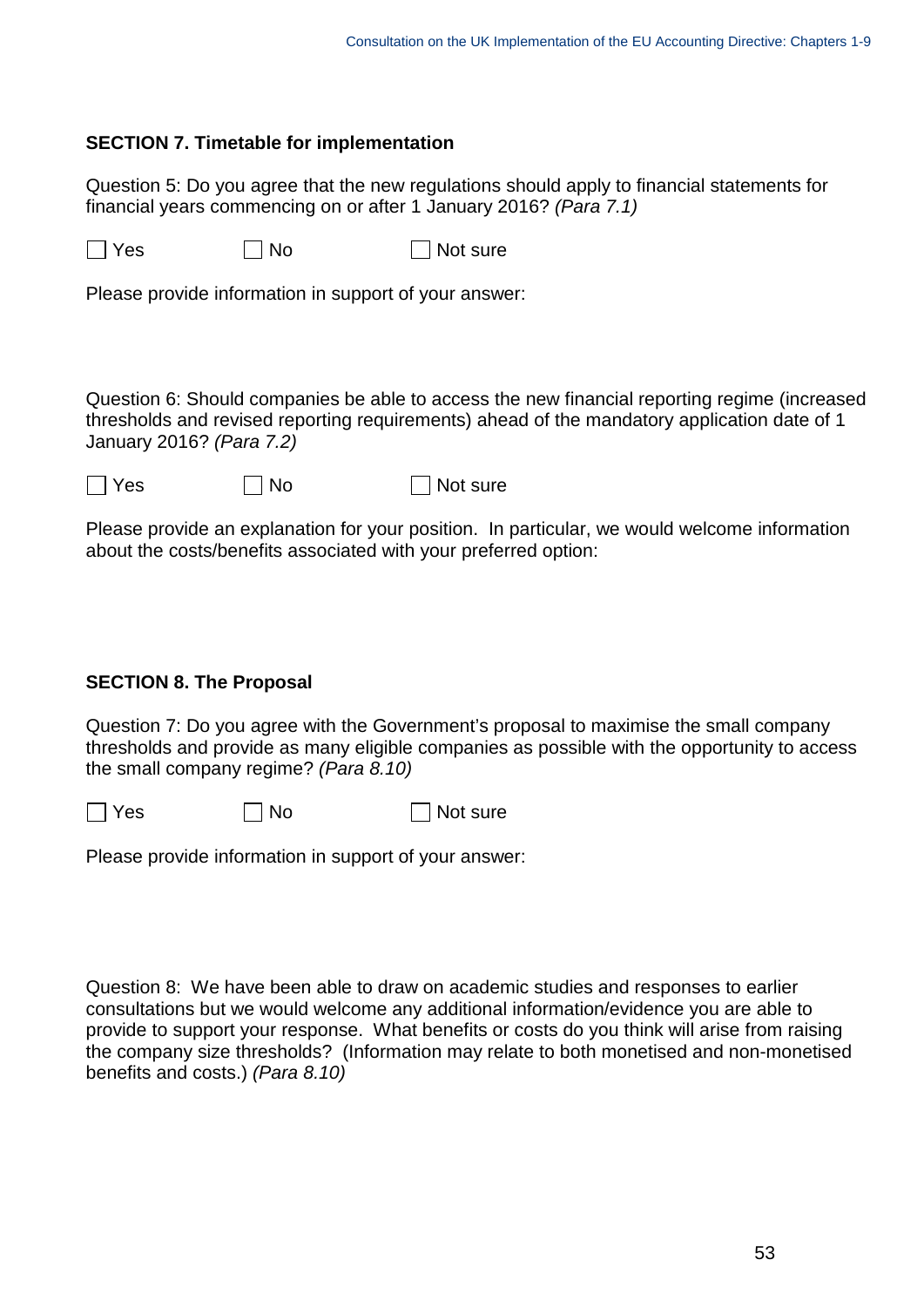Question 9: Do you agree that the Government should continue to measure a company's size by reference to its balance sheet total, net turnover and average number of employees? *(Para 8.12)*

| $\Box$ Yes | $\Box$ No | $\Box$ Not sure |
|------------|-----------|-----------------|
|------------|-----------|-----------------|

Please provide information in support of your answer:

Question 10: Do you consider that there are circumstances where the Government should include other sources of income as net turnover for the purposes of determining company size? *(Para 8.12)*

| $\Box$ Yes | $\Box$ No | $\Box$ Not sure |
|------------|-----------|-----------------|
|            |           |                 |

Please provide details of the circumstances in which you consider the option should be applied, indicating the problem to be addressed and the costs/benefits that would arise. Information about the number of companies affected would be useful in assessing the impact of any change:

Question 11: Do you consider that there are circumstances (beyond those already in the UK accounting framework) where it would be appropriate to require:

- (a) parent undertakings to calculate their thresholds on a consolidated basis rather than an individual basis; or
- (b) "affiliated undertakings" to calculate their thresholds on a consolidated or aggregated basis?

| $\Box$ Yes<br>$\Box$ No | $\Box$ Not sure |
|-------------------------|-----------------|
|-------------------------|-----------------|

Please provide details of the circumstances to which the option should be applied, indicating the problem to be addressed and the costs/benefits that would arise:

Question 12: Do you consider that there are circumstances where the Government should adopt either or both of the above provisions? *(Para 8.13)*

 $\Box$  Yes  $\Box$  No  $\Box$  Not sure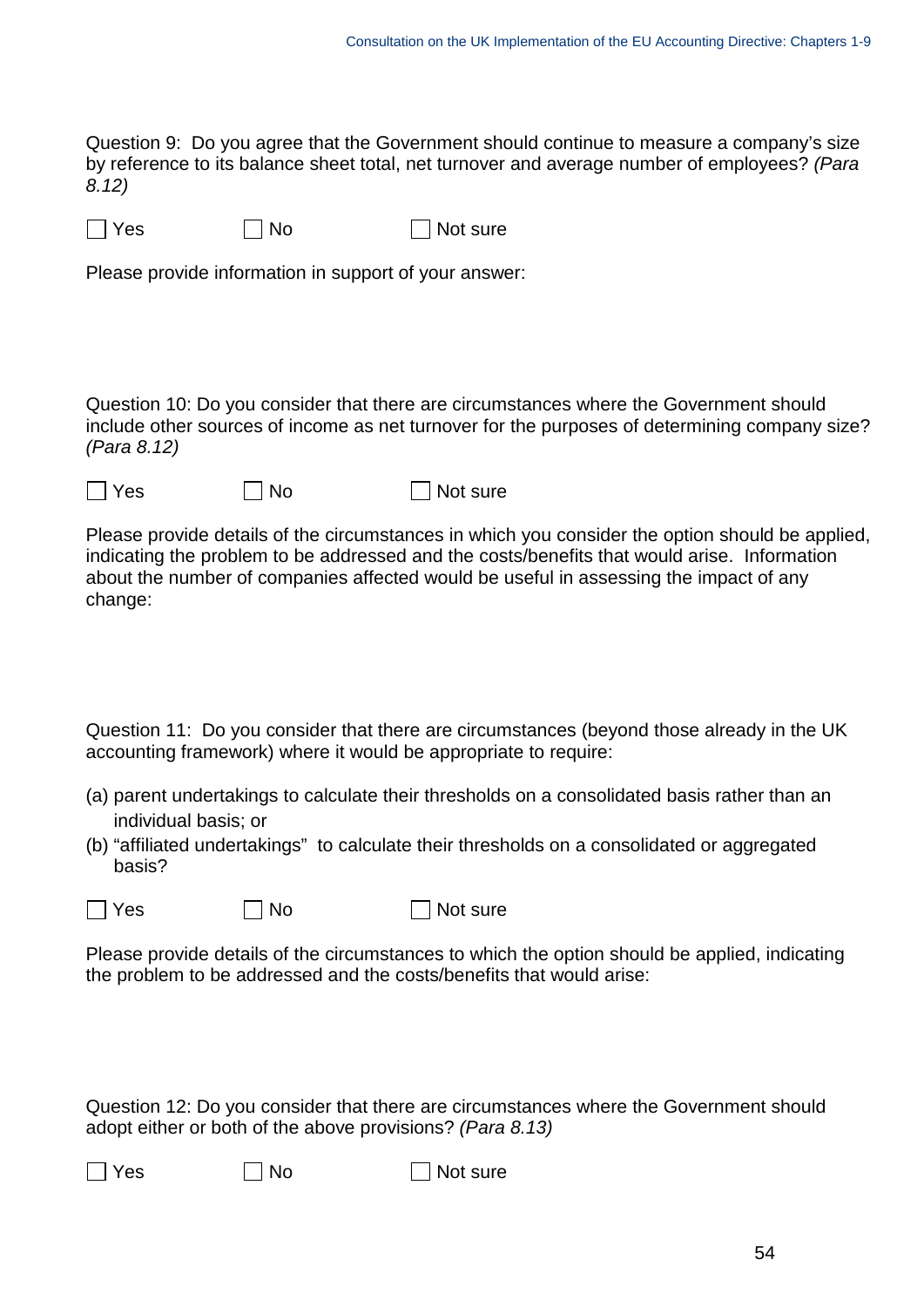Please provide details of the circumstances to which the option should be applied, indicating the problem to be addressed and the costs/benefits that would arise:

Question 13: The Accounting Directive offers an option to reduce from 13 to 8 the number of mandatory notes required from small companies. Do you agree with the Government position to continue to require the five notes listed at paragraph 8.18? *(Para 8.19)*

 $\Box$  Yes  $\Box$  No  $\Box$  Not sure

If no, please provide an explanation, indicating which, if any, of the five notes you believe should be mandatory for small companies:

Question 14: Should the requirement for the five additional notes be set out in regulations or should the need for additional notes be set out in accounting standards? *(Para 8.19)*

 $\Box$  Yes  $\Box$  No  $\Box$  Not sure

Please provide any information to support your views:

Question 15: Do you agree that small companies should have the choice of preparing an abbreviated balance sheet and profit and loss account if they wish? *(Para 8.21)*

 $\Box$  Yes  $\Box$  No  $\Box$  Not sure

Please provide information in support of your answer:

Question 16: If small companies were permitted to prepare an abbreviated balance sheet and profit and loss account, please indicate if there are any line items which you would consider it essential to retain to support the presentation of a true and fair view of a company's financial position? Please explain. *(Para 8.21)*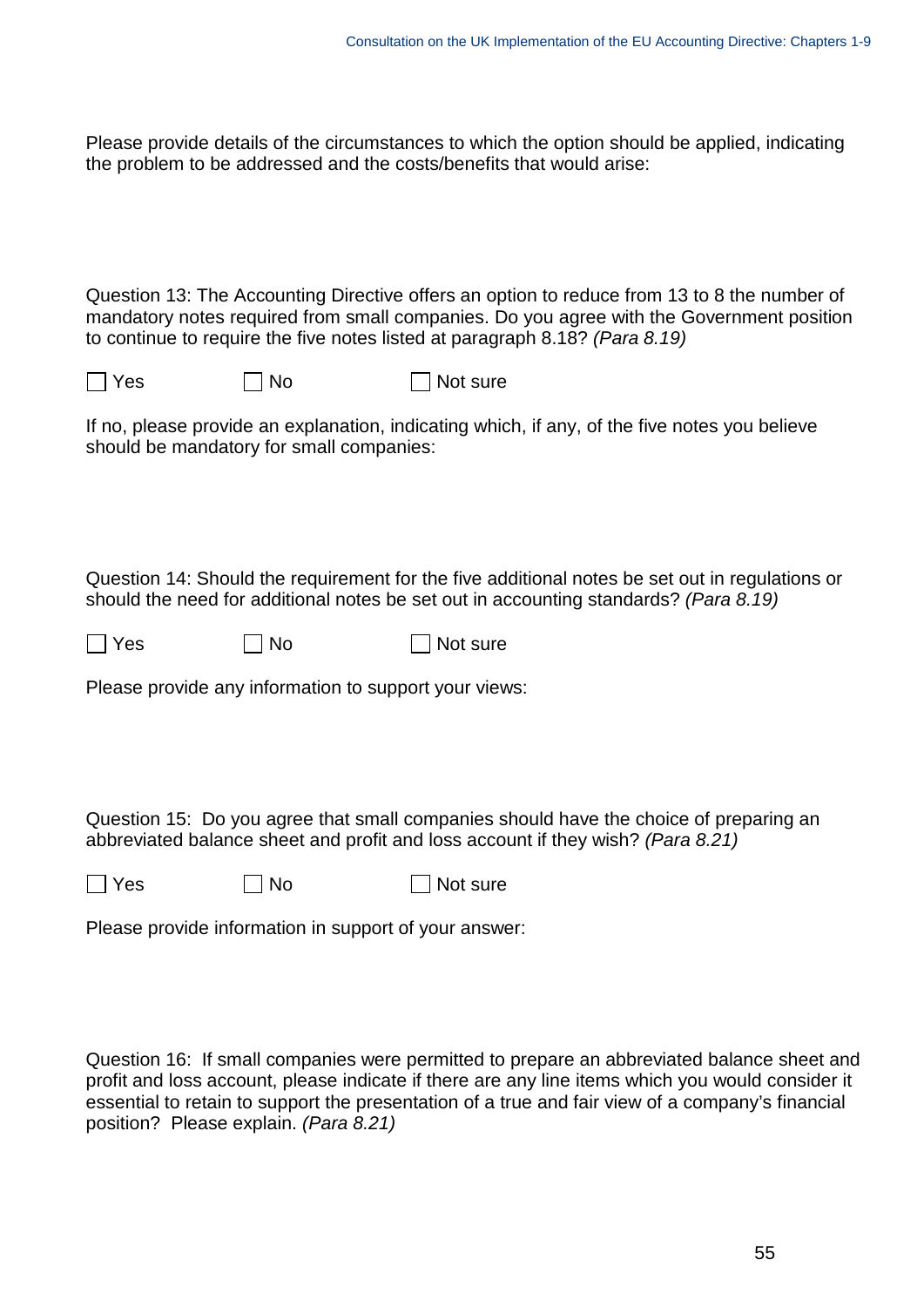Question 17: What benefits or costs might a small company see from deciding to prepare an abbreviated balance sheet and P&L? *(Para 8.21)* Evidence in support of your view would be helpful.

Question 18: What benefits do you believe exempting small groups from consolidation will offer to small groups of companies? *(Para 8.22)* Evidence in support of your view would be helpful.

Question 19: Should the Government only exclude from the small company accounting regime those public companies whose securities are traded on a regulated market? *(Para 8.24)*

 $\Box$  Yes  $\Box$  No  $\Box$  Not sure

Please explain. If no, are there any types of public companies (other than those whose trading securities are traded on a regulated market) which should be allowed to access the small company regime (and why)?

Question 20: Should the Government allow small companies who are members of a group which includes a public company to access the small companies regime? *(Para 8.25)*

 $\Box$  Yes  $\Box$  No  $\Box$  Not sure

Please explain. If no, are there any circumstances in which other small companies within a group which includes a public company should be allowed to access the small company regime (and why)?

Question 21: Should the Government only exclude from the medium-sized company regime those public companies whose securities are traded on a regulated market? *(Para 8.26)*

 $\Box$  Yes  $\Box$  No  $\Box$  Not sure

Please explain. If no, are there any types of public companies (other than those whose securities are traded on a regulated market) who should be allowed to access the mediumsized companies regime (and why)?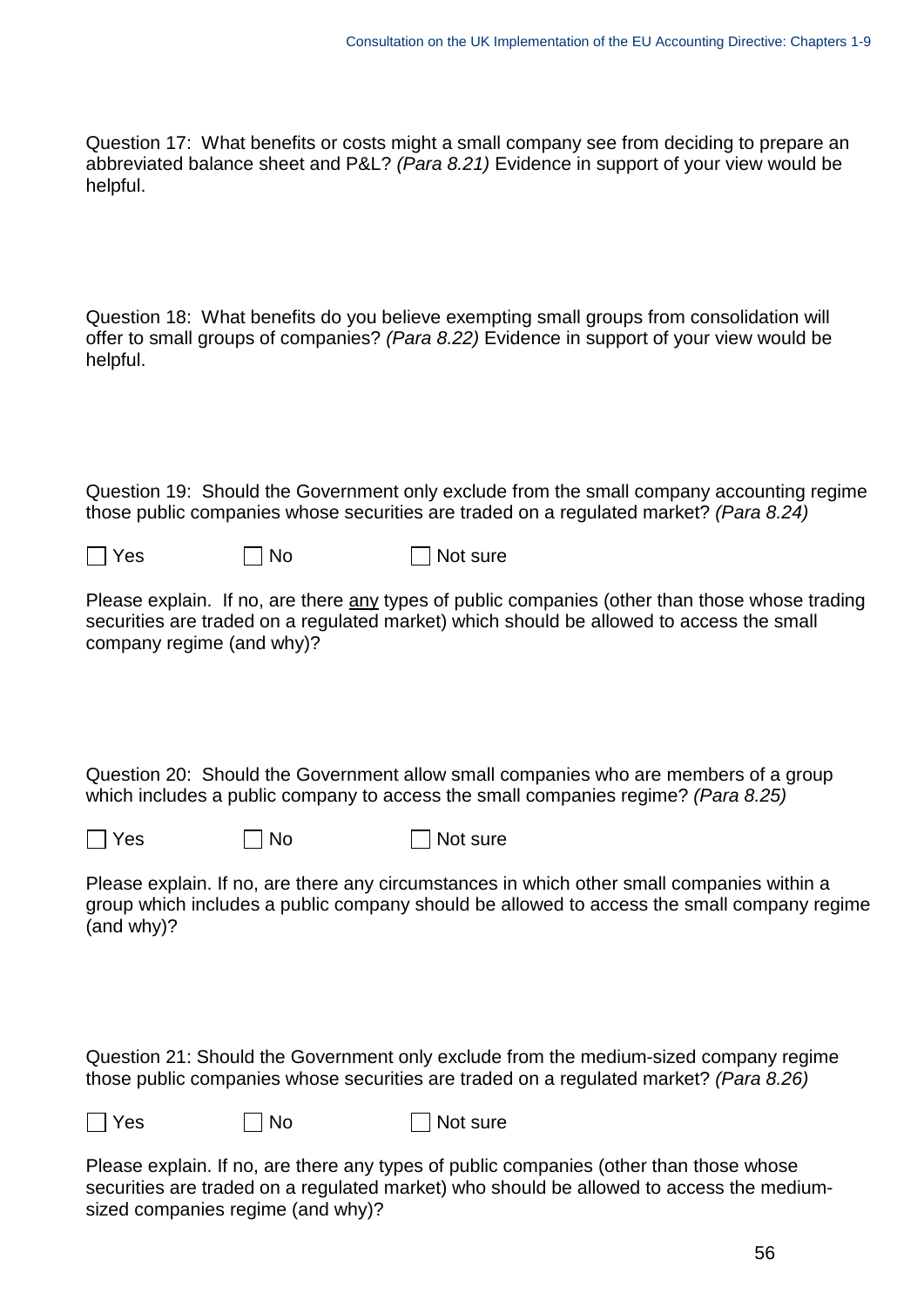Question 22: Should the Government allow companies who are members of a group which includes a public company to access the medium-sized companies' regime? *(Para 8.26)*

| $\Box$ Yes | $\Box$ No | $\Box$ Not sure |
|------------|-----------|-----------------|
|------------|-----------|-----------------|

Please provide information in support of your answer:

Question 23: Do you consider that the exclusions from the dormant subsidiaries accounting exemptions (where the subsidiary has a parent company guarantee) should be amended so that:

a) Companies are excluded because they have securities traded on a regulated market rather than because they are quoted companies? *(Para 8.27)*

| $\Box$ Yes | $\Box$ No | $\Box$ Not sure |
|------------|-----------|-----------------|
|------------|-----------|-----------------|

Please provide information in support of your answer:

b) Companies are excluded if they are part of an "ineligible group" under that definition as amended for the purposes of the small companies accounting regime? *(Para 8.27)*

| $\Box$ Yes | $\Box$ No | $\Box$ Not sure |
|------------|-----------|-----------------|
|------------|-----------|-----------------|

Please provide any information in support of your answer:

Question 24: Do you agree that only permitting Formats 1 and 2 of the P&L should not impact significantly on UK companies? *(Para 8.29)*

| ×<br>۰. |
|---------|
|---------|

 $\Box$  No  $\Box$  Not sure

If no, please provide an explanation for the impact (for example, which companies and in what circumstances) and what its effects might be. Any evidence of the cost of the impact would be welcome.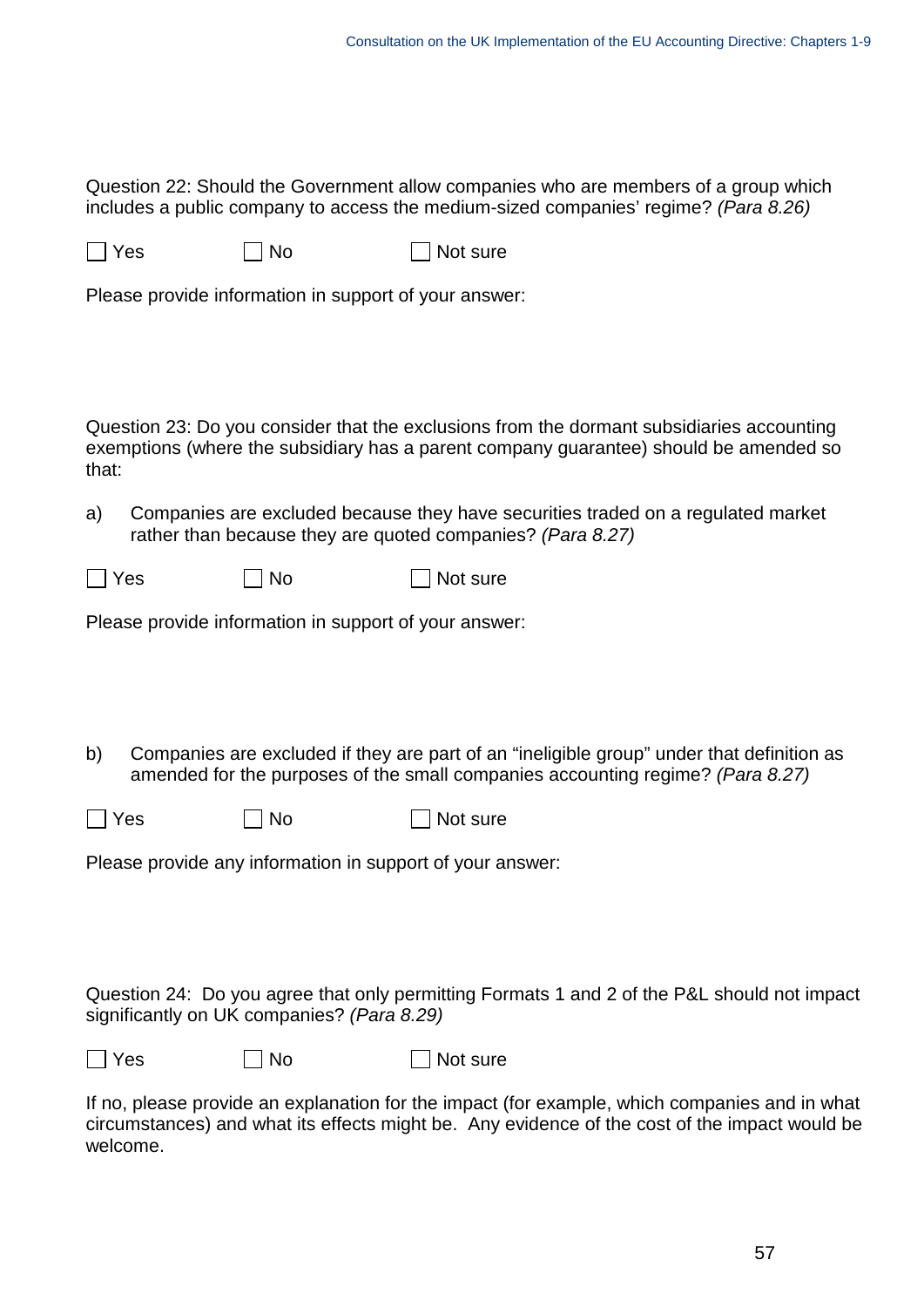Question 25: Should the UK take advantage of this option to provide greater flexibility in the layout(s)? *(Para 8.30)*

 $\Box$  Yes  $\Box$  No  $\Box$  Not sure

Please provide any information in support of your views here including any cost and benefits of providing greater flexibility in the use layouts.

If sector-specific layouts are suggested, please can you provide information on the need for such a layout within the sector, the issues the standard layouts currently present to that sector and the nature and value of any benefits greater flexibility might bring.

Question 26: If the UK took up this option, should flexibilities be dealt with in the regulations or in accounting standards and why? *(Para 8.30)*

| $\Box$ Yes | $\Box$ No | $\Box$ Not sure |
|------------|-----------|-----------------|
|------------|-----------|-----------------|

Please provide information in support of your answer:

Question 27: Do you agree that the legislation should enable participating interests to be accounted for using the equity method in individual company financial statements? *(Para 8.33)*

 $\Box$  Yes  $\Box$  No  $\Box$  Not sure

Please provide any information in support of your views, including any costs and benefits of allowing this option:

Question 28: Do you agree that the Government should provide for the 10 year maximum period for write-off offered in the Accounting Directive? *(Para 8.36)*

 $\Box$  Yes  $\Box$  No  $\Box$  Not sure

Please provide any information in support of your views, including any reasons that the period should be kept to 5 years, or to any alternative period: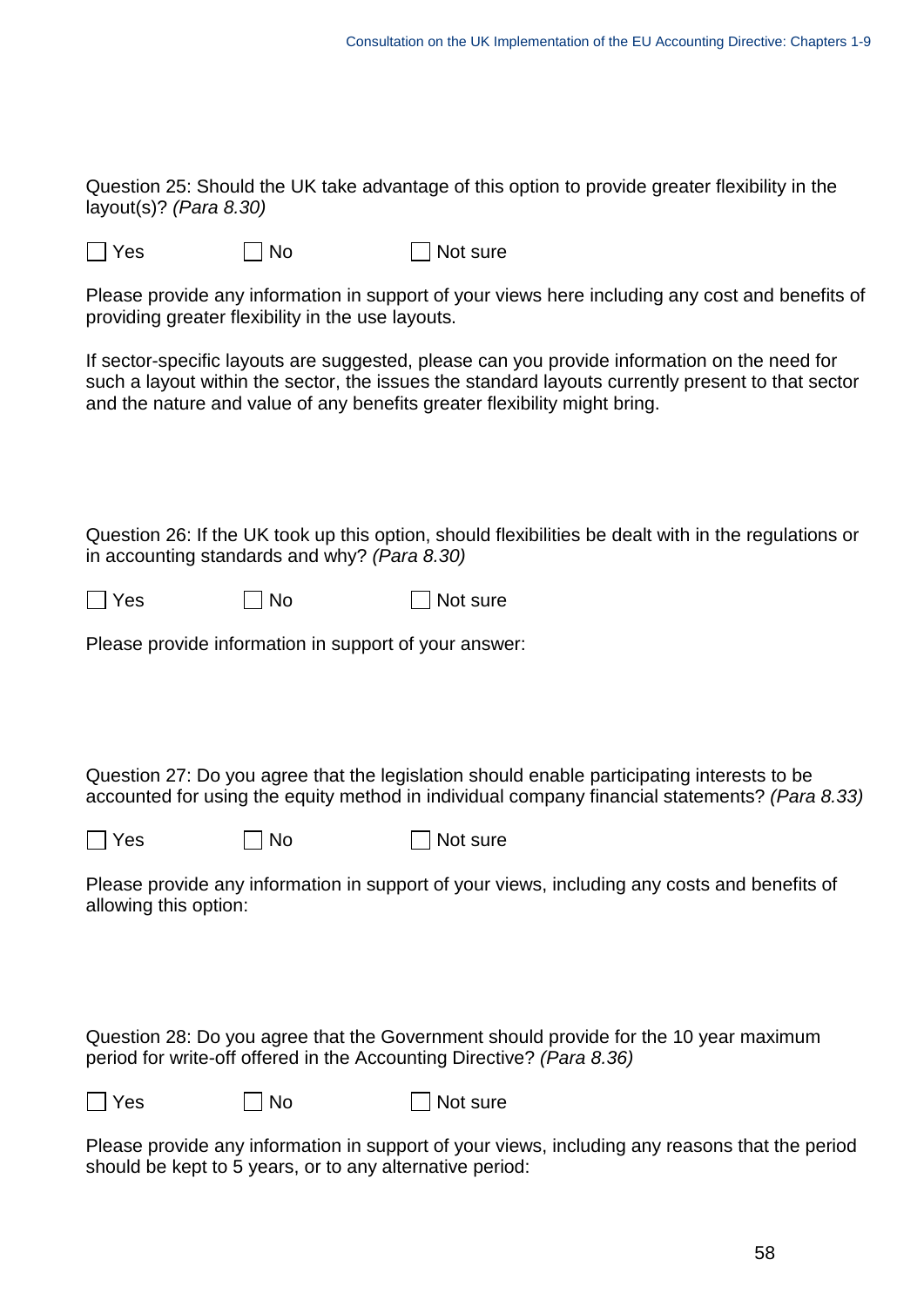Question 29: Do you agree that the removal of this option should take effect alongside other changes to the UK's financial reporting framework? *(Para 8.38)*

 $\Box$  Yes  $\Box$  No  $\Box$  Not sure

If no, please provide an explanation and indicate when the change should be effective and what the reasons are for this:

Question 30: Do you agree that the companies eligible to take advantage of the micro-entity regime should be relieved of the obligation to prepare a Directors' Report? What costs or benefits would result from this change? *(Para 8.42)*

 $\Box$  Yes  $\Box$  No  $\Box$  Not sure

If no, please provide information in support of your view and the value that the Directors' Report offers to a micro-entity company:

### **SECTION 9: Implications for the UK's Approach to Statutory Audit**

Question 31: Do you agree that the thresholds for the small companies audit exemption should remain unchanged for the time being i.e that the thresholds for the audit exemption should not be increased in line with thresholds for the small company regime for accounting purposes at this time? *(Para 9.5)*

 $\Box$  Yes  $\Box$  No  $\Box$  Not sure

Please provide information in support of your answer:

Question 32: Do you consider that the exclusions from the small companies audit exemption should be amended so that:

a) Small companies are no longer excluded simply because they are public companies, though they are excluded if they have securities admitted to trading on a regulated market? *(Para 9.10)*

 $\Box$  Yes  $\Box$  No  $\Box$  Not sure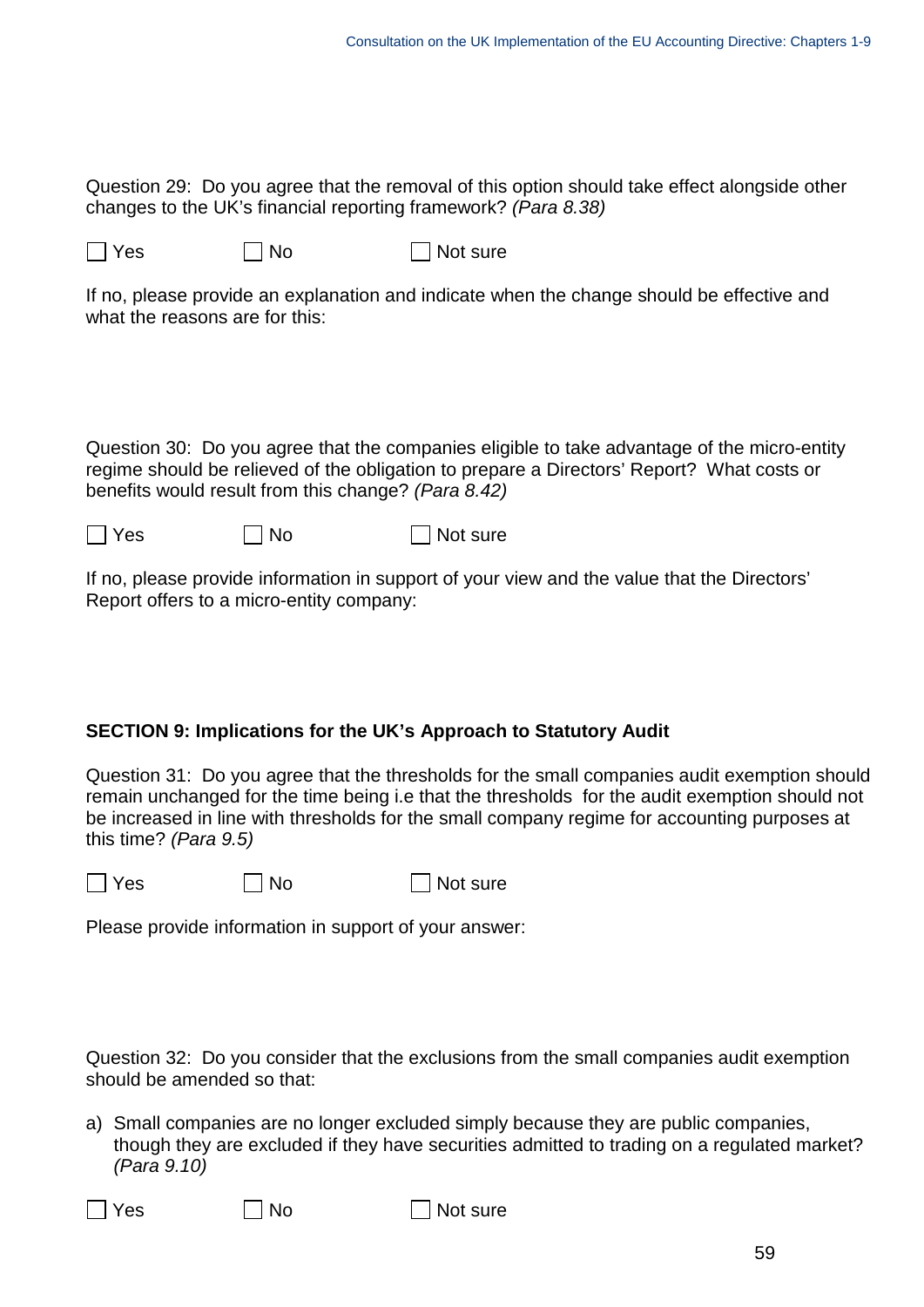If no, are there any types of public company (other than those with securities admitted to trading on a regulated market) which should be allowed to access the small companies audit exemption?

b) Small companies are only excluded if they are part of an "ineligible group" under this definition as amended for the purpose of implementing changes to the small companies accounting regime? *(Para 9.10)*

 $\Box$  Yes  $\Box$  No  $\Box$  Not sure

If no, are there any circumstances in which small companies that are part of an "ineligible group" (as amended) should be allowed to access the small companies audit exemption?

Question 33: Do you consider that the exclusions from the subsidiaries audit exemption (where the subsidiary has a parent company guarantee) should be amended so that:

a) Companies are excluded because they have securities admitted to trading on a regulated market rather than because they are quoted companies? *(Para 9.10)*

 $\Box$  Yes  $\Box$  No  $\Box$  Not sure

Please provide information in support of your answer:

b) Companies are excluded if they are part of an "ineligible group" under that definition as amended for the purpose of implementing changes to the small companies accounting regime? *(Para 9.10)*

 $\Box$  Yes  $\Box$  No  $\Box$  Not sure

Please provide information in support of your answer:

Question 34: Do you consider that the exclusions from the dormant companies audit exemption should be amended so that: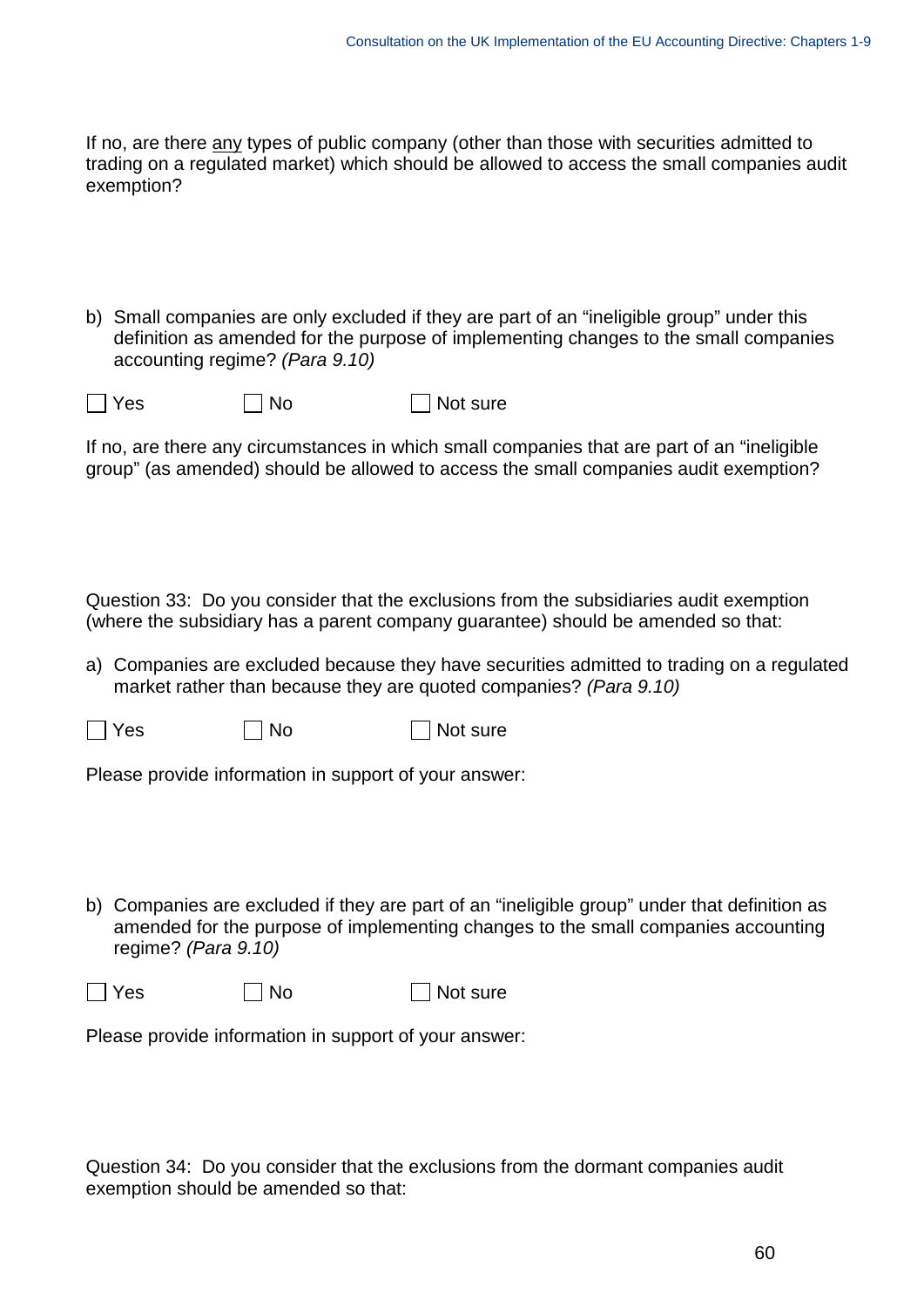a) Companies are excluded if their securities are traded on a regulated market? *(Para 9.11)*

| $\Box$ Yes | $\Box$ No | $\Box$ Not sure |
|------------|-----------|-----------------|
|------------|-----------|-----------------|

Please provide information in support of your answer:

b) Companies are excluded if they are part of an "ineligible group" under that definition as amended for the purpose of implementing the small companies accounting regime? *(Para 9.11)*

| $\Box$ Yes | $\Box$ No | $\Box$ Not sure |
|------------|-----------|-----------------|
|------------|-----------|-----------------|

Please provide information in support of your answer:

Question 35: Do you agree that Article 28 (2)(e) of the Audit Directive, as inserted by Article 1 paragraph 23 of the Audit Directive 2014/56/EU, should be implemented with the changes included in the new Audit Directive? *(Para 9.15)*

 $\Box$  Yes  $\Box$  No  $\Box$  Not sure

Please provide information in support of your answer:

Question 36: Are there any other changes made to Article 28 of the Audit Directive under Directive 2014/56/EU that you consider should be implemented at the same time as the changes introduced with the insertion of Article 28 of the Audit Directive by Article 35 of the Accounting Directive? *(Para 9.15)*

 $\Box$  Yes  $\Box$  No  $\Box$  Not sure

Please provide information in support of your answer: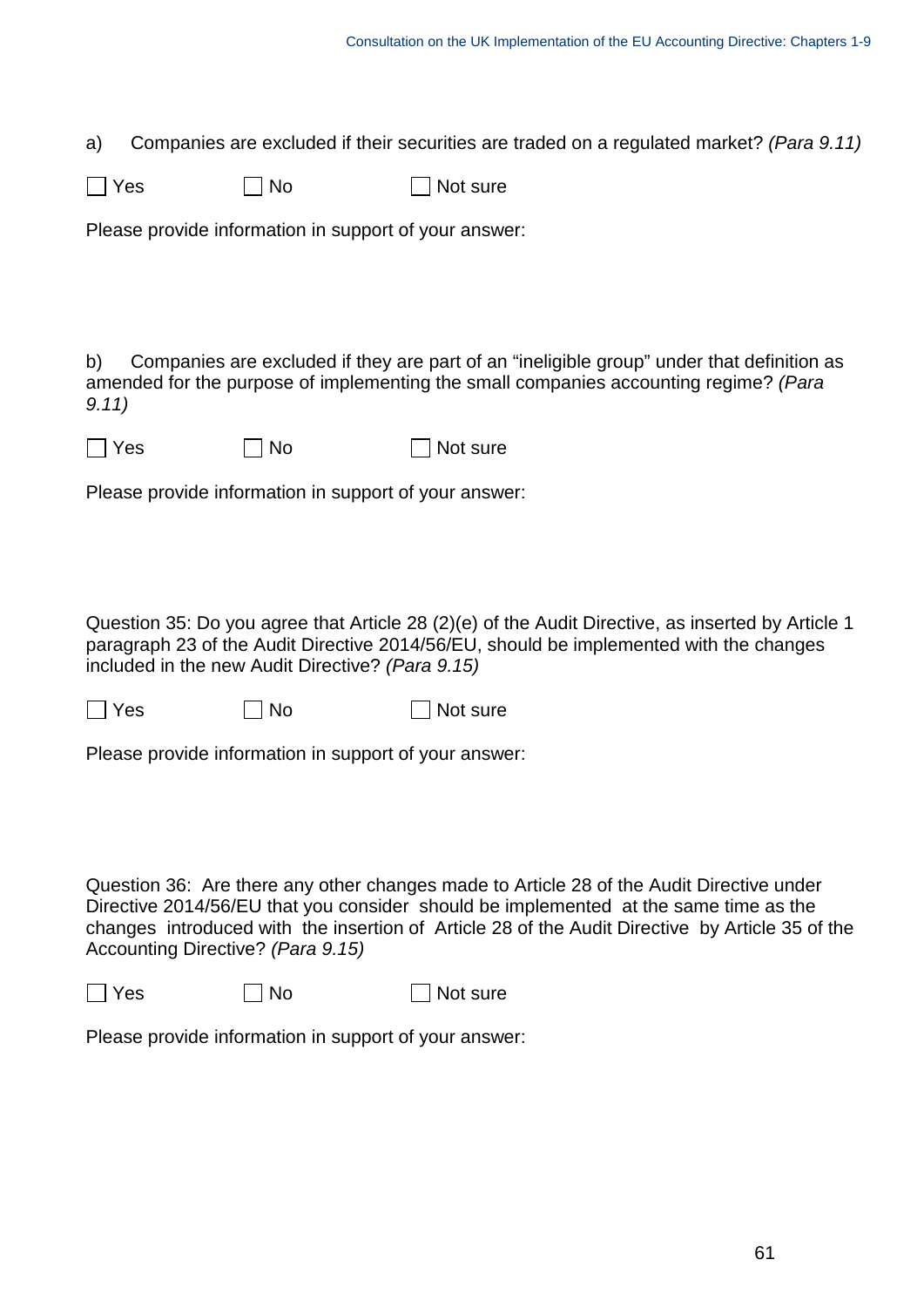Question 37: Do you agree that the regulations $60$  should be amended to revoke the current requirement for disclosure of fees paid to auditors of medium sized companies for non-audit services? *(Para 9.16)*

 $\Box$  Yes  $\Box$  No  $\Box$  Not sure

If no, are there any types of medium sized company (other than banks or insurers or those with securities traded on a regulated market) who should be required to disclose the fees paid to their auditor for non-audit services?

Question 38: Do you agree that the current requirement for disclosure by large companies of fees they have paid to auditors for non-audit services should no longer be extended to public companies unless they have securities traded on a regulated market? *(Para 9.16)*

 $\Box$  Yes  $\Box$  No  $\Box$  Not sure

If no, are there any types of public companies (other than banks or insurers or those with securities traded on a regulated market) who should be required to disclose the fees paid to their auditor for non-audit services?

Question 39: Do you agree that the current requirement for disclosure by large companies of fees they have paid to auditors for non-audit services should no longer be extended to companies in the same group as a public company? *(Para 9.16)*

 $\overline{a}$ 

No Not sure Not sure Not sure

If no, are there any circumstances in which other small or medium sized companies within a group which includes a public company should be required to disclose the fees paid to their auditor for non-audit services?

Question 40: Do you consider that the current requirement for disclosure by large companies of fees they have paid to auditors for non-audit services should continue to be extended to medium sized and small companies that are members of ineligible groups? *(Para 9.17)*

<span id="page-61-0"></span><sup>&</sup>lt;sup>60</sup> The Companies (Disclosure of Auditor Remuneration and Liability Limitation Agreements) Regulations 2008 (SI 2008/489)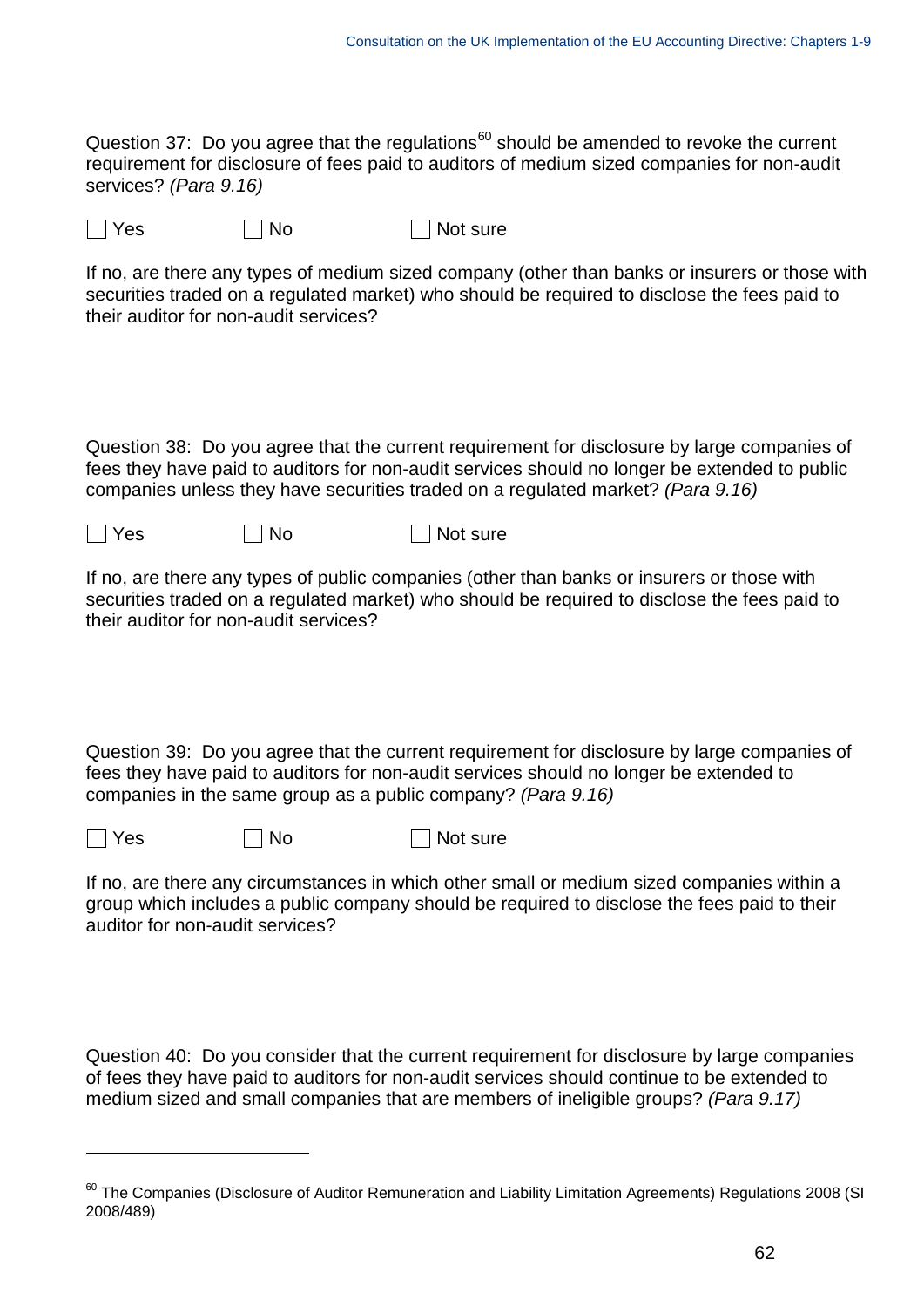| $\Box$ Not sure | $\Box$ No | $\Box$ Yes |
|-----------------|-----------|------------|
|                 |           |            |

Please provide information in support of your response:

Question 41: Do you:

- (a) agree that the regulation should be amended so that the current exemption from the disclosure of non-audit fees paid by subsidiaries is no longer available to a subsidiary whose auditor is not the group auditor; or
- (b) think the exemption should be available to these subsidiaries where the total non-audit service fees paid to their auditor by all the companies in the group is disclosed in the notes to the consolidated accounts? *(Para 9.20)*
- $\Box$  a  $\Box$  b  $\Box$  Not sure

Please provide information in support of your response:

#### **SECTION 10: Application to Charitable Companies**

Question 42: Do you agree that there would be merit in specifically stating in regulations made under company law that the information provided in the notes to the financial statements of a company charity is not limited to the information required by the Accounting Directive? *(Para 10.6)*

 $\Box$  Yes  $\Box$  No  $\Box$  Not sure

Please provide information in support of your view:

Question 43:Do you agree that the current flexibility in presentation of financial statements of charities, in particular the requirement for an income and expenditure account and to adapt the arrangement, headings and sub-heading of financial statements to reflect the special nature of the company's activities, should be retained? *(Para 10.7)*

No Not sure Not sure

Please provide information in support of your view: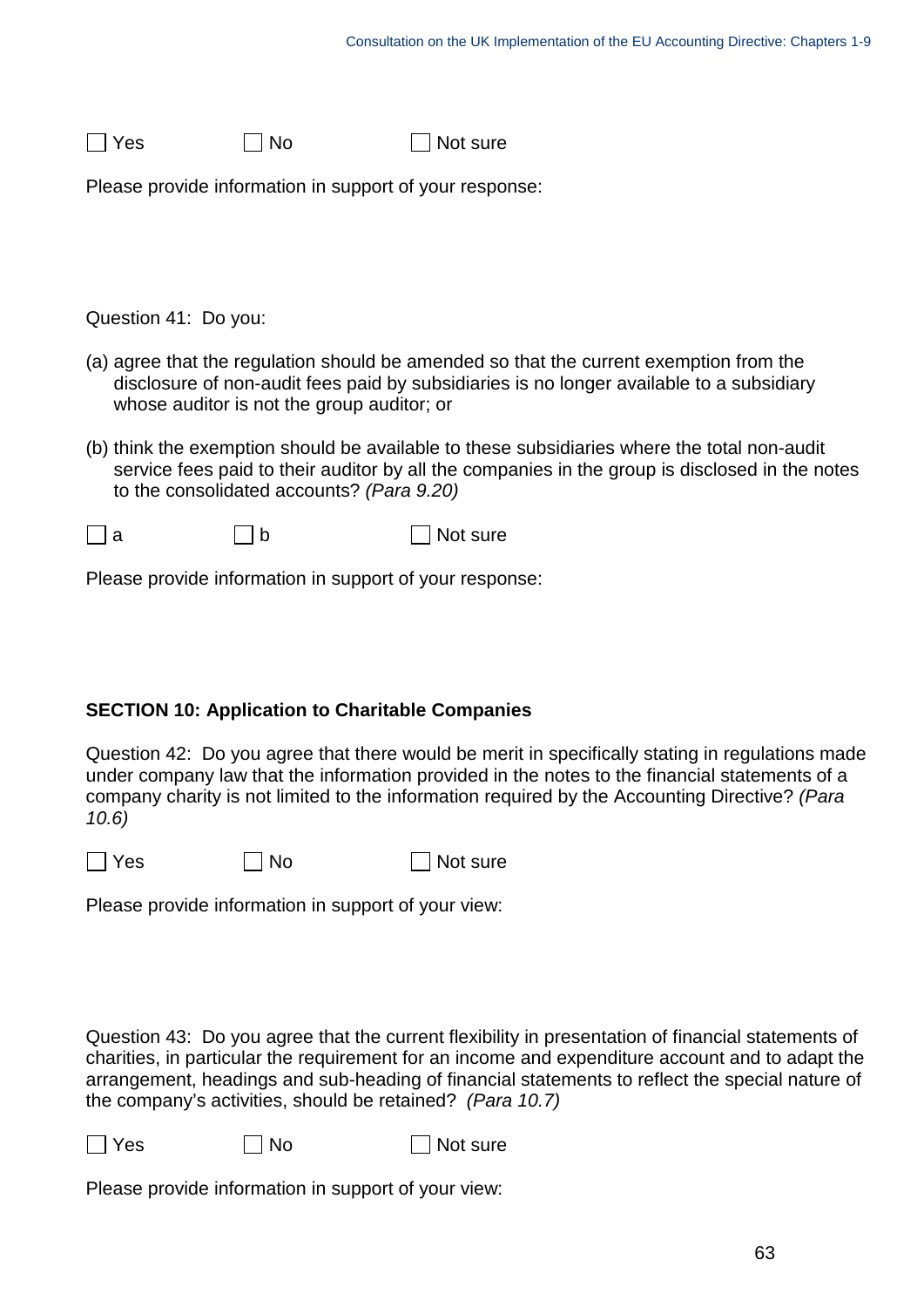Question 44:Do you agree that a threshold based on gross income is more appropriate than its turnover for company charities? *(Para 10.8)*

 $\Box$  Yes  $\Box$  No  $\Box$  Not sure

Please provide information in support of your view:

**Do you have any other comments that might aid the consultation process as a whole?** Please use this space for any general comments that you may have, comments on the layout of this consultation would also be welcomed.

Thank you for taking the time to let us have your views. We do not intend to acknowledge receipt of individual responses unless you tick the box below.

Please acknowledge this reply  $\Box$ 

At BIS we carry out our research on many different topics and consultations. As your views are valuable to us, would it be okay if we were to contact you again from time to time either for research or to send through consultation documents?

|--|--|

 $\exists$  No